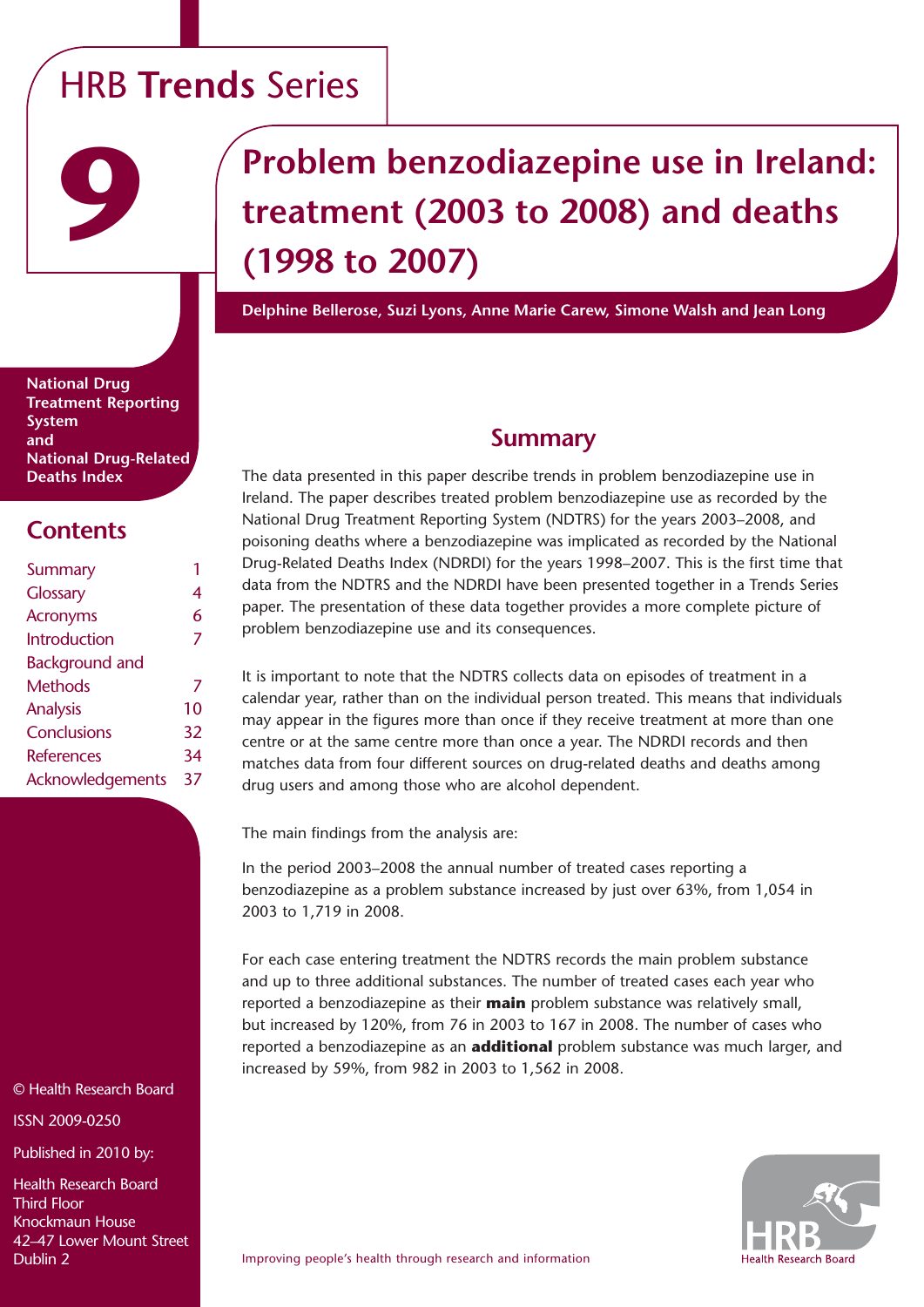The incidence of treated problem benzodiazepine use among the 15–64-year-old population living in Ireland increased from eight per 100,000 in 2003 to 19 in 2008. The number of new cases entering treatment is an indirect indicator of recent trends and points to an increase in benzodiazepine use over the six-year period.

The prevalence of cases treated for problem benzodiazepine use among the 15–64-year-old population living in Ireland increased from 39 per 100,000 in 2003 to 56 in 2008. This indicates that problem benzodiazepine use is a chronic, recurring health condition that requires repeated episodes of treatment over time.

The increase in the number of treated benzodiazepine cases may be explained by a combination of factors: an increase in the number of treatment places, an increase in problem benzodiazepine use among the population and an increase in reporting to the NDTRS.

Between 1998 and 2007, benzodiazepines were implicated in nearly one third (31%) of all deaths by poisoning, with the annual number increasing from 65 in 1998 to 88 in 2007.

The annual rate of death by poisoning where a benzodiazepine was implicated increased from two per 100,000 of the 15–64-year-old population in 2003 to three per 100,000 in 2006; the rate decreased slightly in 2007.

When the incidence of treated benzodiazepine cases was examined by place of residence, it was found that the rate differed depending on whether the benzodiazepine was reported as a main or an additional problem substance. Up until 2007, the incidence of cases reporting a benzodiazepine as their **main** problem substance was higher outside Dublin than in Dublin (city and county). However, for cases reporting a benzodiazepine as an **additional** problem substance, the incidence was consistently higher in Dublin than outside Dublin.

When deaths were examined by place of residence, it was found that the annual death rate was consistently higher in Dublin than outside Dublin.

The majority of cases (78%) treated for a benzodiazepine as their **main** problem substance reported the use of more than one problem substance. Alcohol was the most common additional problem substance, reported by 52% of cases, followed by cannabis (43%) and opiates (40%). The main problem substances reported where a benzodiazepine was the **additional** problem substance were opiates (80%) and, to a much lesser extent, alcohol (9%), cannabis (5%), and cocaine (5%). It is generally accepted that the use of several substances increases the complexity of these cases and is associated with poorer treatment outcomes.

The additional substances most frequently involved in poisoning deaths where a benzodiazepine was implicated were alcohol (41%) and methadone (36%).

Almost all treated cases (98%) reported taking benzodiazepines orally, and less than 1% reported injecting benzodiazepines. The number of cases reported as injecting benzodiazepines may be under-estimated because of the way the data are recorded by the NDTRS, whereby only one route of administration is recorded. The majority of cases (64%) reported using benzodiazepines daily.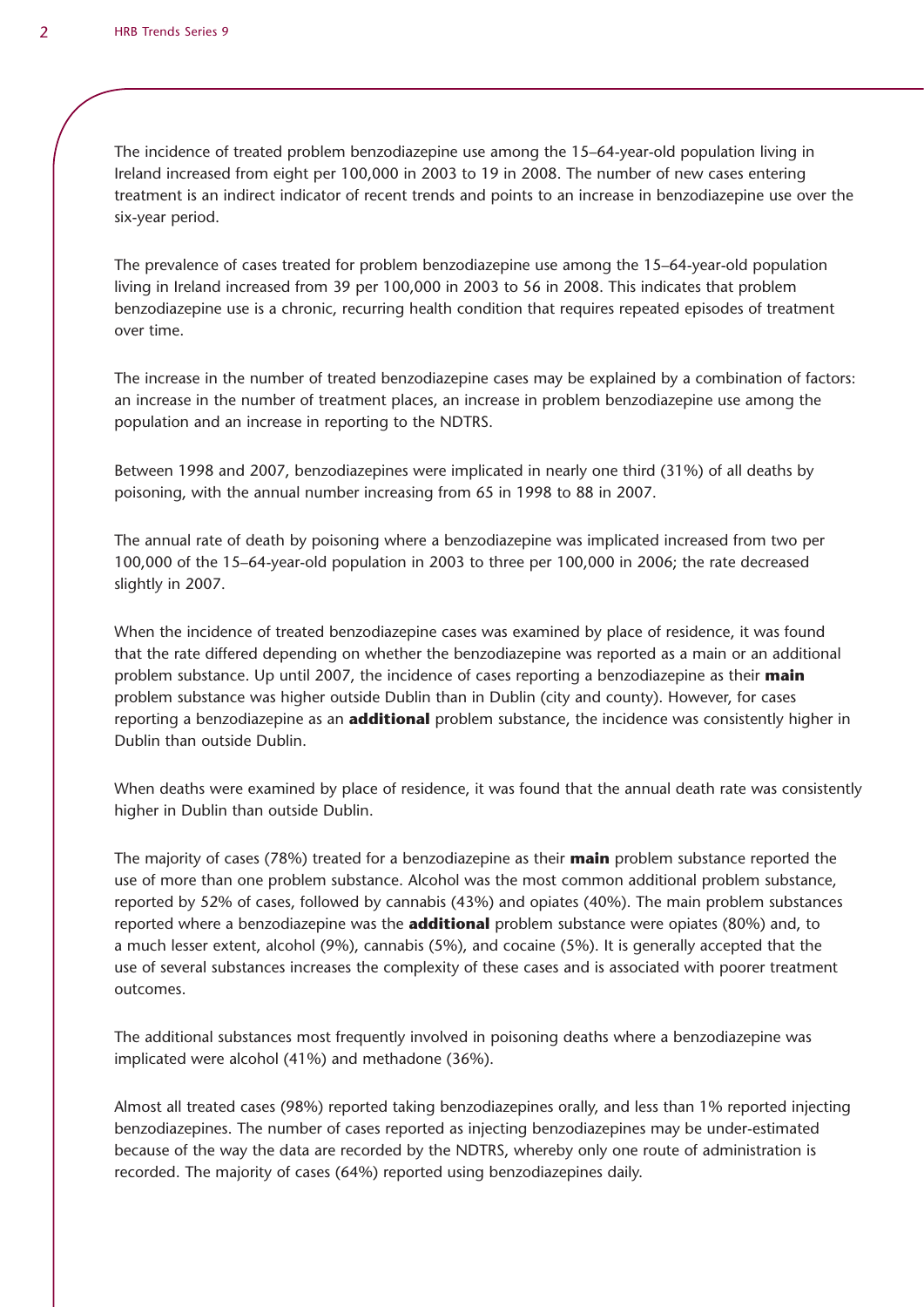The median age of new cases entering treatment for a benzodiazepine as their **main** problem substance decreased from 34 to 25 years over the reporting period, while the median age of previously treated cases remained stable, ranging between 27 and 29 years. The median age of cases entering treatment and reporting a benzodiazepine as an **additional** problem substance increased over the reporting period from 24 to 26 years for new cases, and from 27 to 30 years for previously treated cases.

While numbers were small, the proportion of both new and previously treated cases who were aged under 18 years increased over the six-year period. The proportion of under-18s was higher among cases reporting a benzodiazepine as their **main** problem substance (10%) than among cases reporting a benzodiazepine as an **additional** problem substance (4%).

The median age of those who died as a result of poisoning where a benzodiazepine was implicated ranged between 33 and 39 years over the reporting period. Just over half (51%) were not alone at the time of their death. The majority of poisonings occurred in a private dwelling.

NDRDI and NDTRS data were further analysed by gender and age and, in the case of NDTRS data, by history of problem opiate use.

Approximately 70% of all benzodiazepine cases treated in the period 2003–2008 were men and the proportion was the same for new cases and for previously treated cases. However, the male to female ratio differed depending on whether benzodiazepines were reported as a main or an additional problem substance. Over the six-year period, women accounted for 40% of cases with a benzodiazepine as their **main** problem and 30% of cases with a benzodiazepine as an **additional** problem substance.

Among those who reported a benzodiazepine as their **main** problem substance and who had no history of opiate use, there were higher proportions of female cases in the older age groups and higher proportions of male cases in the younger age groups.

Similarly, among those who died, there were higher proportions of females in the older age groups and higher proportions of males in the younger age groups.

The analysis has identified different groups within the population of problem benzodiazepine users. Age, gender, history of opiate use and whether benzodiazepines are a main or an additional problem substance are all factors that need to be considered within current service provision when treating this population.

An online Appendix to this Trends Series paper, containing additional tables and figures with supplementary data from the NDTRS, is available on the National Documentation Centre on Drug Use website at www.drugsandalcohol.ie/14288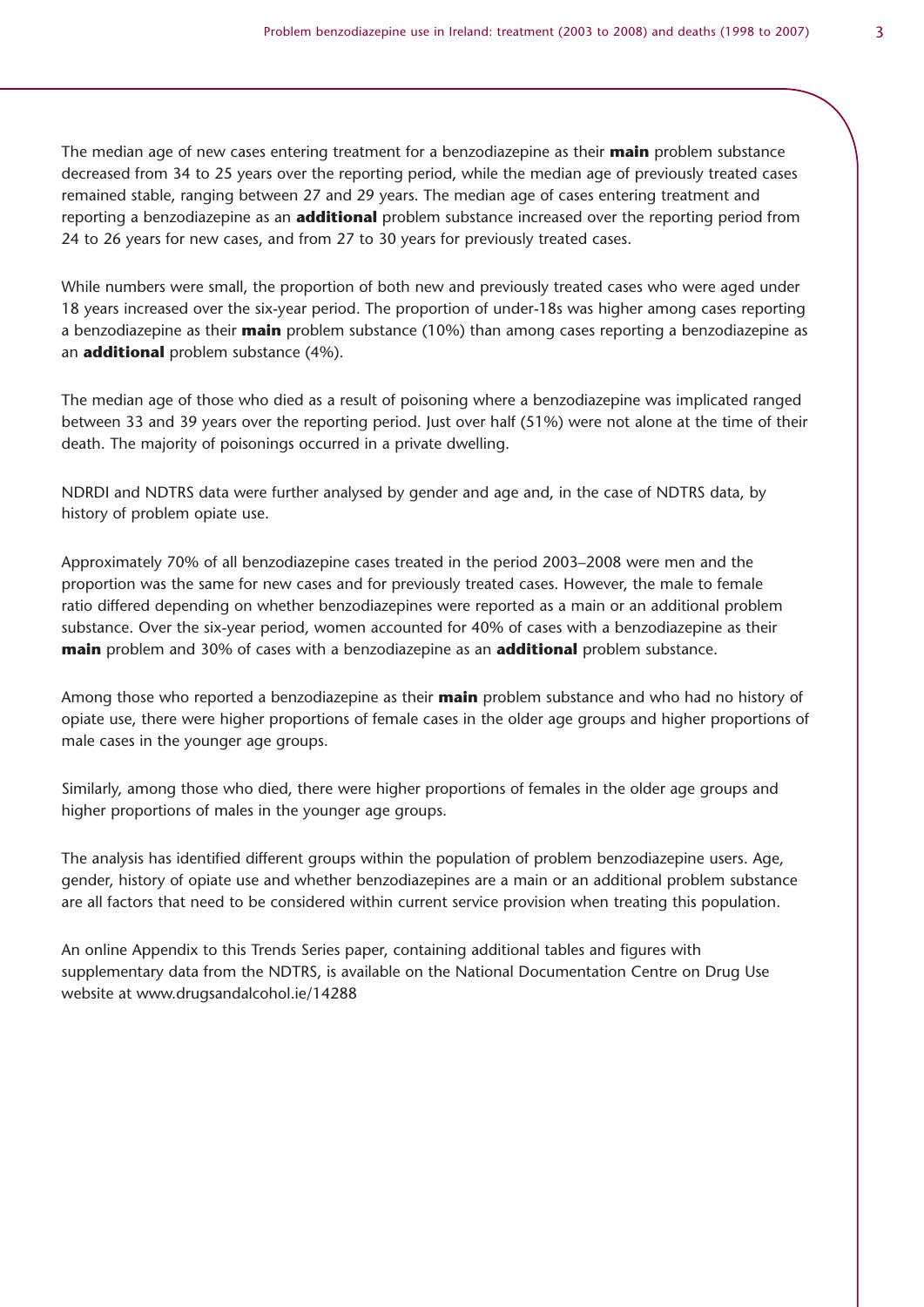### **Glossary**

- **Benzodiazepines** constitute a group of some 33 chemically similar drugs which by depressing the central nervous system can reduce anxiety and/or induce sleep.
- **Drug users:** individuals who have a history of drug dependency or of non-dependent abuse of drugs and/or other substances
- **Poisoning deaths:** deaths which are directly due to the toxic effect of the presence in the body of one or more drugs and/or other substance(s)
- The **median** is the value at the mid–point in a sequence of numerical values ranged in ascending or descending order. It is defined as the value above or below which half of the values lie. Unlike the mean (average), the median is not influenced by extreme values (or outliers). For example, in the case of five drug users aged 22, 23, 24, 24 and 46 years respectively, the median (middle value) is 24 years, whereas the mean is 27.8 years. While both the median and the mean describe the central value of the data, the median is more useful in this case because the mean is influenced by the one older person in this example.
- **Incidence** is the number of new cases of disease or events that develop among a population during a specified time interval. As an example, in 2007, in a county with a population of 31,182, 10 opiate users sought treatment for the first time in 2007. The incidence is the number of new cases treated divided by the county population, expressed per given number of the population, i.e., per 100, per 1,000, per 10,000, per 100,000 etc.

The rate in this example may be calculated as follows:  $(10/31,182) \times 100,000$ , which gives an incidence rate of 32 per 100,000 of the county population in 2007.

• **Prevalence** is the proportion of people in a population who have a disease or condition at a specific point or period in time. As an example, in 2007, in a county with a population of 31,182, 10 opiate users sought treatment for the first time, 20 returned to treatment and five continued in treatment from the previous year, giving a total of 35 people treated for problem opiate use in the year. The prevalence is the total number of cases divided by the county population, expressed per given number of the population, i.e., per 100, per 1,000, per 10,000, per 100,000 etc.

The rate in this example may be calculated as follows:  $(35/31,182) \times 100,000$ , which gives a prevalence rate of 112 per 100,000 of the county population in 2007.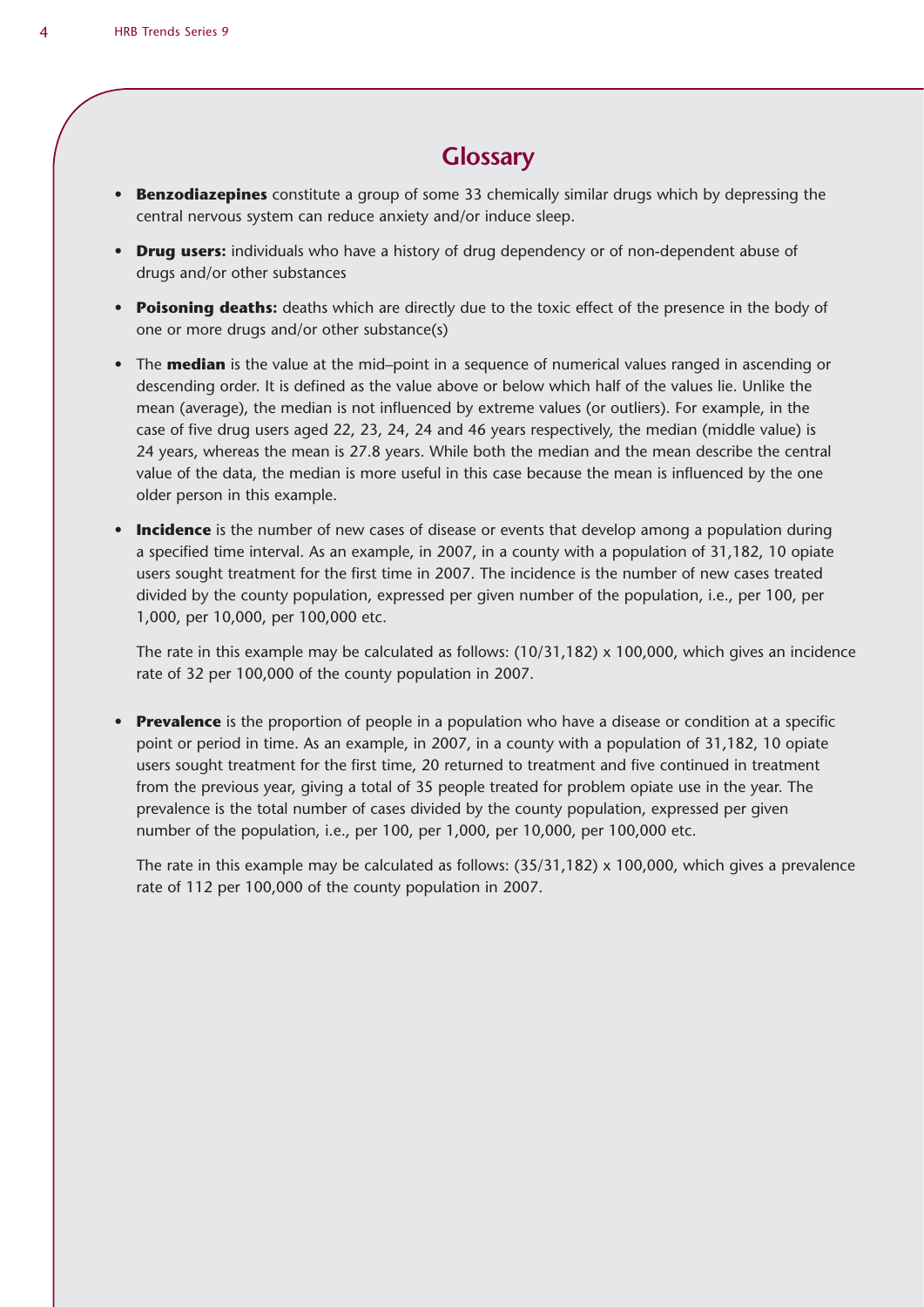• **Health Service Executive (HSE):** Health care is provided through four HSE regions and 32 local health offices (LHOs). The local health offices are based on the geographical boundaries of the former community care areas. The table below presents the current HSE structure.

| <b>HSE regions</b> |                          | Local health offices        |                        |
|--------------------|--------------------------|-----------------------------|------------------------|
| <b>HSE Dublin</b>  | Dublin North West        | Dublin North                | Louth                  |
| North East         | Dublin North Central     | Cavan/Monaghan              | Meath                  |
|                    | Dublin South             | Dublin South West           | Wicklow                |
| <b>HSE Dublin</b>  | Dublin South East        | Dublin West                 | Longford/Westmeath     |
| Mid-Leinster       | Dublin South City        | Kildare/West Wicklow        | Laois/Offaly           |
|                    | Cork South Lee           | North Cork                  | <b>Tipperary South</b> |
|                    | Cork North Lee           | Kerry                       | Waterford              |
| <b>HSE South</b>   | West Cork                | Carlow/Kilkenny             | Wexford                |
|                    |                          | Mayo                        |                        |
|                    | Donegal                  | Roscommon                   |                        |
|                    | Sligo/Leitrim/West Cavan | <b>Tipperary North/East</b> | Limerick               |
| <b>HSE West</b>    | Galway                   | Limerick                    | Clare                  |

• The data in this paper relating to the average annual incidence of treated problem substance use and place of residence of treated cases living in Ireland are presented by regional drugs task force areas. The 10 regional drugs task forces were created to service the areas covered by the former health boards.

In the case of data presented by region, this paper refers to the areas covered by the regional drugs task forces (RDTFs), together with the local drugs task forces (LDTFs) within their boundaries, as follows:

| Drugs task force |                                       | Area included                                               |
|------------------|---------------------------------------|-------------------------------------------------------------|
|                  | East Coast Regional Drugs Task Force  | South-east Dublin city and county and East Wicklow,         |
| <b>ECRDTF</b>    | (DTF)                                 | including the two LDTF areas within these boundaries        |
| <b>MRDTF</b>     | Midland Regional DTF                  | Counties Laois, Longford, Offaly and Westmeath              |
| <b>MWRDTF</b>    | Mid West Regional DTF                 | Counties Clare and Limerick, and North Tipperary            |
|                  | North Dublin City and County Regional | North Dublin city and county, including the five LDTF       |
| <b>NDRDTF</b>    | <b>DTF</b>                            | areas within these boundaries                               |
| <b>NERDTF</b>    | North Eastern Regional DTF            | Counties Cavan, Louth, Meath and Monaghan                   |
| <b>NWRDTF</b>    | North West Regional DTF               | Counties Donegal, Leitrim and Sligo, and north-west Cavan   |
|                  |                                       | Counties Carlow, Kilkenny, Waterford and Wexford, and South |
| <b>SERDTF</b>    | South East Regional DTF               | Tipperary,                                                  |
| <b>SRDTF</b>     | Southern Regional DTF                 | Counties Cork and Kerry, including the Cork LDTF area       |
|                  |                                       | South-west Dublin, west Wicklow and County Kildare,         |
| <b>SWRDTF</b>    | South Western Regional DTF            | including the six LDTF areas within these boundaries        |
| <b>WRDTF</b>     | Western Region DTF                    | Counties Galway, Mayo and Roscommon                         |
|                  |                                       |                                                             |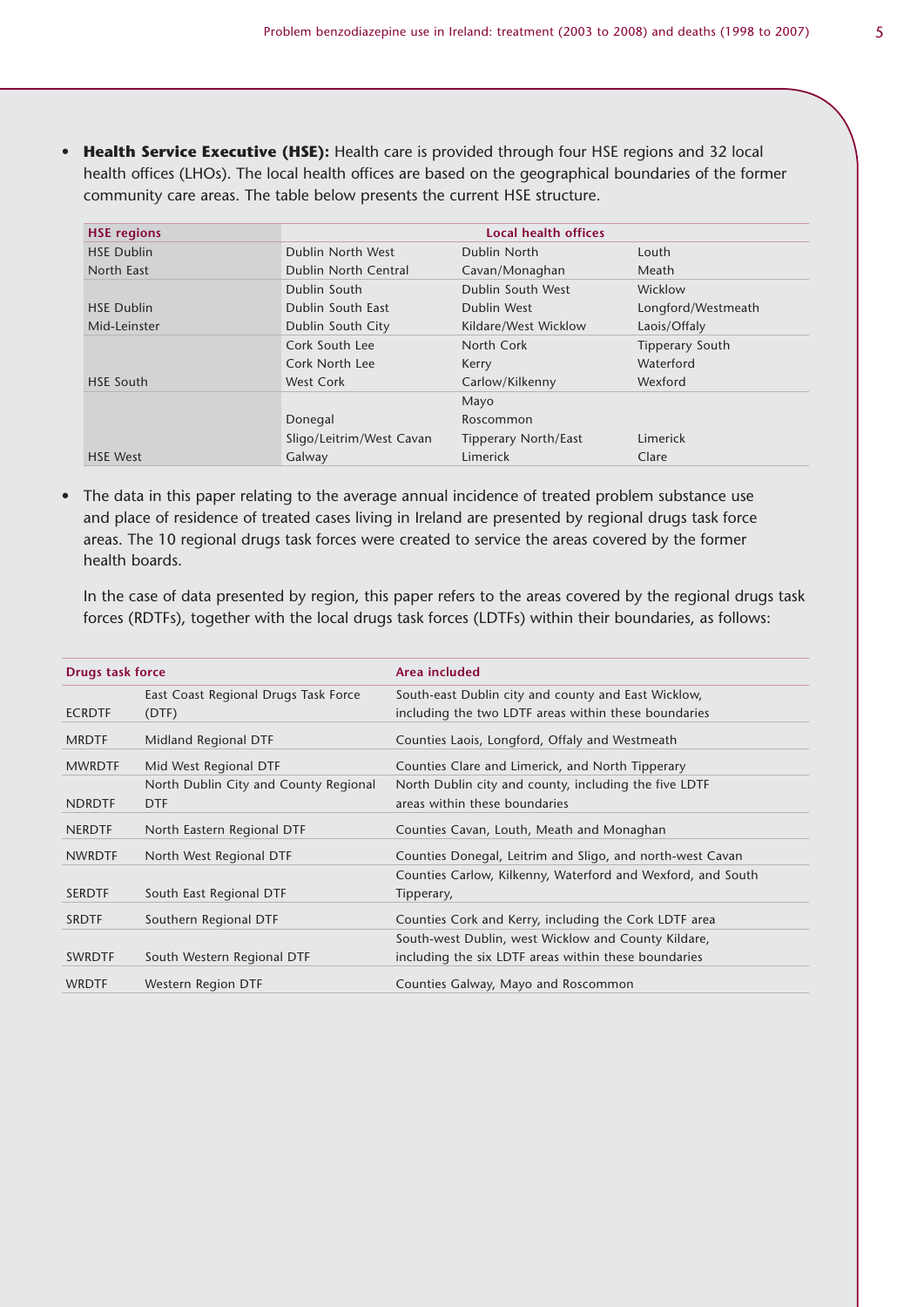# **Acronyms**

| <b>AIDS</b>   | Acquired immune deficiency syndrome                      |
|---------------|----------------------------------------------------------|
| <b>CSO</b>    | <b>Central Statistics Office</b>                         |
| <b>CTL</b>    | <b>Central Treatment List</b>                            |
| <b>EMCDDA</b> | European Monitoring Centre for Drugs and Drug Addiction  |
| EU            | European Union                                           |
| <b>FSN</b>    | <b>Family Support Network</b>                            |
| <b>GMR</b>    | <b>General Mortality Register</b>                        |
| <b>GP</b>     | General practitioner                                     |
| <b>HIPE</b>   | Hospital In-Patient Enquiry scheme                       |
| <b>HIV</b>    | Human immunodeficiency virus                             |
| <b>HRB</b>    | <b>Health Research Board</b>                             |
| <b>HSE</b>    | <b>Health Service Executive</b>                          |
| <b>LDTF</b>   | Local drugs task force                                   |
| <b>MDMA</b>   | 3,4-methylenedioxymethamphetamine, also known as ecstasy |
| <b>NDRDI</b>  | National Drug-Related Deaths Index                       |
| <b>NDS</b>    | National Drugs Strategy (interim) 2009-2016              |
| <b>NDTRS</b>  | National Drug Treatment Reporting System                 |
| <b>NHIS</b>   | National Health Information Systems                      |
| <b>RDTF</b>   | Regional drugs task force                                |
|               |                                                          |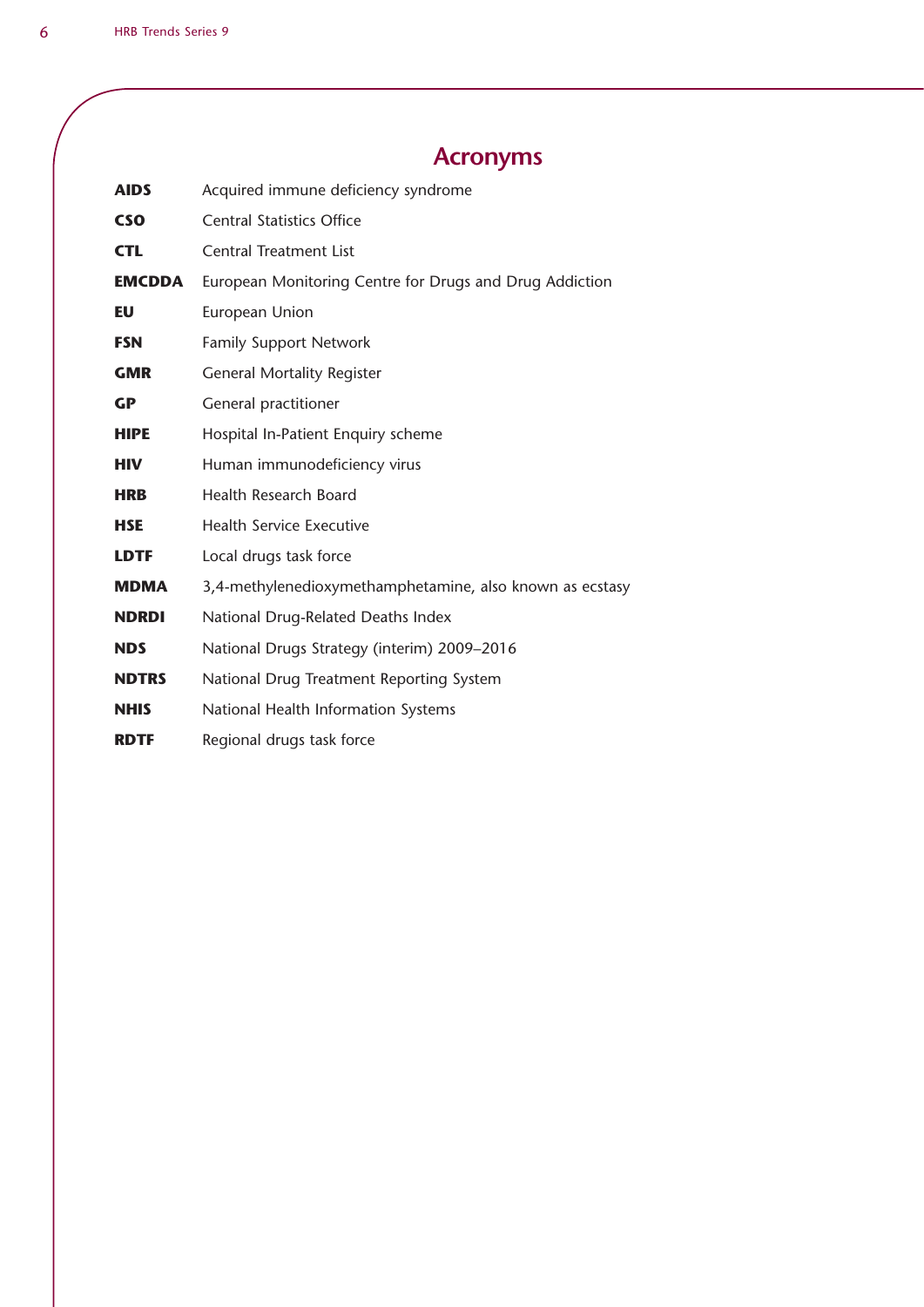### **Introduction**

The benzodiazepine class of psychoactive drugs is one of the most commonly prescribed medications in the world.<sup>1</sup> These drugs are used to treat a range of conditions, such as anxiety, insomnia and seizures.<sup>1-3</sup> Benzodiazepines are generally considered safe for short-term use; however, the risk of overuse, abuse and dependence when used for longer periods has been well documented.<sup>2</sup> An overdose of benzodiazepine can cause respiratory depression, coma and death.<sup>2, 4</sup> Benzodiazepines can also amplify the depressant effects of other drugs, including alcohol and opiates, so increasing the risk of overdose in polysubstance use.<sup>1-3</sup>

A national drug prevalence survey in 2006/7 examined the use of sedatives and tranquillisers (which include benzodiazepines) in the adult population (aged 15–64) in Ireland (Table 1).<sup>5</sup> Almost 11% of those surveyed reported having used such drugs at some point in their lives, with the proportion varying by age and by gender. Use was reported by a higher proportion of older adults (15%) than young adults (6%), and by a higher proportion of females (13%) than males (8%). The average age at first use was 29 years for males and 31 years for females. This survey also found that over half (57%) of those who had used sedatives or tranquillisers in the previous month (current users) had taken them daily. The survey did not record the type(s) of sedative and tranquilliser used.

#### **Table 1** Prevalence of sedative and tranquilliser use in Ireland, 2006/7

|                          | <b>Adults</b> | <b>Males</b>  | <b>Females</b> | Young adults  | Older adults  |
|--------------------------|---------------|---------------|----------------|---------------|---------------|
|                          | $15-64$ years | $15-64$ years | $15-64$ years  | $15-34$ years | $35-64$ years |
|                          | $\%$          | $\%$          | $\%$           | $\%$          | $\%$          |
| Lifetime (ever used)     | 10.5          | 8.0           | 13.2           | 5.9           | 14.6          |
| Last year (recent use)   | 4.7           | 3.7           |                | 2.5           | 6.5           |
| Last month (current use) | 3.0           | 2.4           |                |               | 4.4           |

Source: NACD and DPHIRB (2009)

The National Drug Treatment Reporting System (NDTRS) and the National Drug-Related Deaths Index (NDRDI) are epidemiological databases co-ordinated by the National Health Information Systems (NHIS) staff of the Health Research Board (HRB). The NDTRS records information on treated drug and alcohol misuse in Ireland on behalf of the Department of Health and Children. The NDRDI records information on drug- and alcohol-related deaths in Ireland on behalf of the Department of Health and Children and the Department of Justice and Law Reform.

### **Background and Methods**

#### **National Drug Treatment Reporting System (NDTRS)**

The monitoring role of the NDTRS was first recognised by the Government in the document *Building on*  experience: National Drugs Strategy 2001–2008.<sup>6</sup> The collection and reporting of data to the NDTRS was one of the actions identified and agreed by Government for implementation by the former health boards (now HSE regions).

The *National Drugs Strategy (interim) 2009–2016*7 (NDS) recognises the positive impact of the NDTRS on the development of key indicators, stating that '...the information provided through the NDTRS provide[s] significant insights into the patterns of problem drug use', and that 'drug treatment data has also improved substantially through the NDTRS…' (p. 69). The NDS also recommends the continuation and further development of data-collection systems, including the NDTRS (Action 49).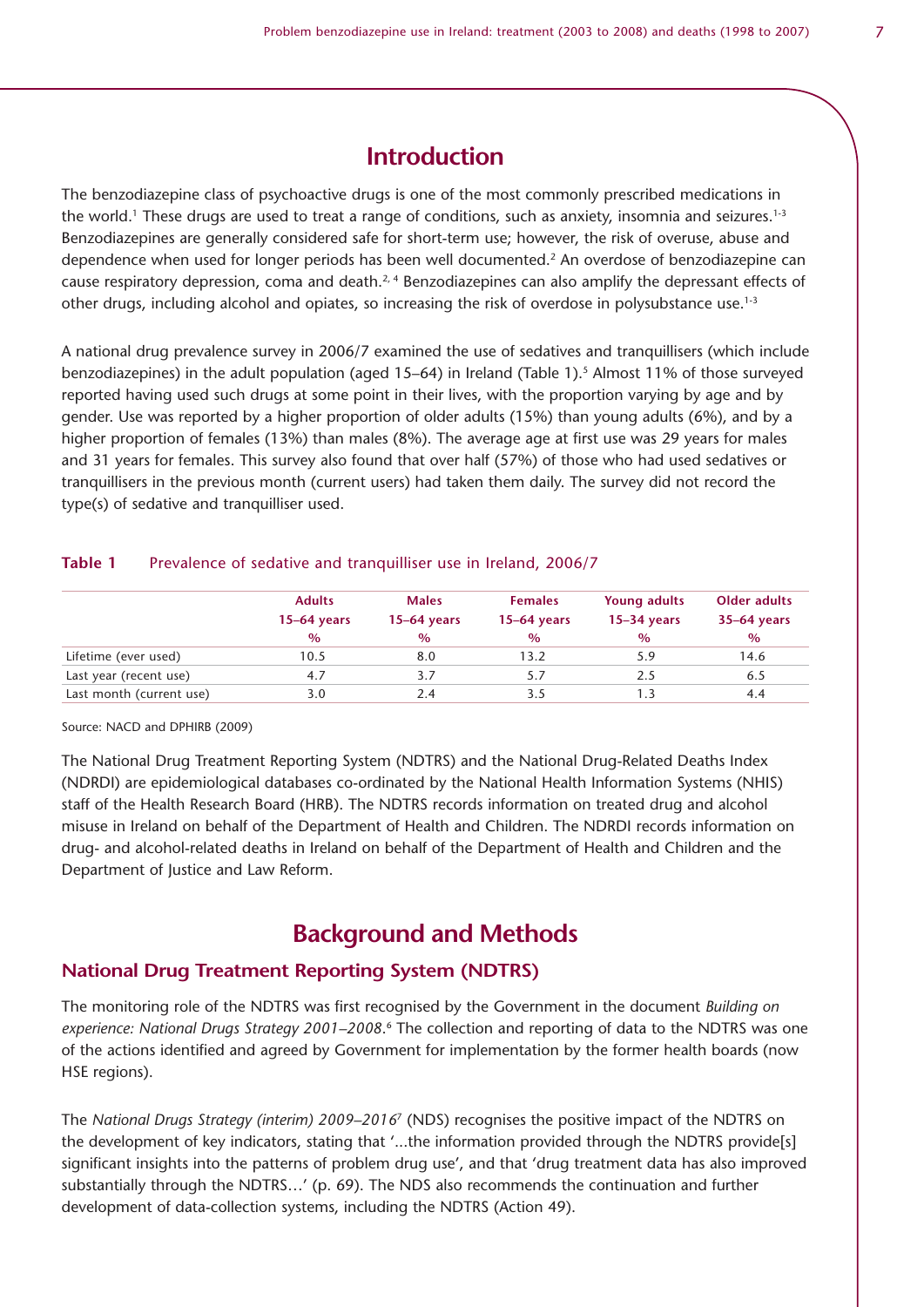The NDTRS was established in 1990 in the Greater Dublin Area and was extended in 1995 to cover all areas of the country. It was developed in line with the Pompidou Group's Definitive Protocol<sup>8</sup> and subsequently refined in accordance with the Treatment Demand Indicator Protocol.<sup>9</sup>

Originally designed to record drug misuse, the NDTRS recorded problematic use of alcohol only in cases where it was an additional problem substance, that is, where the client's main reason for entering treatment was drug misuse but he/she also reported problematic use of alcohol. In 2004, the remit of the NDTRS was extended to include cases where alcohol is recorded as the main or only reason for seeking treatment. The overlap between problem use of alcohol and that of other drugs has been identified in the strategic plans of a number of drugs task forces, which have emphasised the need for treatment services that can address the many forms of drug and polysubstance use.

Alcohol and other drug treatment data are viewed as an indirect indicator of drug and alcohol misuse, as well as a direct indicator of demand for treatment services. NDTRS data are used at national level (alcohol and drug data) and at European level (drug data) to provide information on the characteristics of clients entering treatment and on patterns of substance misuse, such as types of substance used and consumption behaviours. Drug data are 'valuable from a public health perspective to assess needs, … and to plan and evaluate services'.10

The HRB supplies service providers and policy makers with relevant data from the NDTRS to inform local and national substance misuse policy and planning. In recent years this information has been central to drug strategy and policy decisions:

- In 1996 NDTRS data were used to identify a number of local areas with problematic heroin use.<sup>11</sup> These areas were later designated as local drugs task force (LDTF) areas, and task force teams have continued to provide strategic responses to drug misuse in their communities.
- In 2004 NDTRS data were used to describe treatment-seeking characteristics and behaviours of those aged under 18 years and to inform the deliberations of the Working Group on treatment of under-18-year-olds.<sup>12</sup>
- In 2007 NDTRS data were used to inform some of the recommendations of the Working Group on drugs rehabilitation, and by the Working Group on residential services to help estimate the number of residential places required to address severe alcohol and drug problems in Ireland.13
- In 2009 the Comptroller and Auditor General used data from the NDTRS in a special report which examined treatment and rehabilitation services provided for persons with drug addictions.14
- In 2009 the NDS steering group used NDTRS data extensively to assess progress under the previous strategy.<sup>7</sup>

Treatment for problem benzodiazepine use in Ireland is provided by statutory and non-statutory services, including residential centres, community-based addiction services, general practices and prison services.

For the purpose of the NDTRS, treatment is broadly defined as any activity which aims to ameliorate the psychological, medical or social state of individuals who seek help for their substance misuse problems. Clients who attend needle-exchange services are not included in this reporting system. Treatment options for problem benzodiazepine use include one or more of the following: medication, psychiatric treatment, brief intervention, counselling (including cognitive behavioural therapy), medication-free therapy, family therapy, complementary therapy, and/or life-skills training.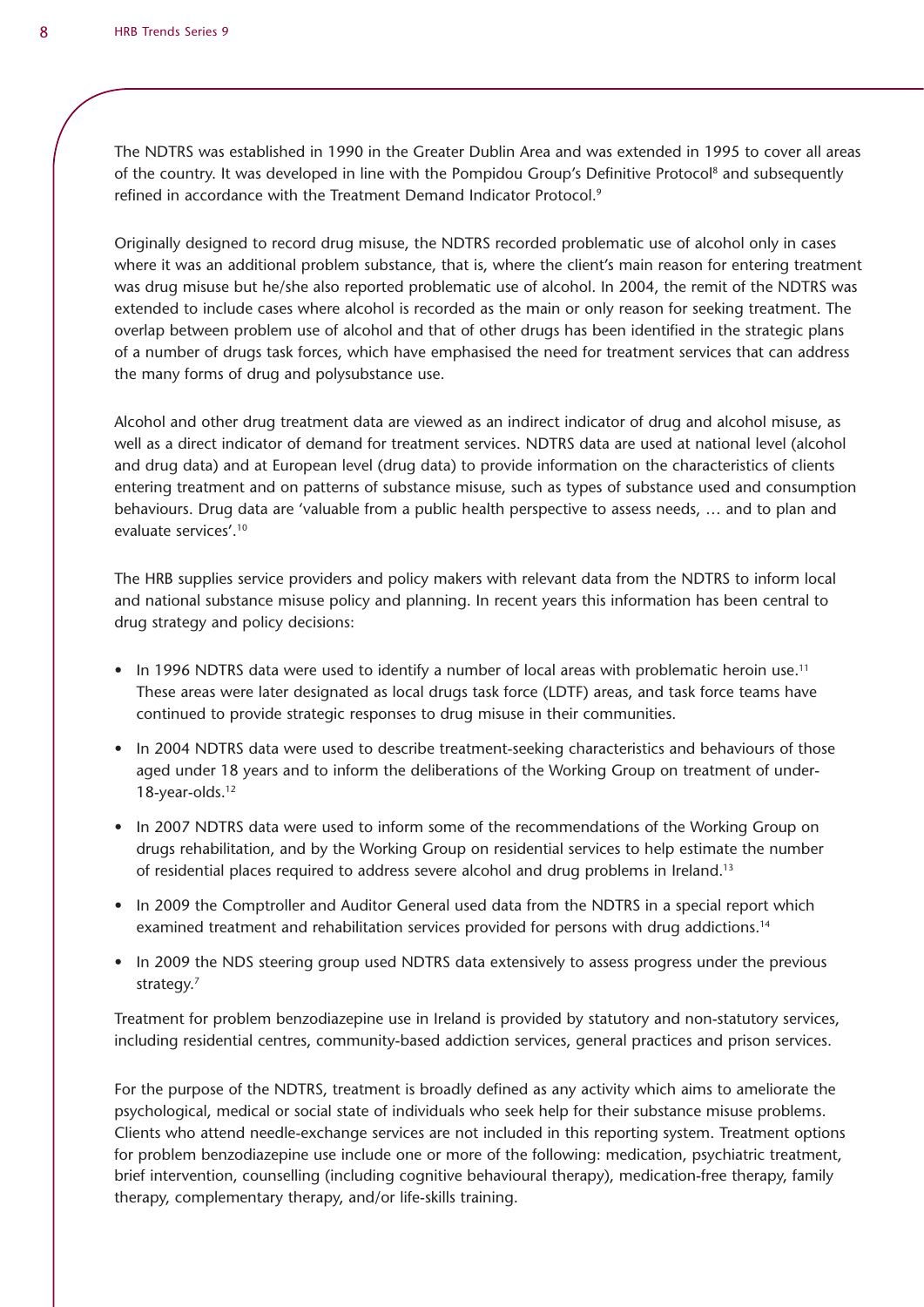Compliance with the NDTRS requires that one form be completed for each new client coming for first treatment and for each previously treated client returning to treatment for problem substance use. Service providers at treatment centres throughout Ireland collect data on episodes of treatment, rather than on the individual person treated each year. HRB staff compile anonymous, aggregated data, which are analysed and reported at national and EU levels.

The main elements of the reporting system in the context of this paper are defined as follows:

*All cases treated* – describes individuals who receive treatment for problem benzodiazepine use at each treatment centre in a calendar year, and includes:

- *Previously treated cases* describes individuals who were treated previously for problem benzodiazepine or other drug use at any treatment centre and have returned to treatment for problem benzodiazepine use in the reporting year;
- *New cases treated* describes individuals who have never been treated for problem benzodiazepine or other drug use; and
- *Status unknown* describes individuals whose status with respect to previous treatment for problem benzodiazepine or other drug use is not known.

In the case of the data for 'previously treated cases', there is a possibility that individuals appear more than once in the database, for example, where a person receives treatment at more than one centre or at the same centre more than once per year.

#### **National Drug-Related Deaths Index (NDRDI)**

The NDRDI was established in September 2005 to comply with Action 67 of the 2001–2008 National Drugs Strategy.<sup>6</sup> That action called for the development of a system for recording drug-related deaths and deaths among drug users to enable the State and its agencies to respond in a timely manner, with accurate data. The objectives of the NDRDI also include identifying and prioritising areas for intervention and prevention, and measuring the effects of such interventions.

The number of drug-related deaths and deaths among drug users is one of the key indicators used to measure the consequences of problem drug use in Europe. The NDRDI enables accurate reporting of these key data to the European Monitoring Centre for Drugs and Drug Addiction (EMCDDA). The EMCDDA has recommended that all EU member states establish a special register to record these deaths.

Data from the NDRDI were used to inform the current National Drugs Strategy<sup>7</sup> and the development of the proposed National Overdose Prevention Strategy.

In order to ensure a complete and accurate database, the NDRDI records data from several sources: the Coroner Service, the Hospital In-Patient Enquiry scheme (HIPE), the Central Treatment List (CTL), the General Mortality Register (GMR) and the community representative body, Family Support Network (FSN) (still in the pilot phase).

Cases from the different data sources are cross-matched on a selection of variables, including name, gender, county of residence, date of birth and date of death. This allows the NDRDI to eliminate duplicates and to maximise the amount of information available on each case recorded on the database. Named data were not available from the GMR for the period 1998 to 2005; to avoid duplication and over-estimation of the number of cases, GMR cases with no match are not included in the NDRDI for those years.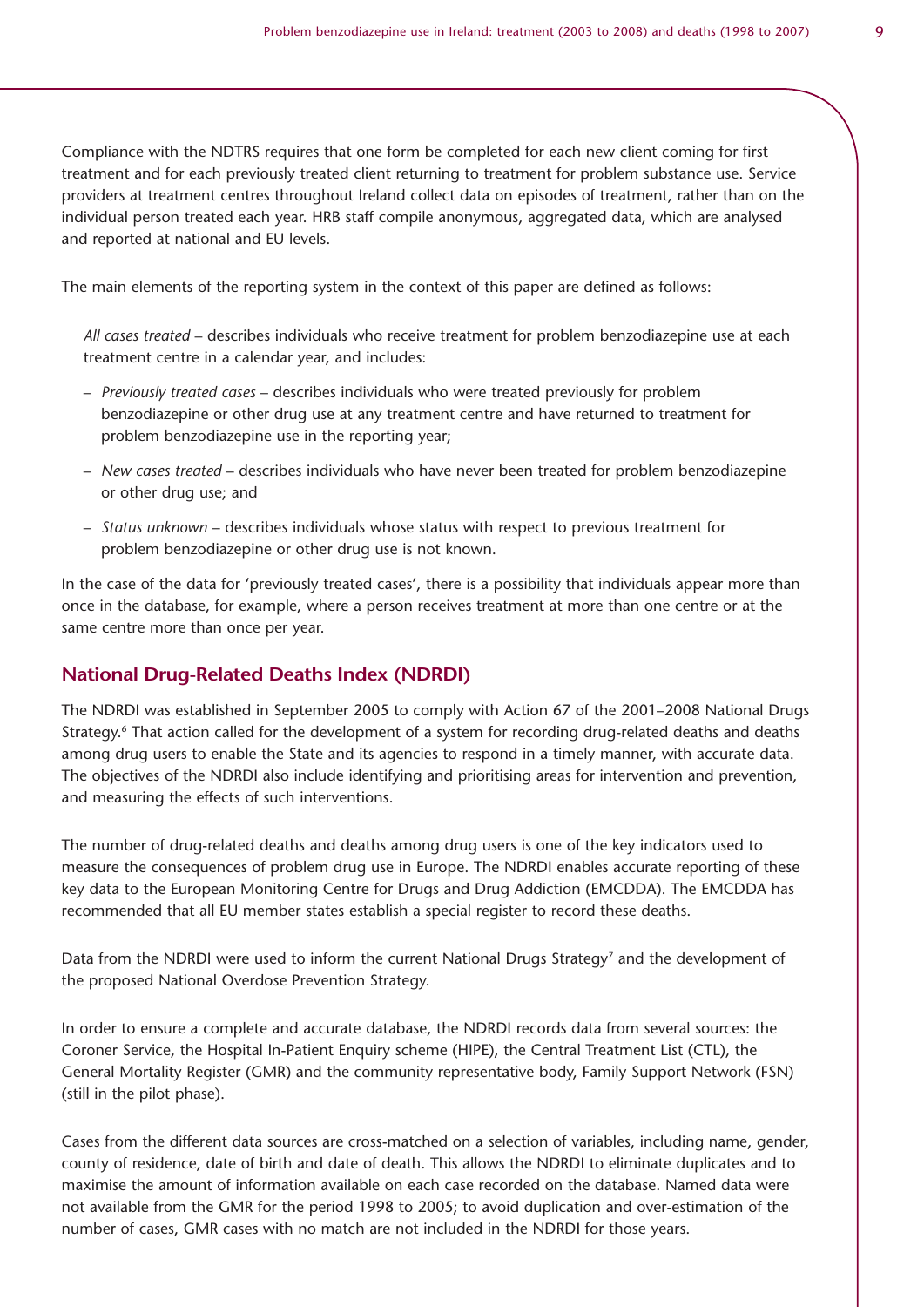Drug use can lead to premature death from a range of causes.15 Many deaths are caused by poisoning (both intentional and unintentional), where the death is directly attributable to the consumption of drugs (alone or in combination with other substances). For the purposes of this paper, this type of directly drugrelated death is referred to as a *poisoning*.

Deaths among drug users (whether the user is dependent or non-dependent) may be indirectly attributed to their drug use. For the purposes of this paper, this type of death is referred to as a *non-poisoning*. Causes of death in such cases include:

- infection with HIV as a result of sharing drug paraphernalia, and subsequent development of an AIDS-related illness;
- the harmful effects of drug use (both short and long term) on the health of the drug user, such as the cardio-toxic effect of cocaine or drug-related liver disease;<sup>16-19</sup>
- actions taken while under the influence of drugs, such as accidents caused by impaired judgement or exacerbation of risky behaviours;<sup>15, 16</sup>
- psychiatric illness as a co-morbid condition, which places the individual at a greater risk of suicide.<sup>15, 20-22</sup>

In line with international practice, deaths which are the result of drug use by another individual, such as a road traffic accident or an assault, are not recorded by the NDRDI. A documented history of drug dependence or drug use is not available in all cases, leading to an under-recording of the total number of non-poisoning deaths in the drug-using population.

While the NDRDI has retrospectively recorded data from 2004 on alcohol-related deaths and deaths among those who are alcohol dependent, these data are not presented in this paper. Alcohol is included in the analysis presented in this paper only when it features as an additional addiction, and/or as part of a polysubstance finding in toxicology.

# **Analysis**

The data presented in this paper provide a description of treated problem benzodiazepine use in Ireland between 2003 and 2008. Data for the years 1998–2007 on poisoning deaths where benzodiazepines were implicated are also presented. This analysis does not include non-benzodiazepine sedatives such as zopiclone or zolpidem (known colloquially as 'Z-drugs').

The analysis provides an outline of the following:

- treatment provision;
- number of deaths;
- incidence and prevalence;
- place of residence;
- other substances used in conjunction with/or implicated with a benzodiazepine;
- patterns of use and socio-demographic characteristics of cases; and
- gender, age and history of opiate use of treated cases.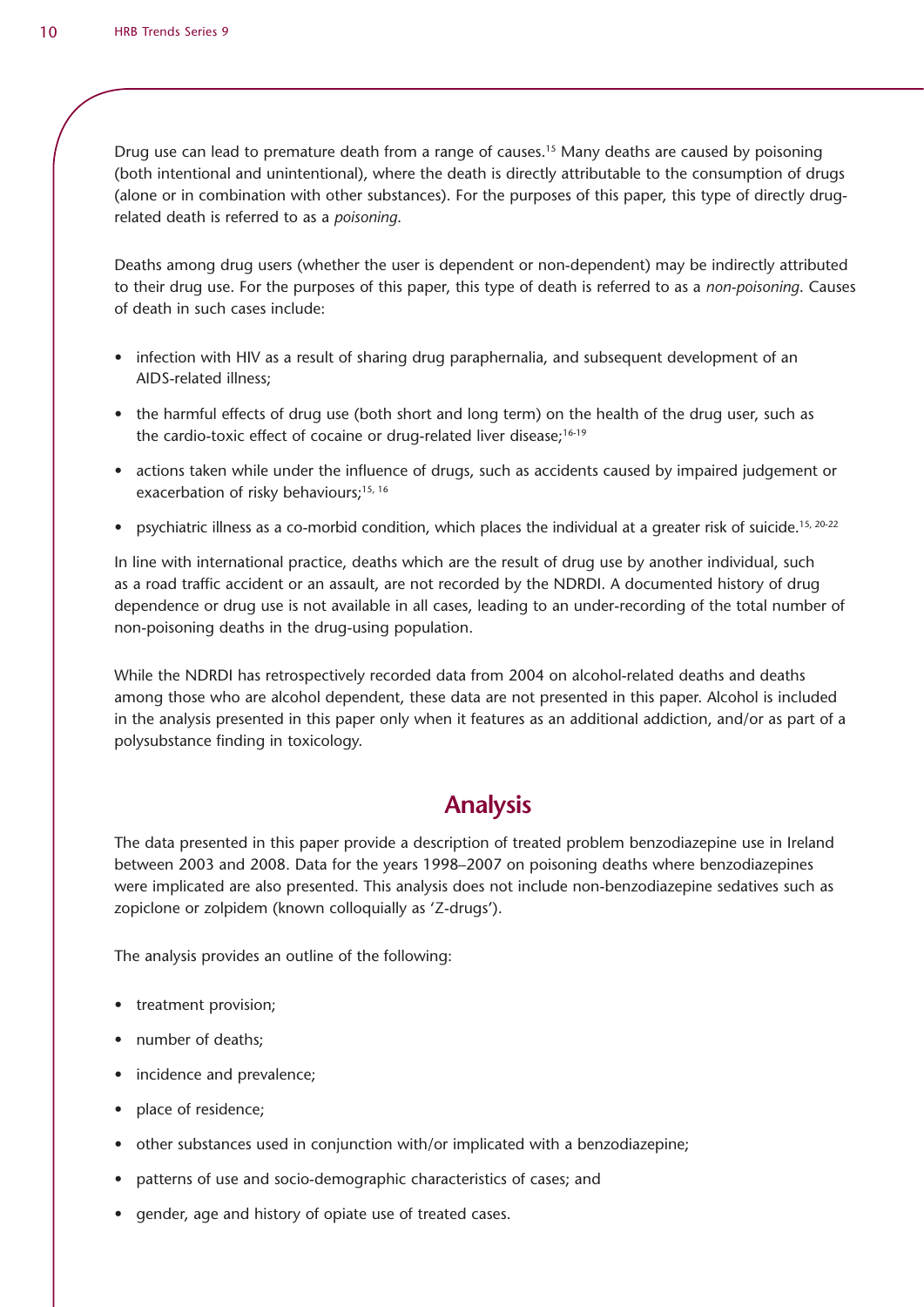# **Treatment provision**

A total of 8,064 cases presented with a benzodiazepine as a problem substance in the six years 2003–2008, which represents 12.3% of all cases treated for problem substance use during that period. The HSE region of residence was known for 7,361 of those 8,064 cases. The following analysis excludes cases not normally resident in Ireland and cases whose HSE region of residence is not known.

The total number of cases reporting a benzodiazepine as a problem substance (either as a main or an additional problem) increased by 63% in the six-year period, from 1,054 in 2003 to 1,719 in 2008 (Table 2). The majority of benzodiazepine cases each year were treated in outpatient services, with the proportion ranging between 65% in 2004 and 82% in 2006. The number and proportion of benzodiazepine cases treated in inpatient services increased during the reporting period. The numbers of cases treated in lowthreshold and general practice settings were small and, in fact, decreased over the six-year period. In 2008, 76% of all benzodiazepine cases were treated as outpatients and 20% as inpatients.

### **Table 2** All benzodiazepine cases entering treatment, by type of service provider (NDTRS 2003– 2008)

|                      | 2003 |        |      | 2004   | 2005 |        | 2006 |        | 2007         |        | 2008 |        |
|----------------------|------|--------|------|--------|------|--------|------|--------|--------------|--------|------|--------|
|                      | n    | (%)    | n    | (%)    | n    | $(\%)$ | n    | (%)    | $\mathsf{n}$ | (%)    | n    | (%)    |
| All cases            | 1054 |        | 1026 |        | 1115 |        | 1222 |        | 1225         |        | 1719 |        |
| Outpatient           | 788  | (74.8) | 666  | (64.9) | 855  | (76.7) | 998  | (81.7) | 830          | (67.8) | 303  | (75.8) |
| Inpatient            | 123  | (11.7) | 86   | (18.1) | 155  | (13.9) | 157  | (12.8) | 330          | (26.9) | 341  | (19.8) |
| Low threshold        | 65   | (6.2)  | 90   | (8.8)  | 54   | (4.8)  | 39   | (3.2)  | 29           | (2.4)  | 41   | (2.4)  |
| General practitioner | 76   | (7.2)  | 84   | (8.2)  | 51   | (4.6)  | 28   | (2.3)  | 36           | (2.9)  | 34   | (2.0)  |
| Provider not known   |      | (0.2)  | 0    | (0.0)  | 0    | (0.0)  |      | (0.0)  | 0            | (0.0)  | 0    | (0.0)  |

# **Incidence and prevalence**

### **Numbers treated for problem benzodiazepine use**

The annual number of cases who reported a benzodiazepine as their **main** problem substance was small, but increased over the reporting period from 76 in 2003 to 167 in 2008 (Table 3). The number of cases who reported a benzodiazepine as an **additional** problem substance was much larger, and increased by 59%, from 982 in 2003 to 1,562 in 2008.

Overall, the number of **new cases** in treatment increased by 169% over the period, from 214 in 2003 to 576 in 2008, while the number of **previously treated cases** increased by 36%, from 816 to 1,113.

The number of new cases reporting a benzodiazepine as their **main** problem substance was small, but increased by 174%, from 27 cases in 2003 to 74 in 2008.

In the six-year period, the proportion of cases reporting a benzodiazepine as their **main** problem substance was higher among new cases (16%) than among previously treated cases (6%). Nearly half (48%) of cases reporting a benzodiazepine as their main problem substance were new cases.

Twenty-eight cases reported one type of benzodiazepine as their **main** problem substance and another type as an **additional** problem substance. Three-quarters of benzodiazepine cases treated in the years 2003–2008 did not specify the type of benzodiazepine used. Of those who did specify the type, 77% used diazepam.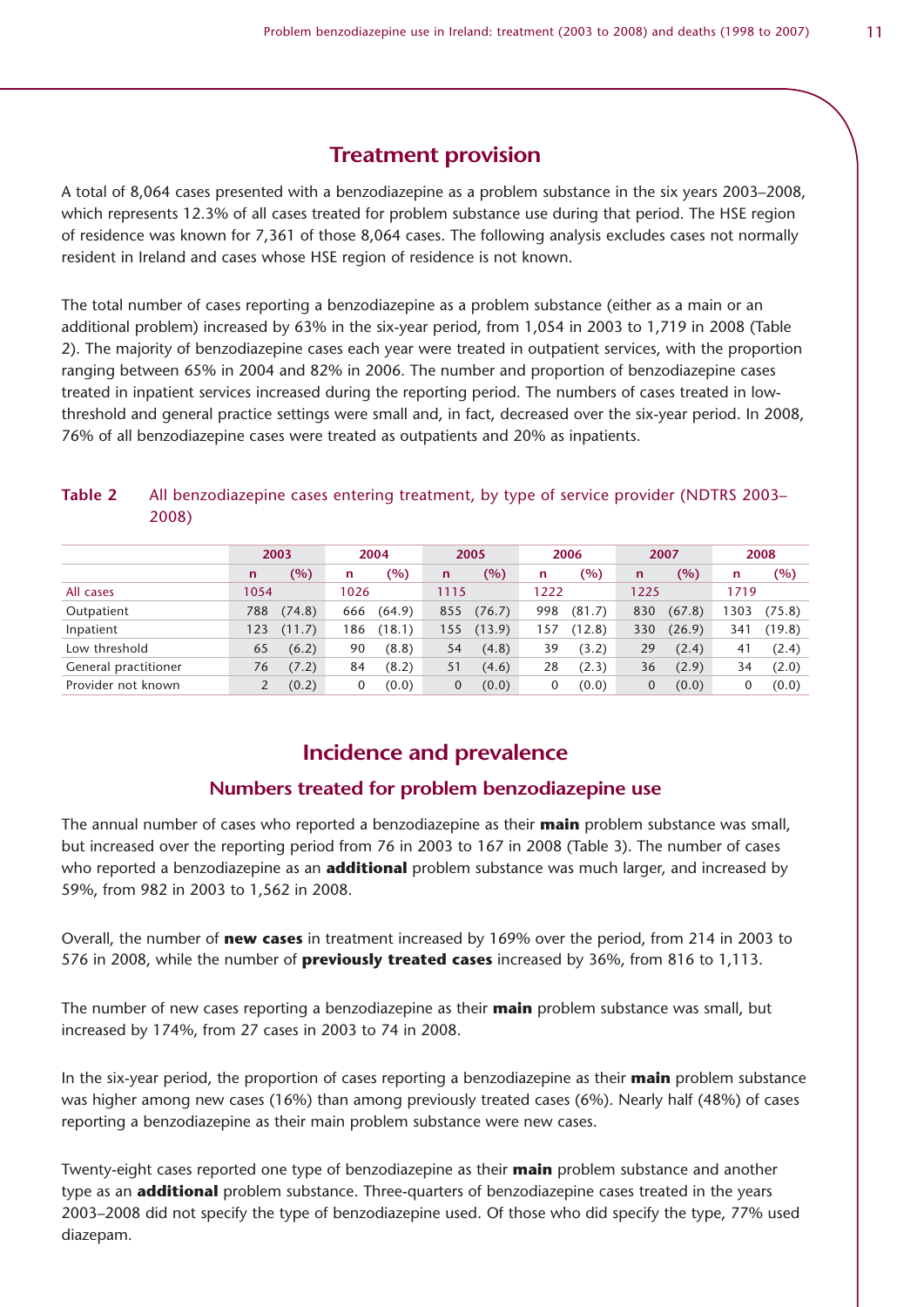|                           |             | 2003   |      | 2004   |             | 2005   |      | 2006   |             | 2007   |      | 2008   |
|---------------------------|-------------|--------|------|--------|-------------|--------|------|--------|-------------|--------|------|--------|
|                           | $\mathbf n$ | (%)    | n    | (%)    | $\mathbf n$ | (%)    | n    | (%)    | $\mathbf n$ | (%)    | n    | (%)    |
| All cases*                | 1054        |        | 1026 |        | 1115        |        | 1222 |        | 1225        |        | 1719 |        |
| Benzodiazepine as a main  |             |        |      |        |             |        |      |        |             |        |      |        |
| problem                   | 76          | (7.2)  | 103  | (10.0) | 75          | (6.7)  | 96   | (7.9)  | 163         | (13.3) | 167  | (9.7)  |
| Benzodiazepine as an      |             |        |      |        |             |        |      |        |             |        |      |        |
| additional problem        | 982         | (93.2) | 928  | (90.4) | 1044        | (93.6) | 1129 | (92.4) | 1064        | (86.9) | 1562 | (90.9) |
| Previously treated cases* | 816         |        | 758  |        | 810         |        | 839  |        | 787         |        | 1113 |        |
| Benzodiazepine as a main  |             |        |      |        |             |        |      |        |             |        |      |        |
| problem                   | 49          | (6.0)  | 50   | (6.6)  | 30          | (3.7)  | 40   | (4.8)  | 72          | (9.1)  | 87   | (7.8)  |
| Benzodiazepine as an      |             |        |      |        |             |        |      |        |             |        |      |        |
| additional problem        | 770         | (94.4) | 711  | (93.8) | 782         | (96.5) | 802  | (95.6) | 715         | (90.9) | 1032 | (92.7) |
| New cases*                | 214         |        | 231  |        | 275         |        | 352  |        | 415         |        | 576  |        |
| Benzodiazepine as a main  |             |        |      |        |             |        |      |        |             |        |      |        |
| problem                   | 27          | (12.6) | 47   | (20.3) | 42          | (15.3) | 50   | (14.2) | 85          | (20.5) | 74   | (12.8) |
| Benzodiazepine as an      |             |        |      |        |             |        |      |        |             |        |      |        |
| additional problem        | 188         | (87.9) | 186  | (80.5) | 235         | (85.5) | 302  | (85.8) | 332         | (80.0) | 505  | (87.7) |
| Treatment status unknown  | 24          |        | 37   |        | 30          |        | 31   |        | 23          |        | 30   |        |

#### **Table 3** Benzodiazepine cases entering treatment, by treatment status (NDTRS 2003–2008)

\* The sum of 'main problem' and 'additional problem' cases may exceed the total number of cases in these treatment status categories as some cases reported one type of benzodiazepine as their main problem substance and another type of benzodiazepine as an additional problem substance.

#### **Drug-related deaths where benzodiazepines were implicated**

Between 1998 and 2007, benzodiazepines were implicated in 649 deaths, which accounted for 31% of all deaths by poisoning recorded by the NDRDI for the ten-year period (Table 4).

The number of deaths in which benzodiazepines were implicated increased from 65 in 1998 to 88 in 2007. Almost all of the deaths (633, 98%) were polysubstance poisonings, implicating at least one other drug alongside a benzodiazepine. Of the 633 polysubstance deaths, a proportion involved more than one type of benzodiazepine: 113 (18%) involved two different types; and 13 (2%) involved three to four different types.

|                  | 1998   | 1999   | 2000   | 2001   | 2002   | 2003   | 2004   | 2005   | 2006   | 2007   |
|------------------|--------|--------|--------|--------|--------|--------|--------|--------|--------|--------|
|                  | n(%)   | n(%)   | n(%)   | n(%)   | n(%)   | n(%)   | n(%)   | n(%)   | n(%)   | n(%)   |
| Total poisonings |        |        |        |        |        |        |        |        |        |        |
| $(n = 2,120)$    | 178    | 187    | 182    | 178    | 211    | 185    | 207    | 248    | 270    | 274    |
| Benzodiazepines  | 65     | 56     | 61     | 47     | 61     | 54     | 63     | 66     | 88     | 88     |
| $(n = 649)$      | (36.5) | (29.9) | (33.5) | (26.4) | (28.9) | (29.2) | (30.4) | (26.6) | (32.6) | (32.1) |

#### **Table 4** Percentage of poisonings where benzodiazepines were implicated (NDRDI 1998–2007)

History of drug treatment is not routinely recorded by all the data sources used by the NDRDI. Nevertheless, it was possible to ascertain that 174 (26.8%) of those who died in the ten-year period had received treatment for problem substance use at some point, and that 143 cases were in treatment for problem substance use at the time of their death.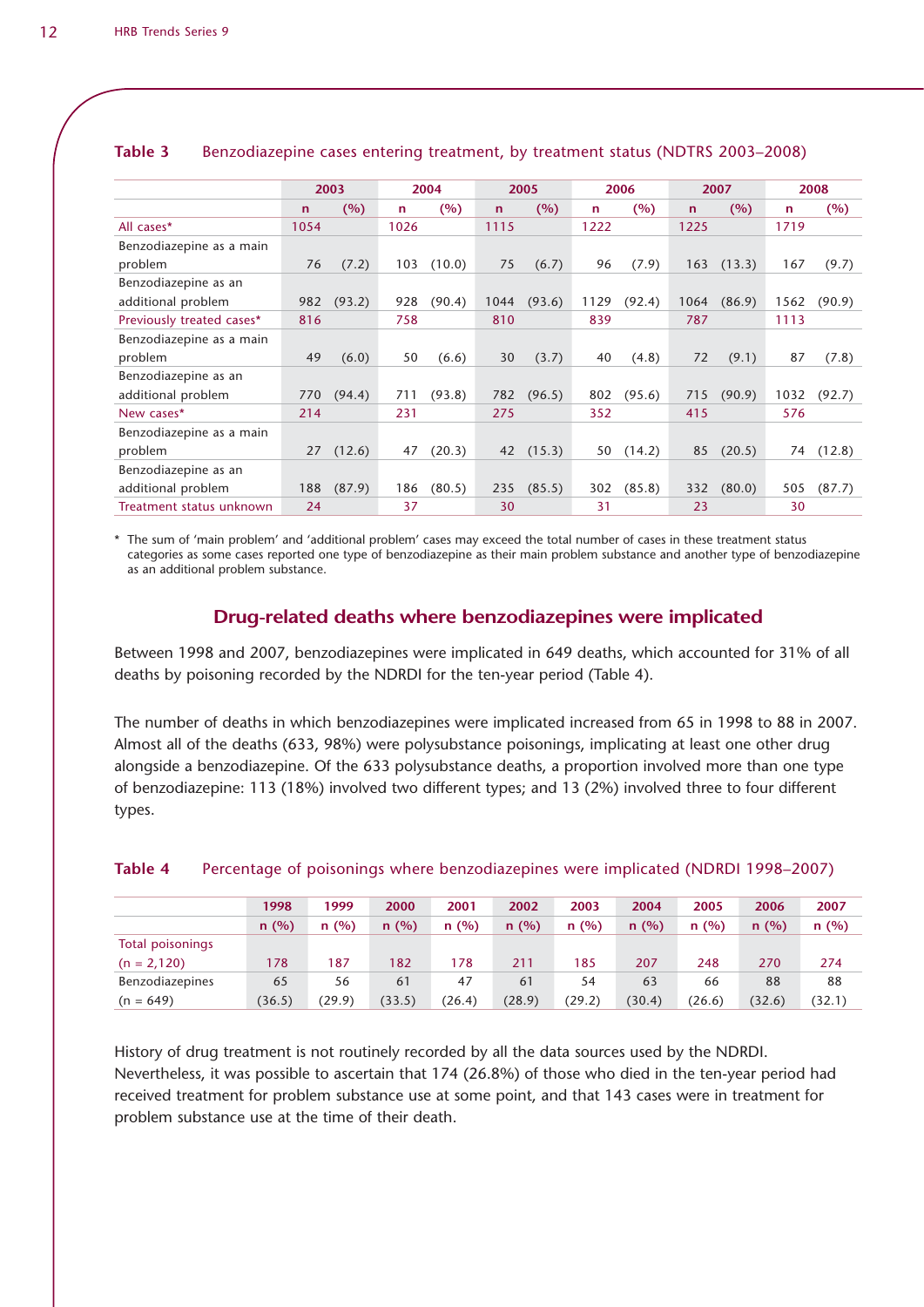#### **Annual rates**

Annual rates for the incidence (new cases) and prevalence (all cases) of treated benzodiazepine use are expressed per 100,000 of the population aged 15–64 years, based on census figures for 2003 to 2006 and CSO estimated figures for 2007 and 2008.23, 24

Figure 1 presents the annual incidence and prevalence rates of cases treated for a benzodiazepine as their **main** problem substance. The incidence increased from 1.0 in 2003 to 2.4 in 2008. The number of new cases entering treatment is an indirect indicator of recent trends and points to an increase in benzodiazepine use over the six-year period. The prevalence increased from 2.7 in 2003 to 5.4 in 2008. This indicates that problem benzodiazepine use is a chronic, recurring health condition that requires repeated episodes of treatment over time.



#### **Figure 1** Incidence and prevalence of cases treated for a benzodiazepine as their main problem substance, per 100,000 of the 15–64-year-old population (NDTRS 2003–2008)

Figure 2 presents the annual incidence and prevalence of cases treated for benzodiazepines as a **main** or an **additional** problem substance, alongside the rate of poisoning deaths where benzodiazepines were implicated (data not available for 2008). The prevalence of treated cases increased from 39 in 2003 to 56 in 2008 and the incidence increased from eight in 2003 to 19 in 2008. The rate of death per 100,000 increased between 2003 and 2006, but decreased slightly in 2007.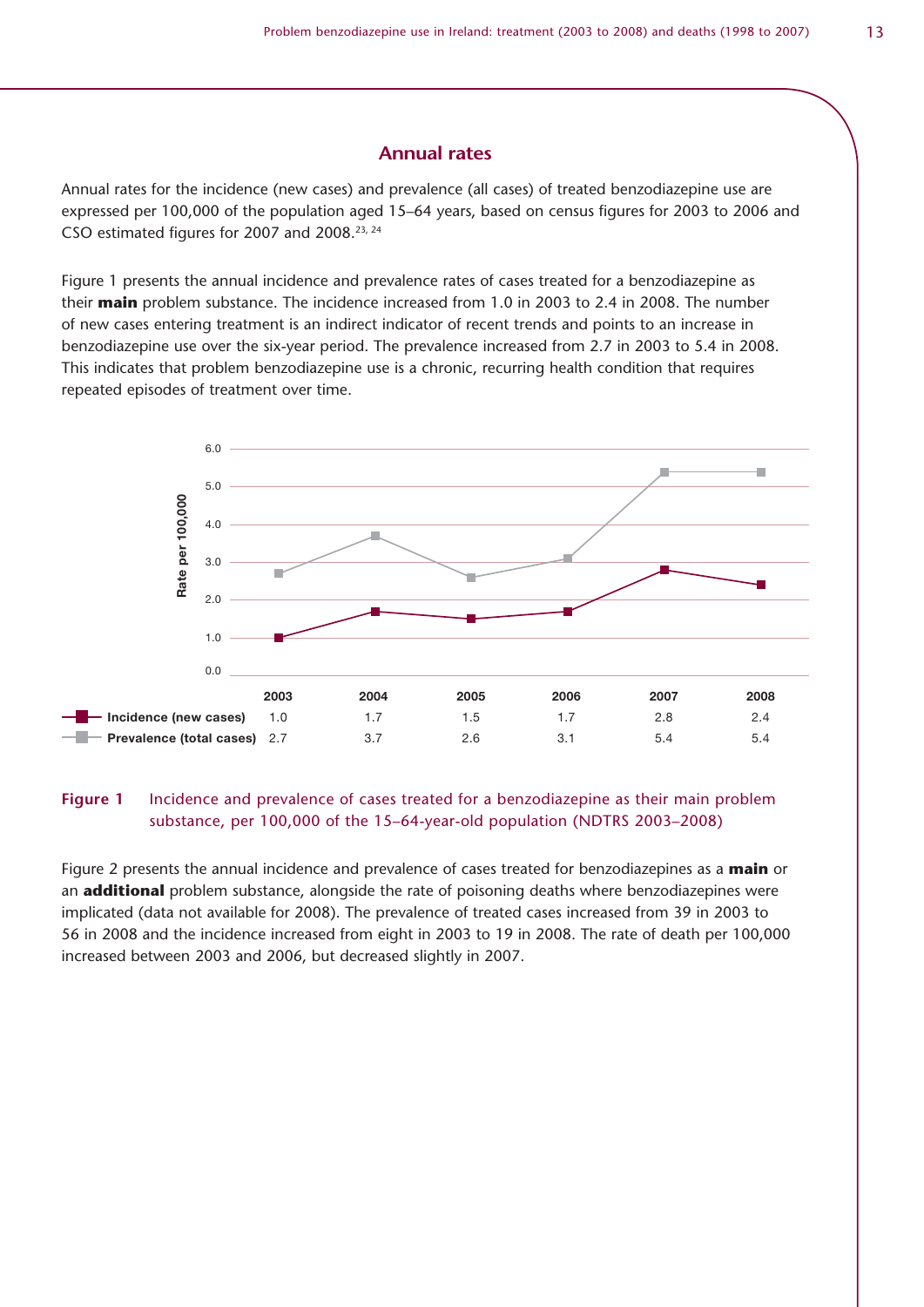

**Figure 2** Incidence and prevalence of all treated benzodiazepine cases and rate of death, per 100,000 of the 15–64-year-old population (NDTRS 2003–2008 and NDRDI 2003–2007)

### **Place of residence**

The annual numbers of treated benzodiazepine cases were analysed by place of residence, as in Dublin (city and county) or outside Dublin. Overall, 68% of benzodiazepine cases in the six-year period were living in Dublin at the time of entry into treatment. Just over half (51%) of **new cases** lived outside Dublin; the majority (75%) of **previously treated cases** lived in Dublin.

Table 5 presents new cases who reported benzodiazepines as a **main** or an **additional** problem substance, by place of residence. Three quarters (75%) of new cases reporting a benzodiazepine as their **main** problem substance lived outside Dublin, whereas the proportion of new cases reporting a benzodiazepine as an **additional** problem substance was higher in Dublin (54%).

|                                  |              | 2003   |     | 2004   |              | 2005   |     | 2006   |              | 2007   |     | 2008   |
|----------------------------------|--------------|--------|-----|--------|--------------|--------|-----|--------|--------------|--------|-----|--------|
|                                  | $\mathsf{n}$ | (%)    | n   | (%)    | $\mathsf{n}$ | (%)    | n   | (%)    | $\mathsf{n}$ | (%)    | n.  | (%)    |
| New cases                        | 214          |        | 231 |        | 275          |        | 352 |        | 415          |        | 576 |        |
| <b>Dublin</b>                    | 134          | (62.6) | 127 | (55.0) | 142          | (51.6) | 166 | (47.2) | 167          | (40.2) | 278 | (48.3) |
| <b>Outside Dublin</b>            | 80           | (37.4) | 104 | (45.0) | 133          | (48.4) | 186 | (52.8) | 248          | (59.8) | 298 | (51.7) |
| Benzodiazepine as a main problem | 27           |        | 47  |        | 42           |        | 50  |        | 85           |        | 74  |        |
| Dublin                           | 5            | (18.5) | 13  | (27.7) | 7            | (16.7) | 10  | (20.0) | 22           | (25.9) | 23  | (31.1) |
| Outside Dublin                   | 22           | (81.5) | 34  | (72.3) | 35           | (83.3) | 40  | (80.0) | 63           | (74.1) | 51  | (68.9) |
| Benzodiazepine as an additional  |              |        |     |        |              |        |     |        |              |        |     |        |
| problem                          | 188          |        | 186 |        | 235          |        | 302 |        | 332          |        | 505 |        |
| Dublin                           | 129          | (68.6) | 114 | (61.3) | 135          | (57.4) | 156 | (51.7) | 146          | (44.0) | 255 | (50.5) |
| <b>Outside Dublin</b>            | 59           | (31.4) | 72  | (38.7) | 100          | (42.6) | 146 | (48.3) | 186          | (56.0) | 250 | (49.5) |

#### **Table 5** New benzodiazepine cases entering treatment, by place of residence (NDTRS 2003–2008)

In order to adjust for variation in population size, the annual incidence of treated benzodiazepine use was calculated by dividing the number of new cases living either in or outside Dublin by the population aged 15–64 years living in the respective geographical areas, using the census figures for 2003 to 2006 and CSO estimated figures for 2007 and 2008.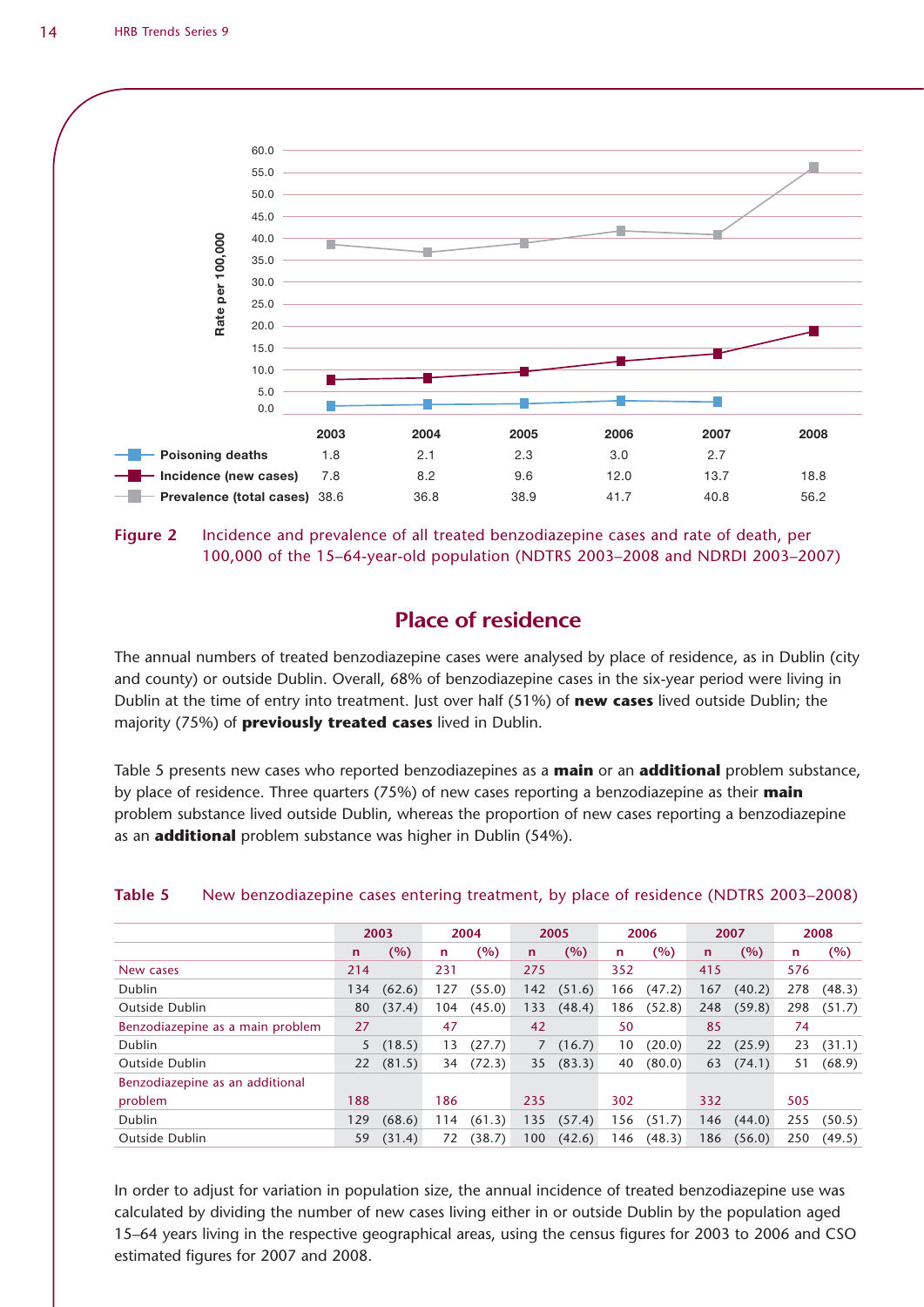Up until 2007 the incidence of cases reporting a benzodiazepine as their **main** problem substance and living outside Dublin was consistently higher than that of cases living in Dublin (Figure 3). In 2008 the incidence of cases living in Dublin exceeded that of cases living outside Dublin.



#### **Figure 3** Incidence of treated cases reporting a benzodiazepine as their main problem substance, by place of residence per 100,000 of the 15–64-year-old population (NDTRS 2003–2008)

The incidence of cases reporting a benzodiazepine as an **additional** problem substance and living in Dublin was higher than the incidence of those living outside Dublin in each of the years examined (Figure 4). The incidence of cases outside Dublin increased steadily over the six-year period, while the incidence in Dublin fluctuated in the years between 2003 and 2007 and peaked in 2008. The actual number of cases in Dublin almost doubled, rising from 129 in 2003 to 255 in 2008, and there was a fourfold increase in the number of cases outside Dublin, which rose from 59 in 2003 to 250 in 2008.



#### **Figure 4** Incidence of treated cases reporting a benzodiazepine as an additional problem substance, by place of residence per 100,000 of the 15–64-year-old population (NDTRS 2003–2008)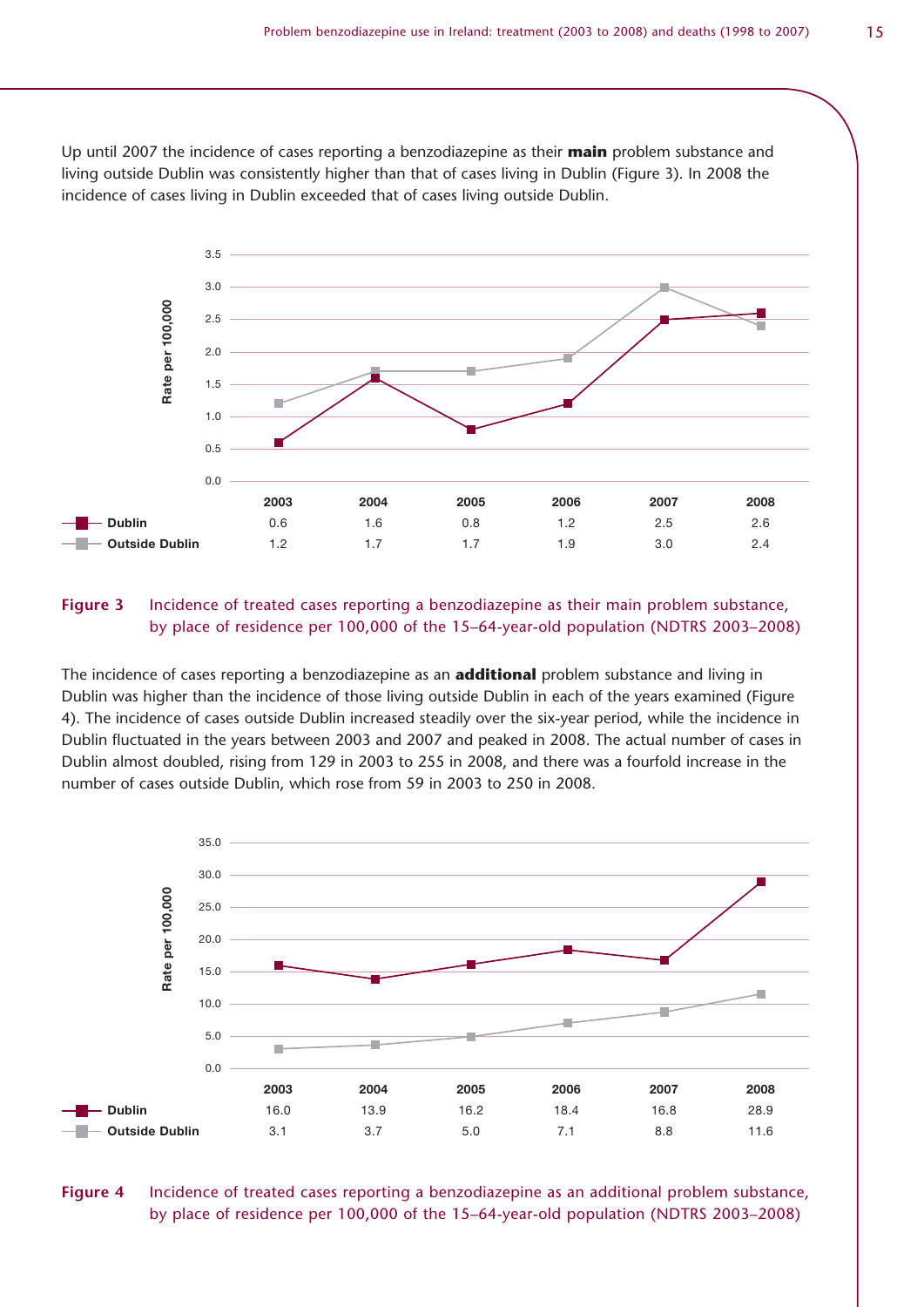The rate of deaths where benzodiazepines were implicated fluctuated over the reporting period. The rate of deaths per 100,000 of the adult population (aged 15–64) remained higher in Dublin than outside Dublin (Figure 5). However, the actual number of deaths in Dublin fell from 49 in 1998 to 41 in 2007, while outside Dublin the actual number of deaths rose from 15 in 1998 to 45 in 2007.



#### **Figure 5** Poisonings where benzodiazepines were implicated, by place of residence per 100,000 of the 15–64-year-old population (NDRDI 1998–2007)

Treatment and death data were further analysed by regional drugs task force (RDTF) area of residence. The numbers reported for each area may be influenced by treatment availability in the area, and by the extent to which services participated in the NDTRS.

Table 6 presents the number of **new cases** entering treatment in the period 2003–2007 who reported benzodiazepines as a problem substance, alongside the number of poisoning deaths where benzodiazepines were implicated, by RDTF area of residence.

The highest numbers of **new cases** entering treatment were reported in the North Dublin, South West and Southern RDTF areas. The North West and Western RDTF areas reported the lowest numbers.

The annual numbers of poisoning deaths where benzodiazepines were implicated fluctuated over the reporting period, with no clearly discernable trends, in part due to the small numbers of cases in many of the RDTF areas. In the period 2003–2007 the highest numbers of deaths were recorded in the North Dublin, South West and Southern RDTF areas and the lowest numbers were in the North West and Western RDTF areas. This distribution pattern corresponds with the data on treated cases by RDTF area of residence.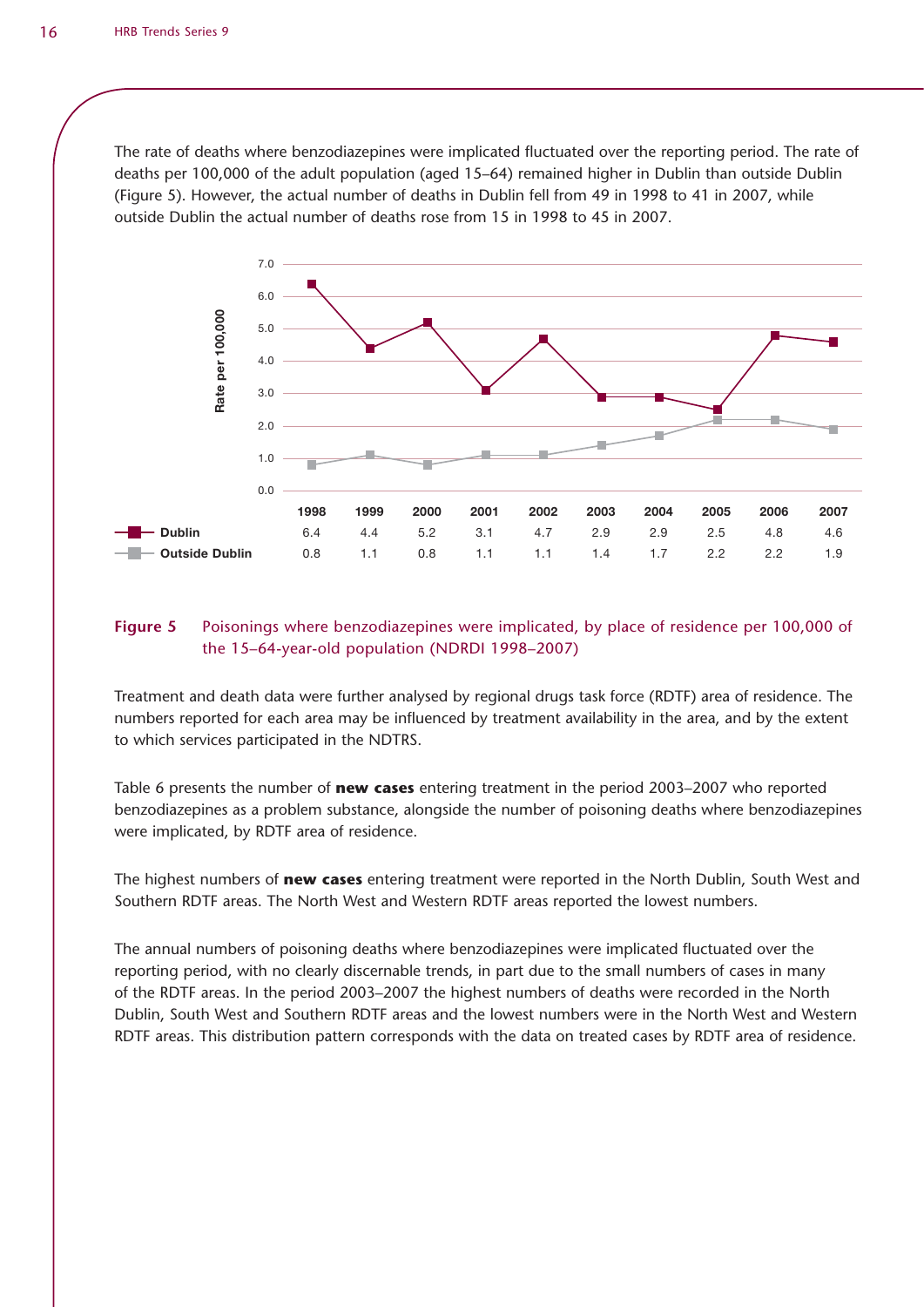| Table 6 | New benzodiazepine cases entering treatment, and poisoning deaths where                 |
|---------|-----------------------------------------------------------------------------------------|
|         | benzodiazepines were implicated, by regional drugs task force area of residence (NDTRS) |
|         | and NDRDI 2003-2007)                                                                    |

|                                |              | <b>NDTRS 2003-2007</b> |              | <b>NDRDI 2003-2007</b> |
|--------------------------------|--------------|------------------------|--------------|------------------------|
| <b>RDTF</b> area of residence* | $\mathsf{n}$ | $\%$                   | $\mathsf{n}$ | $\%$                   |
| North Dublin City and County   | 423          | 28.4                   | 78           | 21.7                   |
| South Western                  | 302          | 20.3                   | 65           | 18.1                   |
| Southern                       | 282          | 19.0                   | 67           | 18.7                   |
| South East                     | 111          | 7.5                    | 27           | 7.5                    |
| Mid West                       | 90           | 6.1                    | 23           | 6.4                    |
| North Eastern                  | 69           | 4.6                    | 13           | 3.6                    |
| Midland                        | 66           | 4.4                    | 18           | 5.0                    |
| East Coast                     | 59           | 4.0                    | 34           | 9.5                    |
| Western                        | 45           | 3.0                    | 14           | 3.9                    |
| North West                     | 34           | 2.3                    | 13           | 3.6                    |
| Address in Ireland unknown     | 6            | 0.4                    |              | 2.0                    |
| <b>Total</b>                   | 1487         | 100.0                  | 359          | 100.0                  |

\* See glossary for details of counties/areas covered by each RDTF.

In order to adjust for variation in population size by geographical area, the incidence of treated benzodiazepine cases in each of the 10 RDTF areas was calculated by dividing the average number of new cases over the five-year period living in each of the areas by the population aged 15–64 years of the respective RDTF areas, using the census figures for 2003 to 2006 and CSO estimated figures for 2007.<sup>23, 24</sup>

Figure 6 presents the average annual incidence of cases reporting a benzodiazepine as their **main** problem substance, by RDTF area of residence. Figure 7 presents the average annual incidence of cases reporting a benzodiazepine as a **main** or an **additional** problem substance, also by RDTF area of residence.

For the period 2003–2007, the average annual incidence of new cases treated for a benzodiazepine as their **main** problem substance was highest in the Southern RDTF area at 3.6 cases per 100,000, followed by the South East, North Dublin and Mid West RDTF areas (Figure 6). The Western and East Coast RDTF areas had the lowest average annual incidence at less than one case per 100,000.

In the same period, the average annual incidence of benzodiazepine cases (main or additional problem substance) was highest in the North Dublin RDTF area at 23 cases per 100,000, followed by the South Western and Southern RDTF areas (Figure 7). The East Coast, North West and Western RDTF areas had the lowest average annual incidence at less than five cases per 100,000.

The incidence of treated benzodiazepine use was compared with the rate of poisoning deaths per 100,000 population for the combined years 2003 to 2007 using the census figures for 2003 to 2006 and CSO estimated figures for 2007.<sup>23, 24</sup>

For the period 2003–2007, the highest rate of death per 100,000 population was in the North Dublin RDTF area at 4.0 cases per 100,000, followed by the Southern RDTF area at 3.1 cases per 100,000 (Figure 8).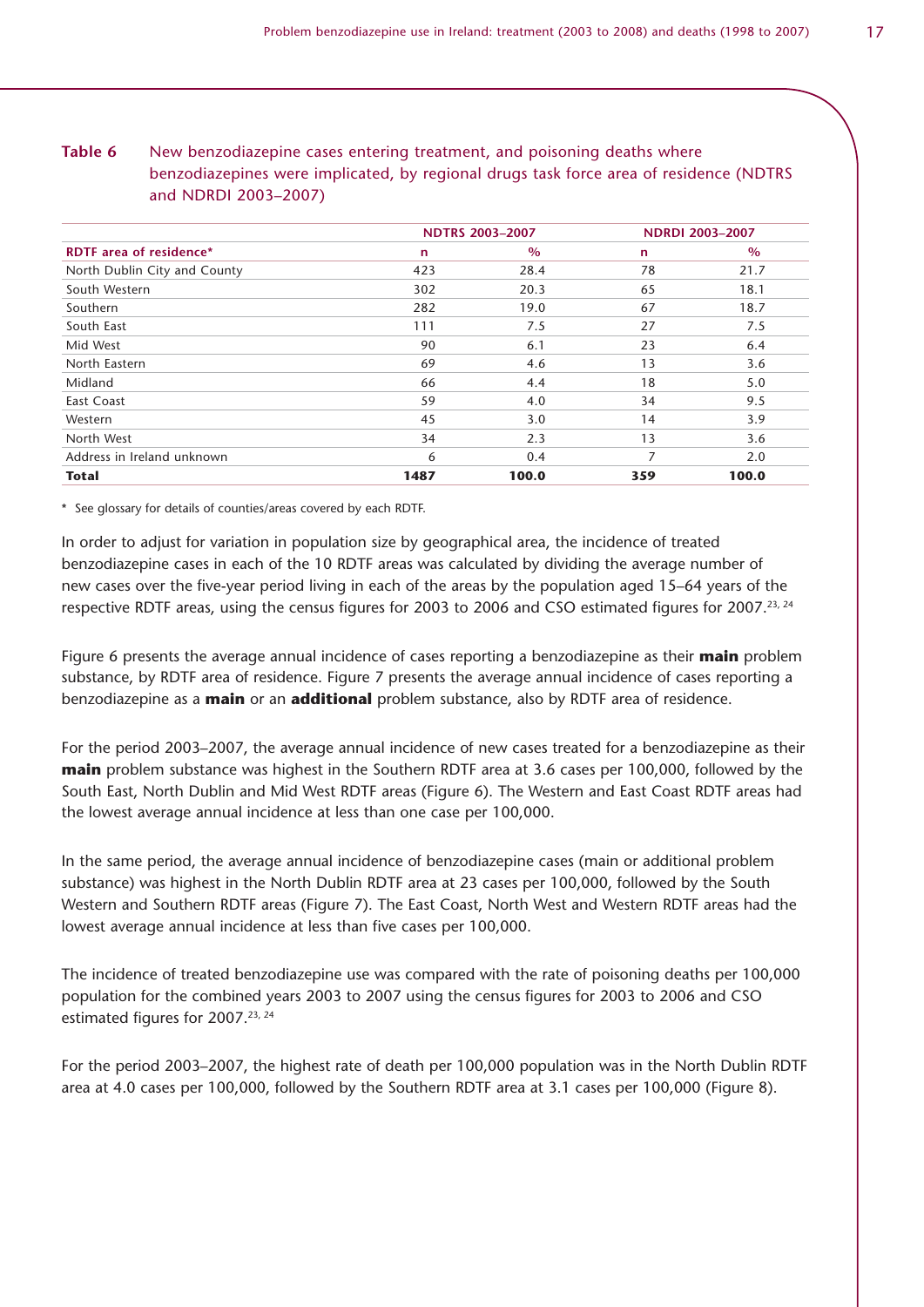

**Figure 6** Average annual incidence of cases treated for a benzodiazepine as their main problem substance per 100,000 of the 15–64-year-old population, by regional drugs task force area of residence (NDTRS 2003–2007)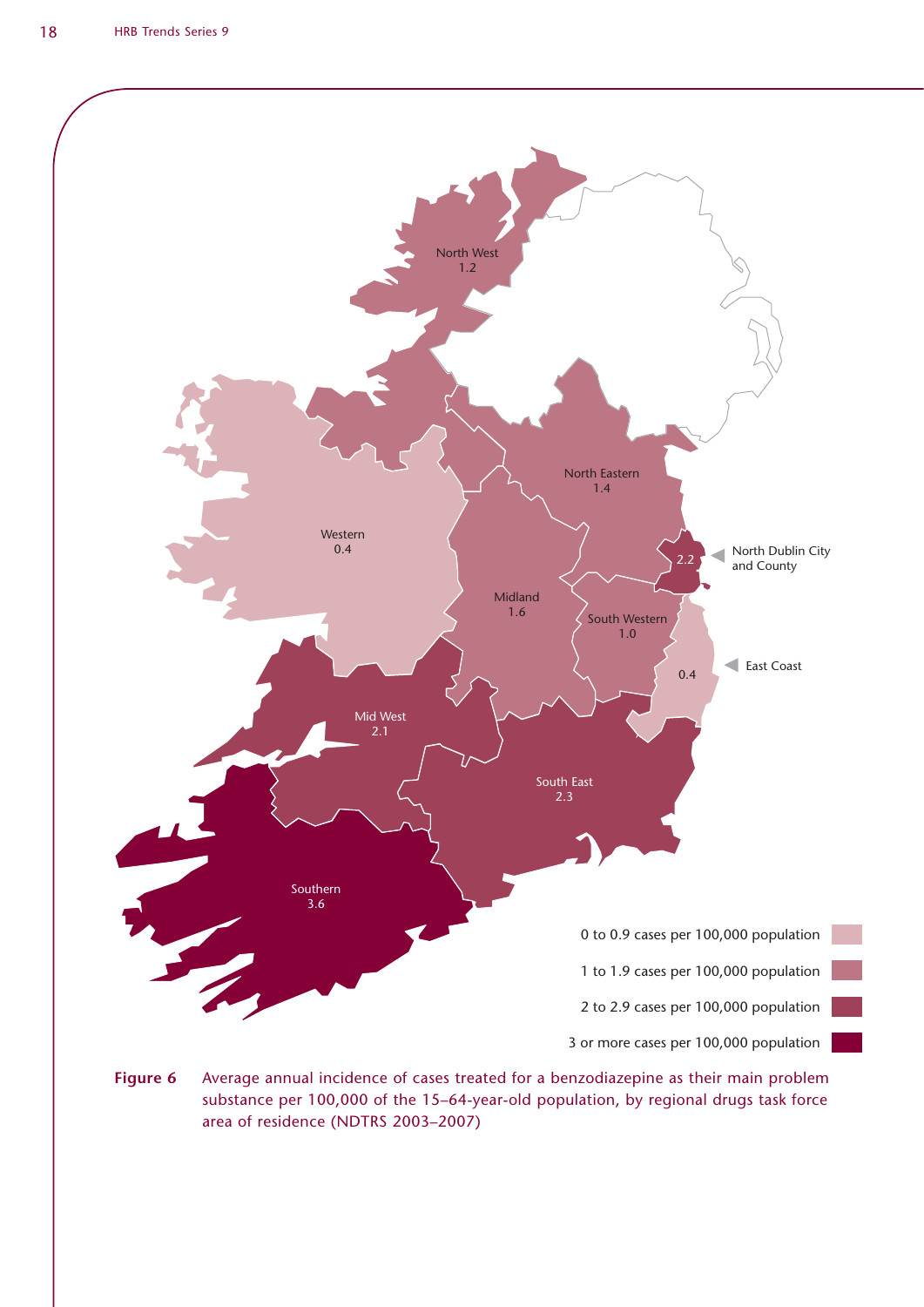

**Figure 7** Average annual incidence of all treated benzodiazepine cases per 100,000 of the 15–64-year-old population, by regional drugs task force area of residence (NDTRS 2003– 2007)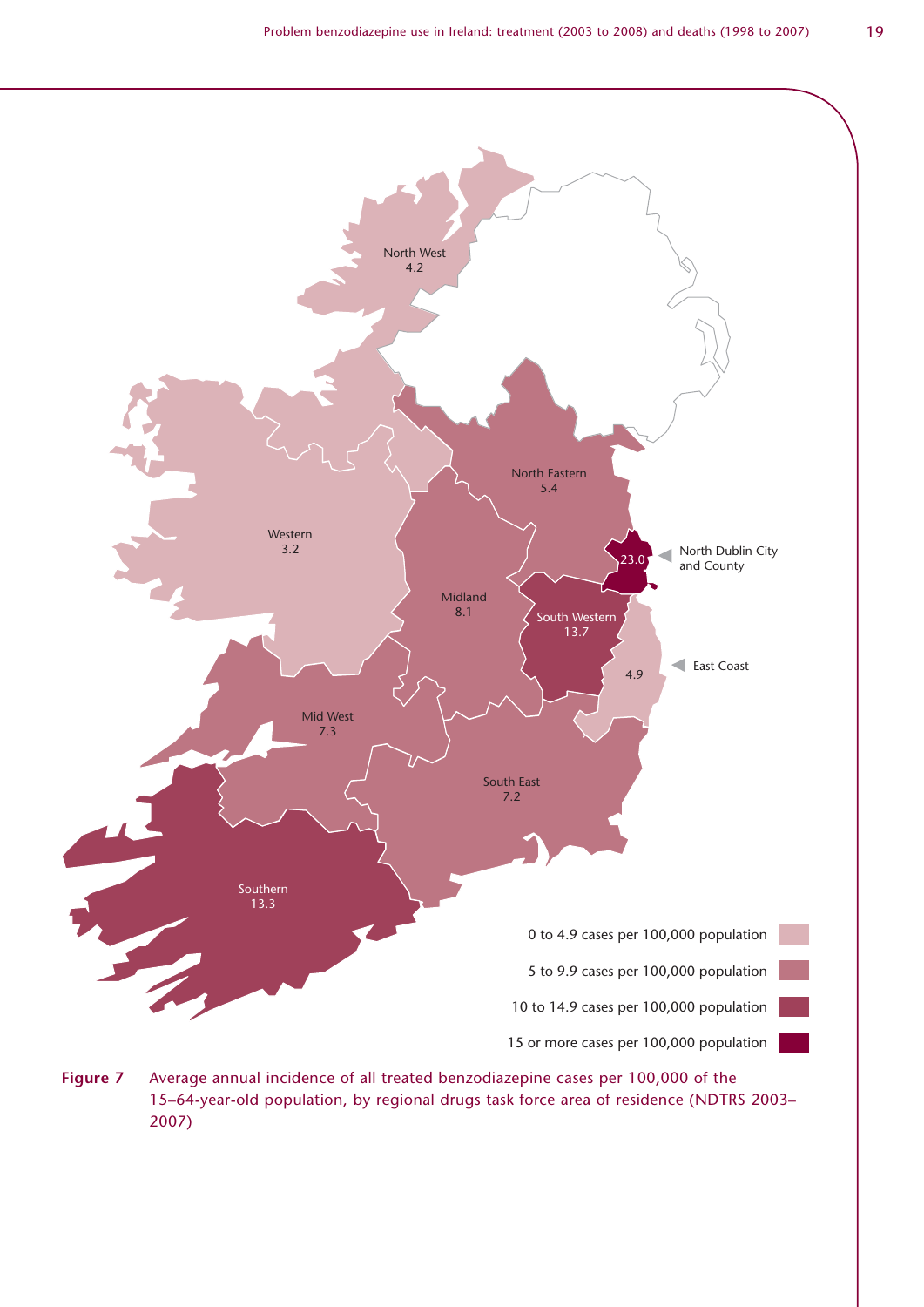

**Figure 8** Average annual rate of death by poisoning where benzodiazepines were implicated per 100,000 of the 15–64-year-old population, by regional drugs task force area of residence (NDRDI 2003–2007)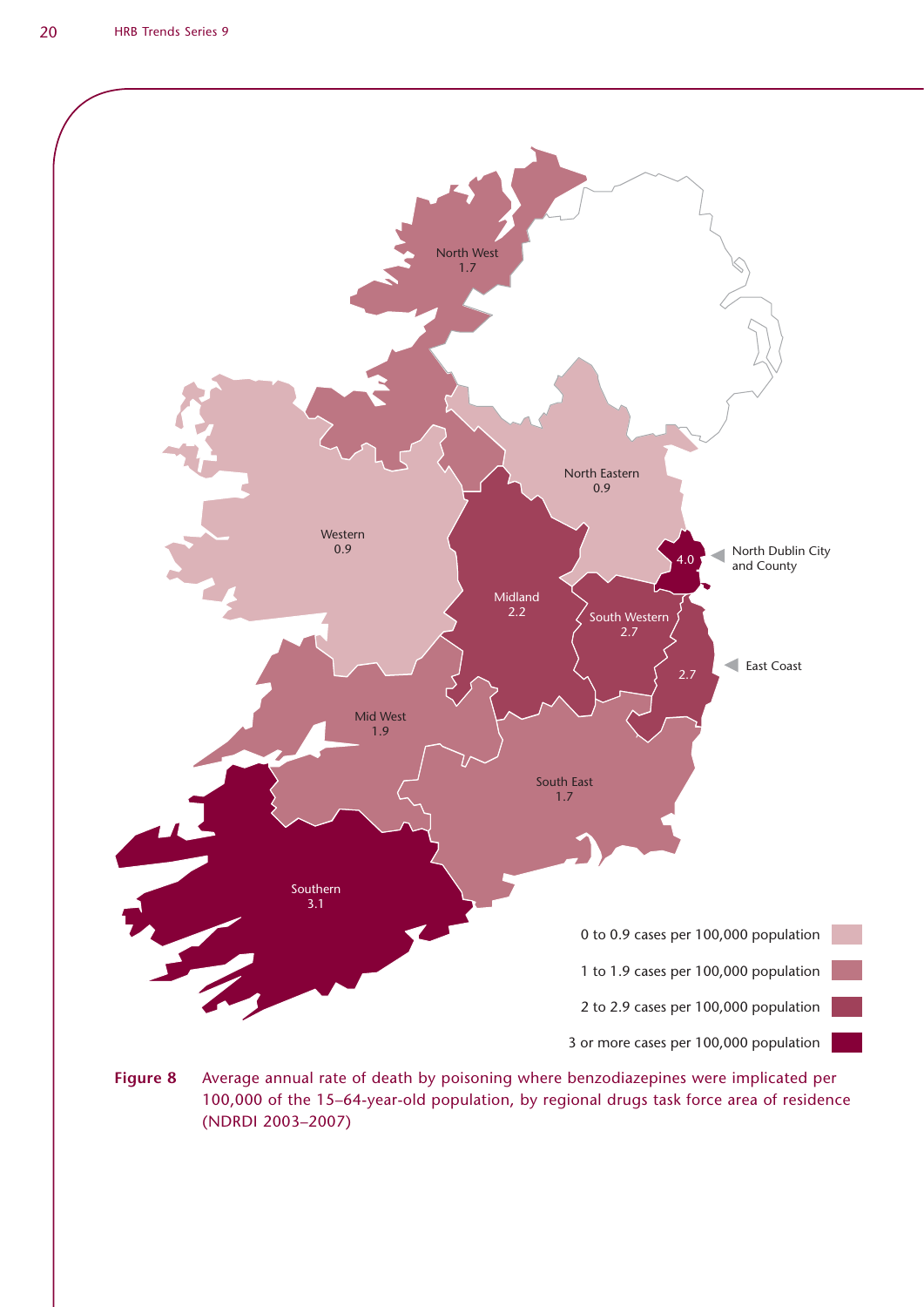The proportion of cases entering treatment who reported a benzodiazepine as their **main** problem substance and who also reported use of more than one problem substance fluctuated during the reporting period (Table 7). Overall, 78% of cases reported using more than one drug.

The proportion of new benzodiazepine cases reporting use of any additional problem substance decreased from 89% to 70% over the reporting period. The reverse was noted among previously treated cases. Within this group, the proportions reporting use of more than one substance rose from 67% in 2003 to 86% in 2008. It is generally accepted that the use of several substances increases the complexity of these cases and is associated with poorer treatment outcomes.

| Table 7 | Use of more than one drug by cases entering treatment who reported a benzodiazepine |
|---------|-------------------------------------------------------------------------------------|
|         | as their main problem substance, by treatment status (NDTRS 2003-2008)              |

|                                   |             | 2003   |     | 2004   |              | 2005   |    | 2006   |              | 2007   |     | 2008   |
|-----------------------------------|-------------|--------|-----|--------|--------------|--------|----|--------|--------------|--------|-----|--------|
|                                   | n           | (%)    | n   | (%)    | $\mathsf{n}$ | (%)    | n  | (%)    | $\mathsf{n}$ | (%)    | n   | (%)    |
| All cases                         | 76          |        | 103 |        | 75           |        | 96 |        | 163          |        | 167 |        |
| All cases who used more than one  |             |        |     |        |              |        |    |        |              |        |     |        |
| drug                              | 57          | (75.0) | 73  | (70.9) | 59           | (78.7) | 75 | (78.1) | 135          | (82.8) | 129 | (77.2) |
| Previously treated cases          | 49          |        | 50  |        | 30           |        | 40 |        | 72           |        | 87  |        |
| Previously treated cases who used |             |        |     |        |              |        |    |        |              |        |     |        |
| more than one drug                | 33          | (67.3) | 45  | (90.0) | 23           | (76.7) | 33 | (82.5) | 64           | (88.9) | 75  | (86.2) |
| New cases                         | 27          |        | 47  |        | 42           |        | 50 |        | 85           |        | 74  |        |
| New cases who used more than one  |             |        |     |        |              |        |    |        |              |        |     |        |
| drug                              | 24          | (88.9) | 24  | (51.1) | 34           | (81.0) | 39 | (78.0) | 66           | (77.6) | 52  | (70.3) |
| Treatment status unknown          | $\mathbf 0$ |        | 6   |        | 3            |        | 6  |        | 6            |        | 6   |        |

Of the cases who reported a benzodiazepine as their **main** problem substance between 2003 and 2008, 32% reported problem use of two substances, 22% of three and 23% of four or more. Cases with a benzodiazepine as their main problem substance most commonly reported two substances as part of their current problem substance use. The trends were similar for previously treated and new cases.

#### **Additional problem substances where benzodiazepines were the main problem substance**

Table 8 presents the additional problem substances used by those who reported a benzodiazepine as their **main** problem substance and who used more than one drug. Between 2003 and 2008, alcohol was the most common additional problem substance, reported by 52% of cases, followed by cannabis (43%) and opiates (40%).

The proportion of benzodiazepine cases reporting cannabis as an **additional** problem substance increased from 23% in 2003 to 49% in 2008, when it became the most commonly reported additional substance, on a par with alcohol at 48%. Over two-fifths of cases reported opiates as an additional problem substance in that year.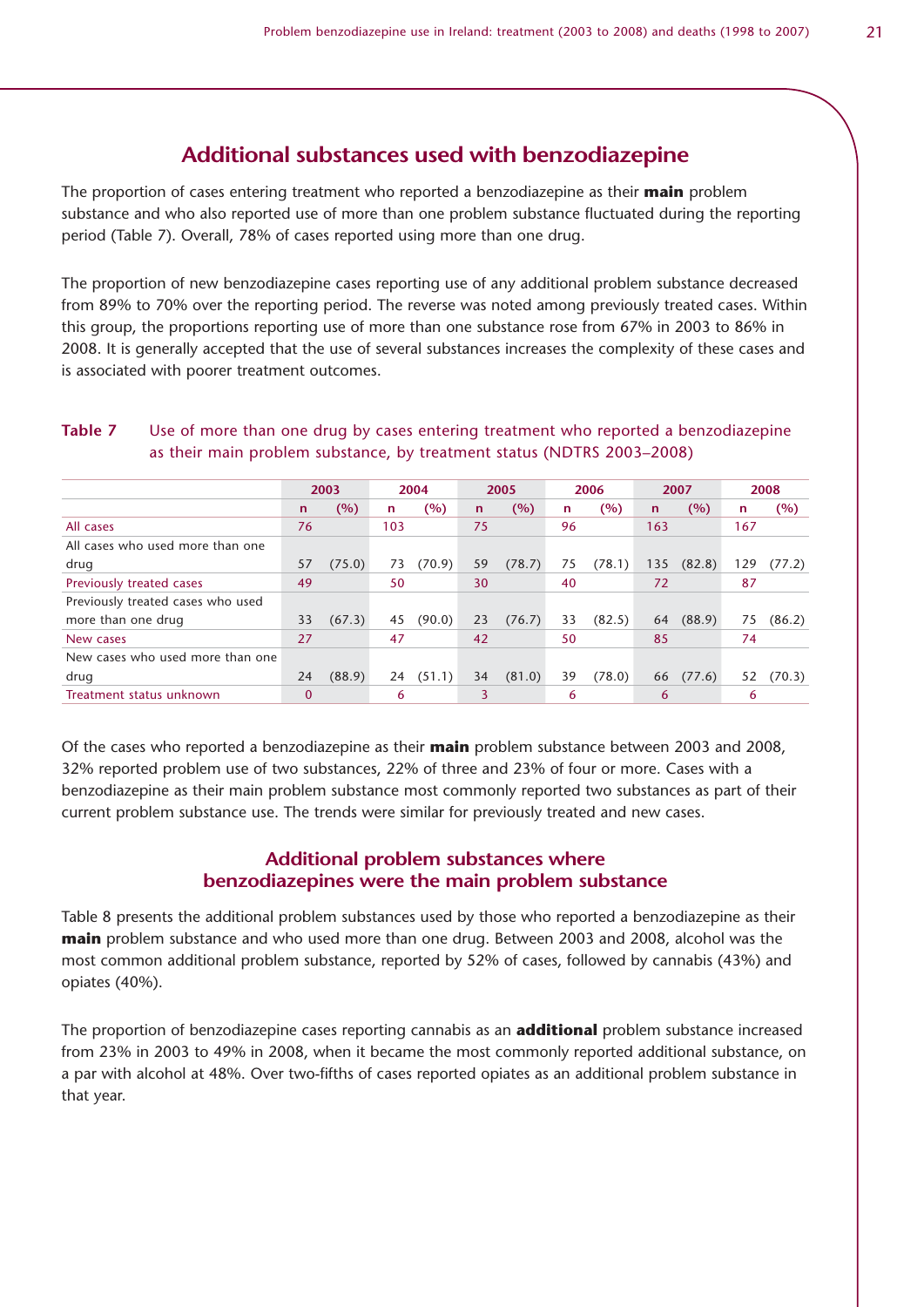Overall, cannabis and alcohol were the most common additional problem drugs reported by **new** benzodiazepine cases entering treatment. The most frequently used additional problem substances reported by **previously treated** benzodiazepine cases in the period under review were opiates (55%), alcohol (47%) and cannabis (39%).

|                          |                | 2003   |              | 2004   |              | 2005   |    | 2006   |              | 2007   |     | 2008   |
|--------------------------|----------------|--------|--------------|--------|--------------|--------|----|--------|--------------|--------|-----|--------|
|                          | $\mathsf{n}$   | (%)    | $\mathsf{n}$ | (%)    | $\mathsf{n}$ | (%)    | n  | (%)    | $\mathsf{n}$ | (%)    | n   | (%)    |
| All cases                | 57             |        | 73           |        | 59           |        | 75 |        | 135          |        | 129 |        |
| Opiates                  | 20             | (35.1) | 46           | (63.0) | 19           | (32.2) | 24 | (32.0) | 50           | (37.0) | 54  | (41.9) |
| Cocaine                  | 7              | (12.3) | 20           | (27.4) | 18           | (30.5) | 18 | (24.0) | 38           | (28.1) | 33  | (25.6) |
| Cannabis                 | 13             | (22.8) | 24           | (32.9) | 28           | (47.5) | 32 | (42.7) | 65           | (48.1) | 63  | (48.8) |
| Alcohol                  | 34             | (59.6) | 24           | (32.9) | 35           | (59.3) | 46 | (61.3) | 72           | (53.3) | 62  | (48.1) |
| Other*                   | 18             | (31.6) | 28           | (38.4) | 14           | (23.7) | 17 | (22.7) | 34           | (25.2) | 38  | (29.5) |
| Previously treated cases | 33             |        | 45           |        | 23           |        | 33 |        | 64           |        | 75  |        |
| Opiates                  | 18             | (54.5) | 37           | (82.2) | 11           | (47.8) | 12 | (36.4) | 34           | (53.1) | 38  | (50.7) |
| Cocaine                  | $\overline{2}$ | (6.1)  | 13           | (28.9) | 6            | (26.1) | 5  | (15.2) | 18           | (28.1) | 18  | (24.0) |
| Cannabis                 | 8              | (24.2) | 14           | (31.1) | 9            | (39.1) | 16 | (48.5) | 26           | (40.6) | 32  | (42.7) |
| Alcohol                  | 16             | (48.5) | 13           | (28.9) | 13           | (56.5) | 16 | (48.5) | 31           | (48.4) | 38  | (50.7) |
| Other*                   | 9              | (27.3) | 12           | (26.7) | 8            | (34.8) | 6  | (18.2) | 10           | (15.6) | 20  | (26.7) |
| New cases                | 24             |        | 24           |        | 34           |        | 39 |        | 66           |        | 52  |        |
| Opiates                  | $\overline{2}$ | (8.3)  | 8            | (33.3) | 7            | (20.6) | 10 | (25.6) | 15           | (22.7) | 15  | (28.8) |
| Cocaine                  | 5              | (20.8) | 6            | (25.0) | 12           | (35.3) | 12 | (30.8) | 19           | (28.8) | 14  | (26.9) |
| Cannabis                 | 5              | (20.8) | 8            | (33.3) | 19           | (55.9) | 13 | (33.3) | 35           | (53.0) | 31  | (59.6) |
| Alcohol                  | 18             | (75.0) | 10           | (41.7) | 21           | (61.8) | 29 | (74.4) | 37           | (56.1) | 24  | (46.2) |
| Other*                   | 9              | (37.5) | 16           | (66.7) | 6            | (17.6) | 11 | (28.2) | 21           | (31.8) | 16  | (30.8) |
| Treatment status unknown | $\mathbf{0}$   |        | 4            |        | 2            |        | 3  |        | 5            |        | 2   |        |

#### **Table 8** Additional problem substances used by cases entering treatment who reported a benzodiazepine as their main problem substance (NDTRS 2003–2008)

\* Includes other licit and illicit substances such as ecstasy, amphetamines, other benzodiazepines and hypnotics, volatile inhalants and antidepressants.

#### **Treated main problem substance where benzodiazepines were an additional problem substance**

In the six-year period examined, the **main** problem substances reported where a benzodiazepine was an **additional** problem substance were opiates (80% of cases) and, to a much lesser extent, alcohol (9%), cannabis (5%) and cocaine (5%). This pattern of use was the same for new cases and previously treated cases; however the proportion of opiate users was much lower (63%) and the proportions of alcohol (16%) and cannabis (11%) users were higher among new cases.

The proportion of cases reporting opiates as their main problem substance and a benzodiazepine as an additional problem substance decreased from 92% in 2003 to 74% in 2008 (Table 9). During this period, although numbers were small, there was a sharp increase in cases reporting cocaine as their **main** problem substance and benzodiazepines as an **additional** problem substance.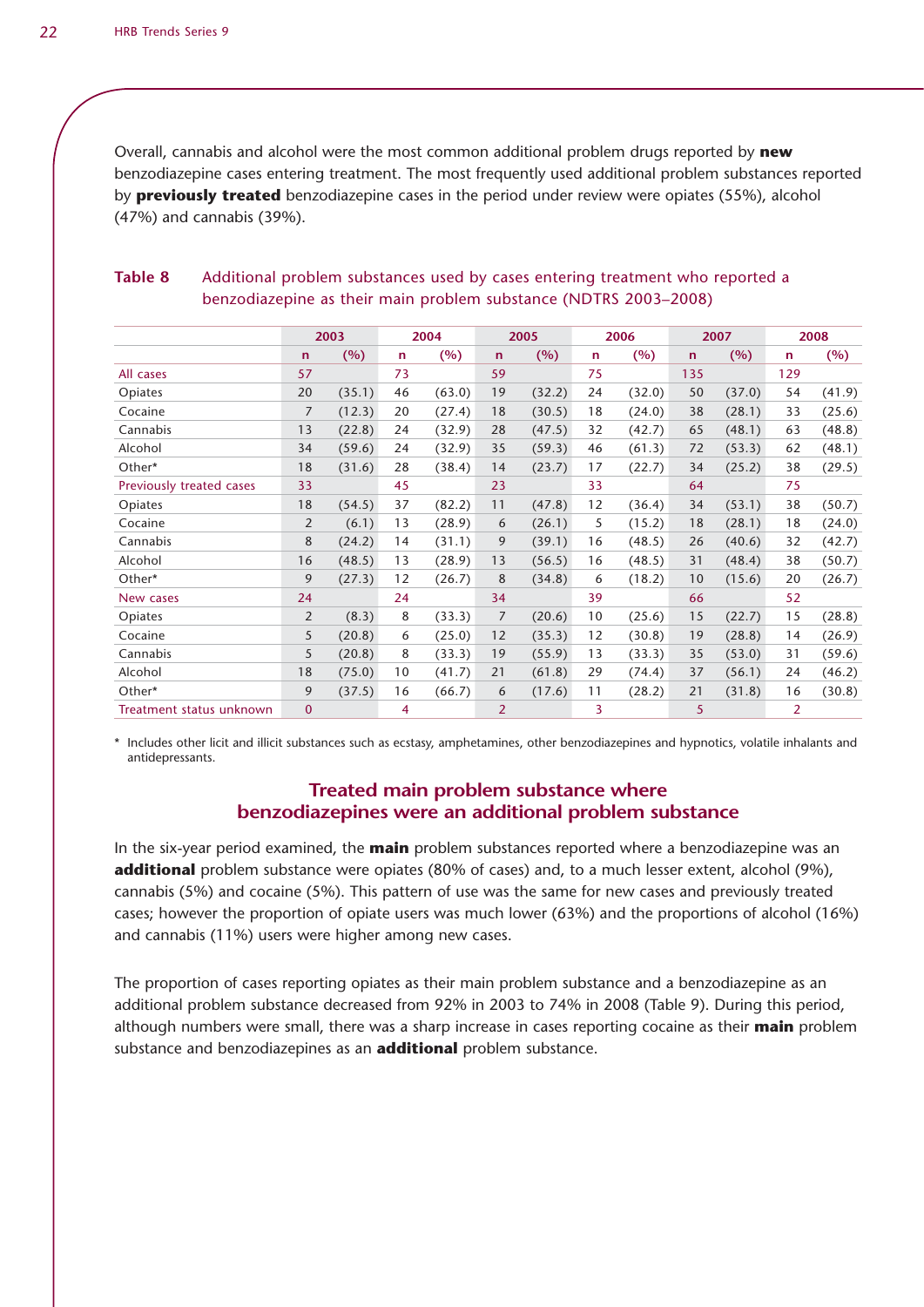|                          |     | 2003   |              | 2004   |                | 2005   |              | 2006   |              | 2007   |              | 2008   |
|--------------------------|-----|--------|--------------|--------|----------------|--------|--------------|--------|--------------|--------|--------------|--------|
|                          | n   | (%)    | $\mathsf{n}$ | (%)    | $\mathbf n$    | (%)    | n            | (%)    | $\mathsf{n}$ | (%)    | $\mathsf{n}$ | (%)    |
| All cases                | 982 |        | 928          |        | 1044           |        | 1129         |        | 1064         |        | 1562         |        |
| Opiates                  | 899 | (91.5) | 776          | (83.6) | 859            | (82.3) | 924          | (81.8) | 779          | (73.2) | 1155         | (73.9) |
| Cocaine                  | 19  | (1.9)  | 37           | (4.0)  | 35             | (3.4)  | 54           | (4.8)  | 69           | (6.5)  | 93           | (6.0)  |
| Cannabis                 | 50  | (5.1)  | 21           | (2.3)  | 40             | (3.8)  | 47           | (4.2)  | 59           | (5.5)  | 123          | (7.9)  |
| Alcohol                  |     | n/a    | 79           | (8.5)  | 98             | (9.4)  | 99           | (8.8)  | 144          | (13.5) | 169          | (10.8) |
| Other*                   | 14  | (1.4)  | 15           | (1.6)  | 12             | (1.1)  | 5            | (0.4)  | 13           | (1.2)  | 22           | (1.4)  |
| Previously treated cases | 770 |        | 711          |        | 782            |        | 802          |        | 715          |        | 1032         |        |
| Opiates                  | 718 | (93.2) | 624          | (87.8) | 685            | (87.6) | 709          | (88.4) | 589          | (82.4) | 849          | (82.3) |
| Cocaine                  | 15  | (1.9)  | 19           | (2.7)  | 14             | (1.8)  | 29           | (3.6)  | 35           | (4.9)  | 47           | (4.6)  |
| Cannabis                 | 29  | (3.8)  | 9            | (1.3)  | 22             | (2.8)  | 15           | (1.9)  | 23           | (3.2)  | 49           | (4.7)  |
| Alcohol                  |     | n/a    | 49           | (6.9)  | 57             | (7.3)  | 45           | (5.6)  | 61           | (8.5)  | 78           | (7.6)  |
| Other*                   | 8   | (1.0)  | 10           | (1.4)  | $\overline{4}$ | (0.5)  | 4            | (0.5)  | 7            | (1.0)  | 9            | (0.9)  |
| New cases                | 188 |        | 186          |        | 235            |        | 302          |        | 332          |        | 505          |        |
| Opiates                  | 158 | (84.0) | 126          | (67.7) | 149            | (63.4) | 196          | (64.9) | 176          | (53.0) | 290          | (57.4) |
| Cocaine                  | 3   | (1.6)  | 16           | (8.6)  | 20             | (8.5)  | 23           | (7.6)  | 34           | (10.2) | 44           | (8.7)  |
| Cannabis                 | 21  | (11.2) | 12           | (6.5)  | 18             | (7.7)  | 32           | (10.6) | 36           | (10.8) | 72           | (14.3) |
| Alcohol                  |     | n/a    | 27           | (14.5) | 40             | (17.0) | 50           | (16.6) | 80           | (24.1) | 87           | (17.2) |
| Other*                   | 6   | (3.2)  | 5            | (2.7)  | 8              | (3.4)  | $\mathbf{1}$ | (0.3)  | 6            | (1.8)  | 12           | (2.4)  |
| Treatment status unknown | 24  |        | 31           |        | 27             |        | 25           |        | 17           |        | 25           |        |

#### **Table 9** Main problem substance used by cases entering treatment who reported a benzodiazepine as an additional problem substance (NDTRS 2003–2008)

\* Includes other licit and illicit substances such as ecstasy, amphetamines, other benzodiazepines and hypnotics, volatile inhalants and antidepressants.

n/a Not applicable, as alcohol was not recorded as a main problem substance prior to 2004.

Table 10 presents all drugs and other substances involved in cases of deaths by poisoning where benzodiazepines were implicated. Alcohol was the substance most frequently implicated in these deaths (41%), followed by methadone (an opiate) which was involved in over one third of cases (36%). As seen in the treatment data, although the numbers are small, the number of cases where cocaine was implicated in the cause of death in addition to benzodiazepines increased over the reporting period, from less than five cases in the years 1998–2003 to six cases in 2004 and to 13 cases in 2007.

#### **Table 10** Additional drugs involved in poisonings where benzodiazepines were implicated (NDRDI 1998–2007) ( $N = 649$ )

|                                    | 1998       | 1999        | 2000           | 2001                  | 2002                      | 2003                      | 2004           | 2005 | 2006 | 2007 |             | <b>Total</b>  |
|------------------------------------|------------|-------------|----------------|-----------------------|---------------------------|---------------------------|----------------|------|------|------|-------------|---------------|
|                                    | n          | $\mathbf n$ | n              | n                     | $\mathsf{n}$              | n                         | $\mathbf n$    | n    | n    | n.   | $\mathbf n$ | $\frac{0}{0}$ |
| All deaths where a benzodiazepine  |            |             |                |                       |                           |                           |                |      |      |      |             |               |
| was implicated*                    | 62         | 54          | 61             | 46                    | 61                        | 54                        | 61             | 66   | 88   | 89   | 642         | 100.0         |
| Alcohol                            | 21         | 19          | 19             | 20                    | 25                        | 28                        | 27             | 30   | 33   | 39   | 261         | 40.7          |
| Methadone                          | 26         | 25          | 24             | 15                    | 25                        | 17                        | 21             | 18   | 31   | 26   | 228         | 35.5          |
| Other opiate (excluding heroin and |            |             |                |                       |                           |                           |                |      |      |      |             |               |
| methadone)                         | 18         | 12          | 11             | 13                    | 10                        | 15                        | 22             | 23   | 21   | 13   | 158         | 24.6          |
| Antidepressants                    | 9          | 7           | 16             | 13                    | 10                        | 12                        | 25             | 18   | 22   | 13   | 145         | 22.6          |
| Heroin                             | 10         | 18          | 14             | 10                    | 15                        | 6                         | 6              | 16   | 20   | 22   | 137         | 21.3          |
| Benzodiazepine (additional types)  | 8          | 14          | 12             | 5                     | 10                        | 8                         | 11             | 14   | 25   | 24   | 131         | 20.1          |
| Other prescription medication      | 6          | 10          | 14             | 4                     | 10                        | 13                        | 12             | 10   | 15   | 20   | 114         | 17.8          |
| Cocaine                            | $\tilde{}$ | $\tilde{}$  | $\sim$         | $\tilde{\phantom{a}}$ | $\widetilde{\phantom{m}}$ | $\widetilde{\phantom{m}}$ | 6              | 7    | 12   | 13   | 53          | 8.3           |
| Other <sup>†</sup>                 | 3          | 6           | $\overline{2}$ | 3                     | 5                         | 3                         | $\overline{4}$ | 7    | 5    | 13   | 52          | 8.0           |

\* Numbers and percentages in columns do not add up to totals shown in this row because individual deaths may be attributable to more than one drug or substance.  $\sim$  Less than five cases.

† Includes other illicit and licit drugs, including MDMA, amphetamines, hallucinogens, volatile inhalants and non-opiate analgesics.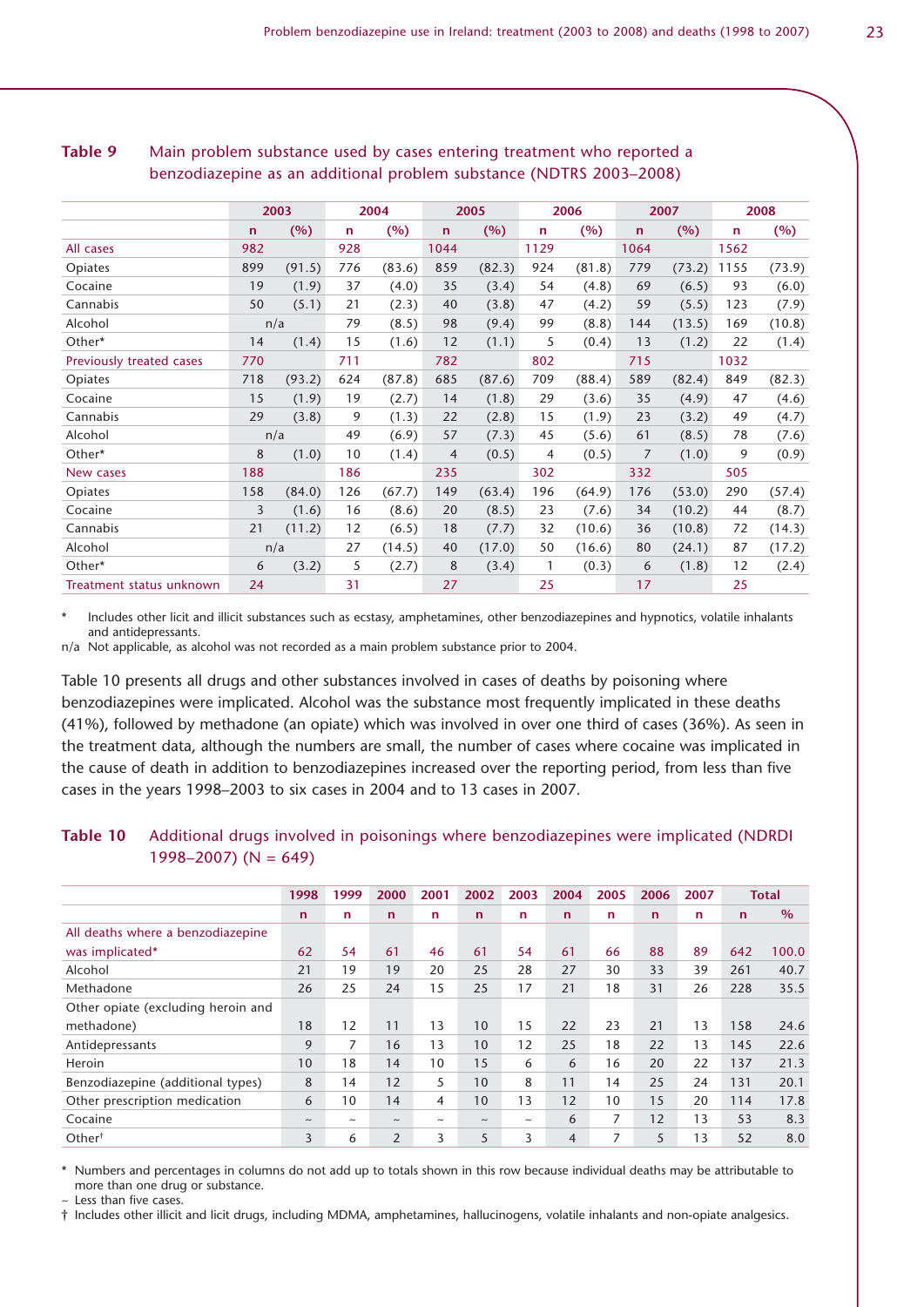### **Patterns of treated problem benzodiazepine use**

Taking benzodiazepine orally was the recorded method of administration for nearly all (98%) of the benzodiazepine cases who entered treatment between 2003 and 2008. In 2008, 100% of new benzodiazepine cases reported taking benzodiazepines orally, while less than one per cent of previously treated cases reported injecting benzodiazepines. The number of benzodiazepine injectors may be under-estimated because of the way the data are recorded by the NDTRS, whereby only one route of administration is recorded for each problem substance. Service providers therefore might record either the most common route of administration or the assumed route of administration. While the practice of smoking benzodiazepine-containing tablets that have been crushed into a powder has been reported and verified with service providers by HRB staff, this route of administration is seldom used and less than half of one per cent of cases in the six-year period reported smoking benzodiazepines.

The proportion of cases injecting benzodiazepines was higher among cases reporting a benzodiazepine as an additional problem substance (2%). Nearly 3% of previously treated cases reporting a benzodiazepine as an additional problem substance were injecting benzodiazepine at the time of entry into treatment. Among cases reporting a benzodiazepine as an **additional** problem substance, the proportion of injectors decreased over the period under review, from 5% in 2003 to 1% in 2008.

The majority of cases (64%) reported using benzodiazepines daily (Figure 9). In 2008, of the 167 cases who reported a benzodiazepine as their **main** problem substance, 61% used it daily, 15% used it between two and six days per week, 5% used it once per week or less, and 16% had not used it in the month prior to entering treatment. In the same year, the figure for 'daily use' was higher for new cases (65%) than for previously treated cases (55%).



#### **Figure 9** Frequency of benzodiazepine use in the month prior to treatment for cases treated for a benzodiazepine as their main problem substance (NDTRS 2003–2008)

Between 2003 and 2008, the median age at which new cases reporting a benzodiazepine as their **main** problem substance commenced use of any drug was 15 years (Table 11). The median age at which new cases commenced benzodiazepine use was 20 years. Half of the new benzodiazepine cases had used benzodiazepines for six years or more before seeking treatment.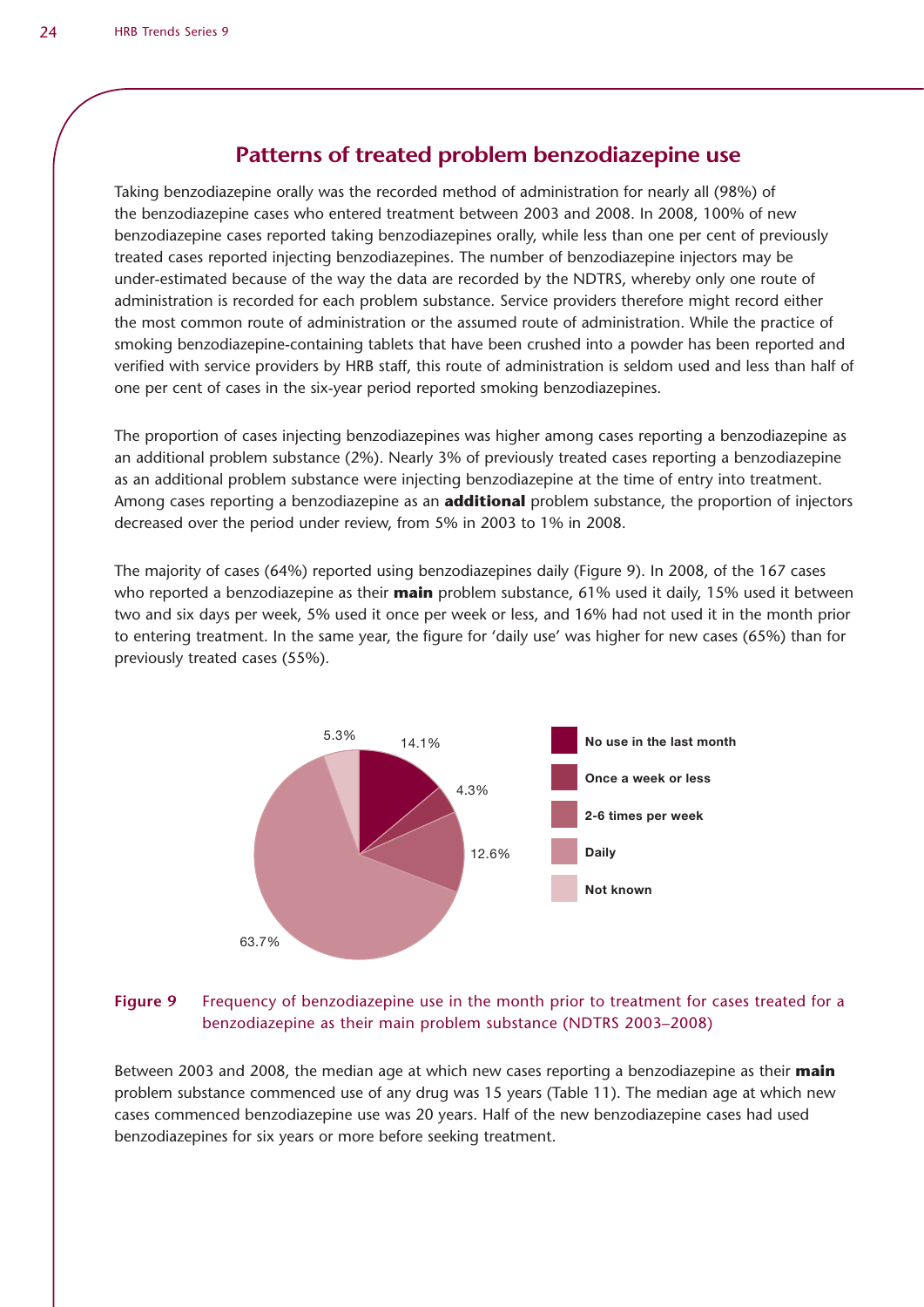**Table 11** Median age at significant points, and time in years between first use of benzodiazepines and entry into treatment, for new cases who reported a benzodiazepine as their main problem substance (NDTRS 2003–2008)

|                                   |                |                 |                  | Years between first use |
|-----------------------------------|----------------|-----------------|------------------|-------------------------|
|                                   | Age first used | Age first used  | Age first sought | of benzodiazepines      |
| New cases                         | any drug       | benzodiazepines | treatment        | and first seeking       |
| $(n=325)$                         | $(n=280)$      | $(n=284)$       | $(n=325)$        | treatment $(n=284)$     |
| Median age/time (range*) in years | $15(12-43)$    | $20(13-47)$     | $28(16-58)$      | $6(1-24)$               |

\* Age range presented is 5th percentile to 95th percentile (90% of cases are included within this range).

### **Socio-economic characteristics**

Table 12 presents socio–economic characteristics of cases entering treatment who reported a benzodiazepine as their **main** problem substance, by treatment status. Table 13 presents the socio– economic characteristics of cases who reported a benzodiazepine as an **additional** problem substance.

Of those entering treatment for a benzodiazepine as their **main** problem substance, the median age of new cases decreased from 34 to 25 years over the reporting period, while the median age of previously treated cases remained stable, ranging between 27 and 29 years (Table 12).

The median age of cases entering treatment who reported a benzodiazepine as an **additional** problem substance increased both for new cases, from 24 to 26 years, and for previously treated cases, from 27 to 30 years (Table 13).

While numbers were small, the proportion of cases aged under 18 years increased significantly over the six-year period, for both new and previously treated cases. The proportion of under-18s was higher among cases reporting a benzodiazepine as their **main** problem substance (10%) than among those for whom it was an **additional** problem substance (4%). Of those treated in 2008 for a benzodiazepine as their **main** problem substance, 16% of new cases and 12% of previously treated cases were under 18 years of age.

In the period 2003–2008, 6% of treated benzodiazepine cases reported being homeless. The proportion was the same for both those treated for a benzodiazepine as their **main** problem substance and those for whom it was an **additional** problem substance.

In 2008, 20% of all cases reporting a benzodiazepine as their **main** problem substance had left school before the age of 15; the proportions were similar for new cases and previously treated cases, at 19% and 20% respectively.

In the same year, 7% of new cases were still at school and 14% were employed.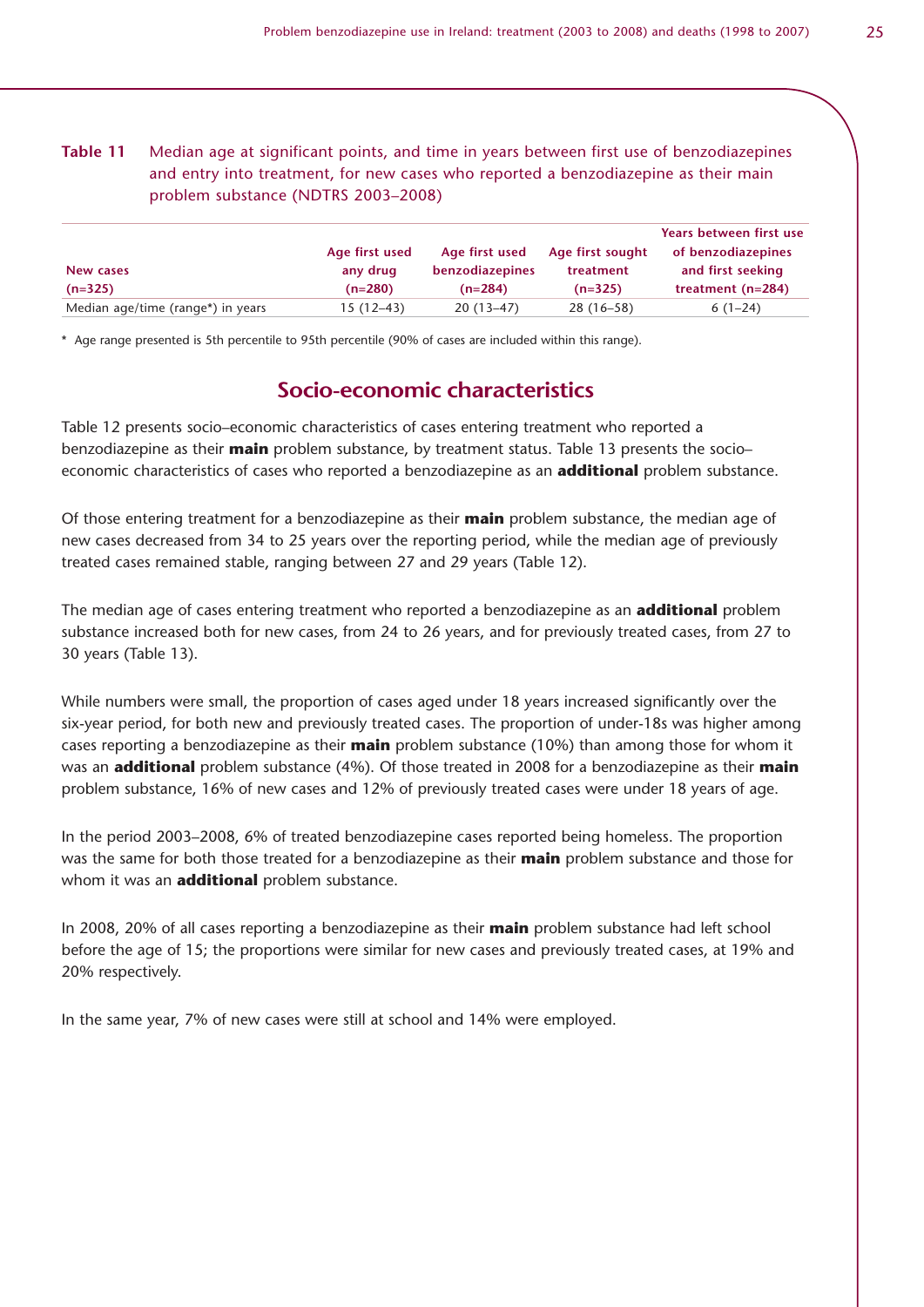**Table 12** Socio-economic characteristics of cases entering treatment who reported a benzodiazepine as their main problem substance, by treatment status (NDTRS 2003– 2008)

|                            |                | 2003      |                           | 2004       |                         | 2005      |                           | 2006      |                           | 2007      |                           | 2008      |
|----------------------------|----------------|-----------|---------------------------|------------|-------------------------|-----------|---------------------------|-----------|---------------------------|-----------|---------------------------|-----------|
|                            | $\mathsf{n}$   | (%)       | n                         | (%)        | $\mathsf{n}$            | (%)       | n                         | (%)       | $\overline{ }$            | (%)       | n                         | (%)       |
| All cases                  | 76             |           | 103                       |            | 75                      |           | 96                        |           | 163                       |           | 167                       |           |
| Median age (range)         | 31             | $(18-56)$ | 30                        | $(18-57)$  | 27                      | $(16-56)$ | 28                        | $(16-60)$ | 27                        | $(16-51)$ | 28                        | $(16-59)$ |
| Under 18 years             | $\sim$         |           | $\thicksim$               |            | 10                      | (13.3)    | 11                        | (11.5)    | 20                        | (12.3)    | 22                        | (13.2)    |
| Male                       | 35             | (46.1)    | 54                        | (52.4)     | 51                      | (68.0)    | 62                        | (64.6)    | 111                       | (68.1)    | 93                        | (55.7)    |
| Living with parents and/or |                |           |                           |            |                         |           |                           |           |                           |           |                           |           |
| family                     | 26             | (34.2)    | 39                        | (37.9)     | 31                      | (41.3)    | 39                        | (40.6)    | 72                        | (44.2)    | 71                        | (42.5)    |
| Homeless                   | $\thicksim$    |           | 5                         | (4.9)      | $\sim$                  |           | $\overline{7}$            | (7.3)     | 16                        | (9.8)     | 6                         | (3.6)     |
| Non-Irish national         | $\thicksim$    |           | $\sim$                    |            | $\sim$                  |           | $\sim$                    |           | $\sim$                    |           | 8                         | (4.8)     |
| Early school leaver        | 15             | (19.7)    | 21                        | (20.4)     | 19                      | (25.3)    | 18                        | (18.8)    | 27                        | (16.6)    | 33                        | (19.8)    |
| Still at school            | $\mathbf{0}$   | (0.0)     | $\sim$                    |            | 6                       | (8.0)     | 6                         | (6.3)     | $\sim$                    |           | 9                         | (5.4)     |
| Employed (aged 16-64)      | 16             | (21.3)    | 18                        | (17.6)     | 15                      | (20.3)    | 11                        | (12.5)    | 14                        | (8.8)     | 20                        | (12.4)    |
| Previously treated cases   | 49             |           | 50                        |            | 30                      |           | 40                        |           | 72                        |           | 87                        |           |
| Median age (range)         | 29             | $(19-57)$ | 27                        | $(19-47)$  | 27                      | $(17-62)$ | 27                        | $(15-66)$ | 28                        | $(17-52)$ | 29                        | $(16-56)$ |
| Under 18 years             | $\thicksim$    |           | $\mathbf 0$               | (0.0)      | $\thicksim$             |           | $\widetilde{\phantom{m}}$ |           | 5                         | (6.9)     | 10                        | (11.5)    |
| Male                       | 21             | (42.9)    | 31                        | (62.0)     | 23                      | (76.7)    | 27                        | (67.5)    | 48                        | (66.7)    | 50                        | (57.5)    |
| Living with parents and/or |                |           |                           |            |                         |           |                           |           |                           |           |                           |           |
| family                     | 17             | (34.7)    | 23                        | (46.0)     | 13                      | (43.3)    | 16                        | (40.0)    | 27                        | (37.5)    | 40                        | (46.0)    |
| Homeless                   | $\sim$         |           | $\sim$                    |            | $\sim$                  |           | $\sim$                    |           | 6                         | (8.3)     | $\sim$                    |           |
| Non-Irish national         | $\sim$         |           | $\sim$                    |            | $\sim$                  |           | $\sim$                    |           | $\sim$                    |           | $\sim$                    |           |
| Early school leaver        | $\overline{7}$ | (14.3)    | 10                        | (20.0)     | 10                      | (33.3)    | 9                         | (22.5)    | 9                         | (12.5)    | 17                        | (19.5)    |
| Still at school            | $\mathbf{0}$   | (0.0)     | $\mathbf 0$               | (0.0)      | $\mathbf{0}$            | (0.0)     | $\widetilde{\phantom{m}}$ |           | $\widetilde{\phantom{m}}$ |           | $\widetilde{\phantom{m}}$ |           |
| Employed (aged 16-64)      | 9              | (18.8)    | 9                         | (18.0)     | 6                       | (20.7)    | 5                         | (13.9)    | 5                         | (6.9)     | 9                         | (11.0)    |
| New cases                  | 27             |           | 47                        |            | 42                      |           | 50                        |           | 85                        |           | 74                        |           |
| Median age (range)         | 34             | $(18-59)$ | 34                        | $(17-59)$  | 27                      | $(16-59)$ | 29                        | $(16-64)$ | 27                        | $(16-50)$ | 25                        | $(16-61)$ |
| Under 18 years             | $\mathbf{0}$   | (0.0)     |                           | $\tilde{}$ | 8                       | (19.0)    | 7                         | (14.0)    | 12                        | (14.1)    | 12                        | (16.2)    |
| Male                       | 14             | (51.9)    | 21                        | (44.7)     | 27                      | (64.3)    | 31                        | (62.0)    | 59                        | (69.4)    | 41                        | (55.4)    |
| Living with parents and/or |                |           |                           |            |                         |           |                           |           |                           |           |                           |           |
| family                     | 9              | (33.3)    | 15                        | (31.9)     | 17                      | (40.5)    | 18                        | (36.0)    | 41                        | (48.2)    | 30                        | (40.5)    |
| Homeless                   | $\thicksim$    |           | $\widetilde{\phantom{m}}$ |            | $\thicksim$             |           | $\widetilde{\phantom{m}}$ |           | 8                         | (9.4)     | $\thicksim$               |           |
| Non-Irish national         | $\mathbf{0}$   | (0.0)     | 0                         | (0.0)      | $\sim$                  |           | $\widetilde{\phantom{m}}$ |           | $\sim$                    |           | 6                         | (8.1)     |
| Early school leaver        | 8              | (29.6)    | 8                         | (17.0)     | 8                       | (19.0)    | 8                         | (16.0)    | 16                        | (18.8)    | 14                        | (18.9)    |
| Still at school            | $\mathbf{0}$   | (0.0)     | $\sim$                    |            | 6                       | (14.3)    | $\sim$                    |           | $\sim$                    |           | 5                         | (6.8)     |
| Employed (aged 16-64)      | 7              | (25.9)    | 9                         | (19.6)     | 9                       | (21.4)    | 6                         | (13.0)    | 9                         | (10.8)    | 10                        | (13.7)    |
| Treatment status unknown   | $\overline{0}$ |           | 6                         |            | $\overline{\mathbf{3}}$ |           | 6                         |           | 6                         |           | 6                         |           |

~ Less than five cases.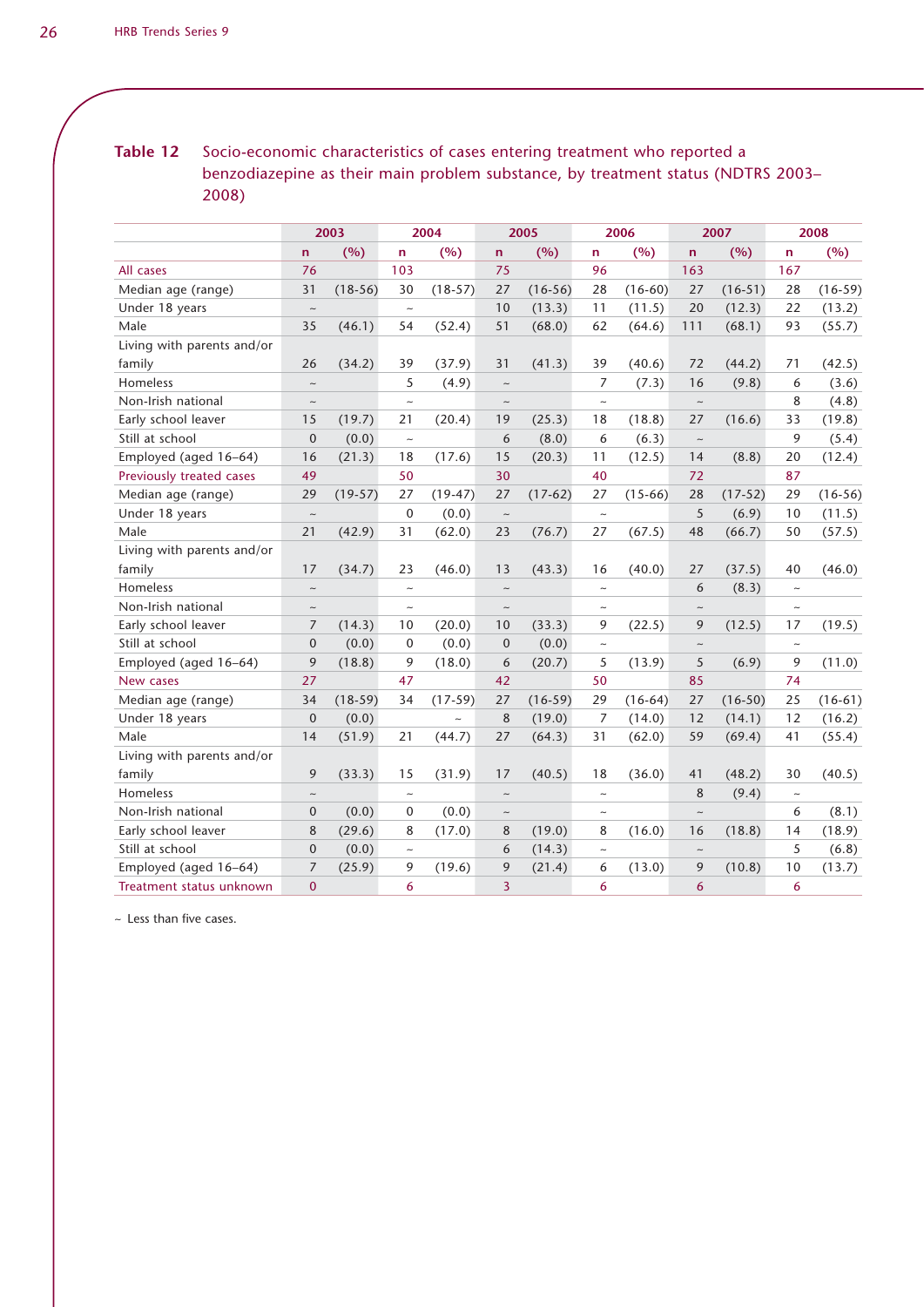#### **Table 13** Socio-economic characteristics of cases entering treatment who reported a benzodiazepine as an additional problem substance, by treatment status (NDTRS 2003–2008)

|                            |     | 2003                      |              | 2004      |              | 2005      |      | 2006      |              | 2007      |      | 2008      |
|----------------------------|-----|---------------------------|--------------|-----------|--------------|-----------|------|-----------|--------------|-----------|------|-----------|
|                            | n   | (%)                       | $\mathsf{n}$ | (%)       | $\mathsf{n}$ | (%)       | n    | (%)       | $\mathsf{n}$ | (%)       | n    | (%)       |
| All cases                  | 982 |                           | 928          |           | 1044         |           | 1129 |           | 1064         |           | 1562 |           |
| Median age (range)         | 26  | $(19-40)$                 | 27           | $(20-42)$ | 28           | $(18-44)$ | 29   | $(18-44)$ | 28           | $(17-45)$ | 28   | $(17-45)$ |
| Under 18 years             | 13  | (1.3)                     | 9            | (1.0)     | 36           | (3.4)     | 46   | (4.1)     | 54           | (5.1)     | 89   | (5.7)     |
| Male                       | 674 | (68.6)                    | 642          | (69.2)    | 716          | (68.6)    | 797  | (70.6)    | 768          | (72.2)    | 1060 | (67.9)    |
| Living with parents and/or |     |                           |              |           |              |           |      |           |              |           |      |           |
| family                     | 520 | (53.0)                    | 435          | (46.9)    | 525          | (50.3)    | 568  | (50.3)    | 505          | (47.5)    | 757  | (48.5)    |
| Homeless                   | 56  | (5.7)                     | 62           | (6.7)     | 59           | (5.7)     | 68   | (6.0)     | 66           | (6.2)     | 94   | (6.0)     |
| Non-Irish national         | 25  | (2.5)                     | 18           | (1.9)     | 19           | (1.8)     | 23   | (2.0)     | 25           | (2.3)     | 45   | (2.9)     |
| Early school leaver        | 250 | (25.5)                    | 256          | (27.6)    | 295          | (28.3)    | 363  | (32.2)    | 305          | (28.7)    | 423  | (27.1)    |
| Still at school            | 8   | (0.8)                     | $\mathbf{1}$ | (0.1)     | 16           | (1.5)     | 7    | (0.6)     | 12           | (1.1)     | 36   | (2.3)     |
| Employed (aged 16-64)      | 121 | (12.4)                    | 111          | (12.0)    | 119          | (11.6)    | 97   | (8.7)     | 113          | (10.8)    | 148  | (9.7)     |
| Previously treated cases   | 770 |                           | 711          |           | 782          |           | 802  |           | 715          |           | 1032 |           |
| Median age (range)         | 27  | $(20-41)$                 | 28           | $(21-41)$ | 28           | $(20-44)$ | 29   | $(19-44)$ | 29           | $(19-42)$ | 30   | $(19-44)$ |
| Under 18 years             | 5   | (0.6)                     |              | $\sim$    | 17           | (2.2)     | 18   | (2.2)     | 14           | (2.0)     | 25   | (2.4)     |
| Male                       | 530 | (68.8)                    | 482          | (67.8)    | 540          | (69.1)    | 563  | (70.2)    | 519          | (72.6)    | 699  | (67.7)    |
| Living with parents and/or |     |                           |              |           |              |           |      |           |              |           |      |           |
| family                     | 416 | (54.0)                    | 320          | (45.0)    | 386          | (49.4)    | 396  | (49.4)    | 343          | (48.0)    | 472  | (45.7)    |
| Homeless                   | 43  | (5.6)                     | 47           | (6.6)     | 46           | (5.9)     | 48   | (6.0)     | 56           | (7.8)     | 67   | (6.5)     |
| Non-Irish national         | 17  | (2.2)                     | 13           | (1.8)     | 10           | (1.3)     | 12   | (1.5)     | 19           | (2.7)     | 31   | (3.0)     |
| Early school leaver        | 197 | (25.6)                    | 202          | (28.4)    | 230          | (29.4)    | 264  | (32.9)    | 213          | (29.8)    | 308  | (29.8)    |
| Still at school            |     | $\widetilde{\phantom{m}}$ | $\mathbf 0$  | (0.0)     | 5            | (0.6)     |      | $\sim$    |              |           | 10   | (1.0)     |
| Employed (aged 16-64)      | 92  | (12.0)                    | 75           | (10.5)    | 79           | (10.2)    | 60   | (7.6)     | 61           | (8.6)     | 77   | (7.6)     |
| New cases                  | 188 |                           | 186          |           | 235          |           | 302  |           | 332          |           | 505  |           |
| Median age (range)         | 24  | $(18-40)$                 | 25           | $(18-46)$ | 25           | $(16-44)$ | 27   | $(16-47)$ | 26           | $(16-49)$ | 26   | $(16-46)$ |
| Under 18 years             | 8   | (4.3)                     | 8            | (4.3)     | 19           | (8.1)     | 27   | (8.9)     | 40           | (12.0)    | 62   | (12.3)    |
| Male                       | 126 | (67.0)                    | 138          | (74.2)    | 154          | (65.5)    | 216  | (71.5)    | 239          | (72.0)    | 347  | (68.7)    |
| Living with parents and/or |     |                           |              |           |              |           |      |           |              |           |      |           |
| family                     | 93  | (49.5)                    | 100          | (53.8)    | 124          | (52.8)    | 159  | (52.6)    | 157          | (47.3)    | 278  | (55.0)    |
| Homeless                   | 11  | (5.9)                     | 12           | (6.5)     | 12           | (5.1)     | 19   | (6.3)     | 9            | (2.7)     | 24   | (4.8)     |
| Non-Irish national         | 8   | (4.3)                     |              | $\sim$    | 9            | (3.8)     | 10   | (3.3)     | 6            | (1.8)     | 14   | (2.8)     |
| Early school leaver        | 47  | (25.0)                    | 48           | (25.8)    | 57           | (24.3)    | 92   | (30.5)    | 87           | (26.2)    | 109  | (21.6)    |
| Still at school            | 6   | (3.2)                     |              | $\sim$    | 11           | (4.7)     |      | $\sim$    | 11           | (3.3)     | 25   | (5.0)     |
| Employed (aged 16-64)      | 23  | (12.4)                    | 34           | (18.5)    | 37           | (16.3)    | 34   | (11.5)    | 51           | (16.0)    | 68   | (13.9)    |
| Treatment status unknown   | 24  |                           | 31           |           | 27           |           | 25   |           | 17           |           | 25   |           |

 $\sim$  Less than five cases.

Table 14 presents socio–economic characteristics of poisoning deaths in the years 1998 to 2007 where benzodiazepines were implicated.

The median age of those who died fluctuated over the ten-year period, ranging between 33 years and 39 years. Overall, just over half (51%) of those who died were not alone at the time of their death. The majority of poisonings occurred in a private dwelling.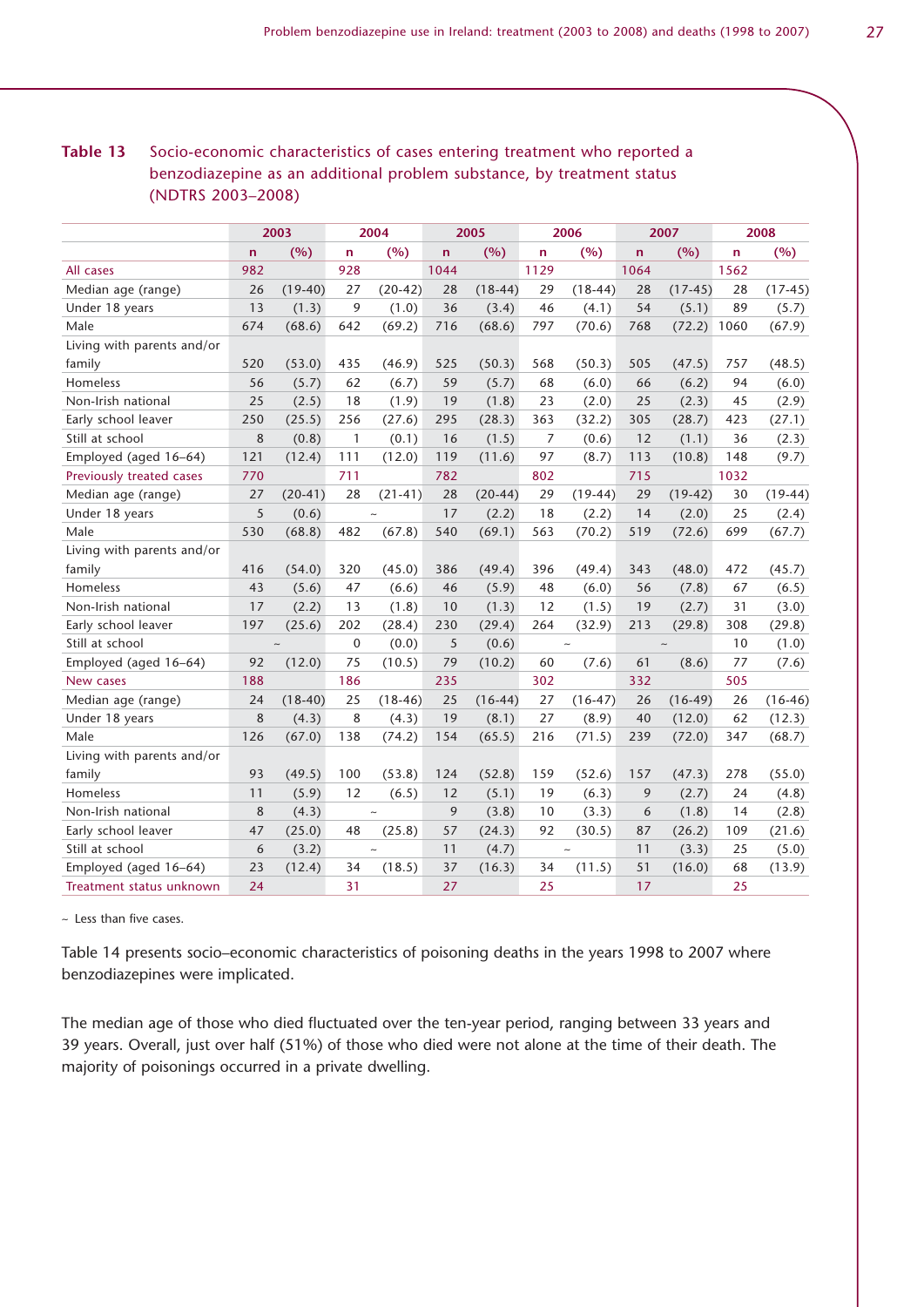| <br> <br> <br> <br><b>Service Service</b> |
|-------------------------------------------|
|                                           |
|                                           |
|                                           |
|                                           |
|                                           |
|                                           |
|                                           |
|                                           |
|                                           |
|                                           |
| Socio-econom                              |
| Table 14                                  |

| Socio-economic characteristics of poisonings where benzodiazepines were implicated (NDRDI 1998–2007)<br>Table 14 |                 |            |               |            |                |                                                |                 |            |                 |             |                 |             |                 |            |                 |        |                          |        |                |        |
|------------------------------------------------------------------------------------------------------------------|-----------------|------------|---------------|------------|----------------|------------------------------------------------|-----------------|------------|-----------------|-------------|-----------------|-------------|-----------------|------------|-----------------|--------|--------------------------|--------|----------------|--------|
|                                                                                                                  | 1998            |            |               | 1999       |                | 2000                                           | 2001            |            |                 | 2002        |                 | 2003        | 2004            |            | 2005            |        | 2006                     |        | 2007           |        |
|                                                                                                                  | $\mathbf{c}$    | (%)        | $\epsilon$    | (%)        |                | $\begin{pmatrix} 0 & 0 \\ 0 & 0 \end{pmatrix}$ | $\epsilon$      | (96)       | $\overline{a}$  | (%)         | $\epsilon$      | (%)         | $\overline{a}$  | (96)       | $\overline{a}$  | (%)    | $\overline{a}$           | (96)   | ċ              | (96)   |
| All cases*                                                                                                       | 65              |            | 56            |            |                |                                                | 47              |            | 61              |             | 54              |             | 63              |            | 66              |        | 88                       |        | 88             |        |
| Median age (range)                                                                                               |                 | 33 (19-62) |               | 33 (18-66) |                | 36 (17-69)                                     |                 | 39 (21-65) |                 | 33 (18-69)  |                 | $35(21-69)$ |                 | 36 (22-70) | $30(18-61)$     |        | 34 (19-63)               |        | 36 (20-72)     |        |
| Male                                                                                                             |                 | 52 (80.0)  |               | 50 (89.3)  |                | 38 (62.3)                                      | $\overline{31}$ | (66.0)     |                 | 41 $(67.2)$ | $\overline{32}$ | (59.3)      | 32              | (50.8)     | 47 (71.2)       |        | 57 (64.8)                |        | 56             | (63.6) |
|                                                                                                                  |                 |            |               |            |                |                                                |                 |            |                 |             |                 |             |                 |            |                 |        |                          |        |                |        |
| Accommodation                                                                                                    | 51              |            | 46            |            | 53             |                                                | 36              |            | 53              |             | 46              |             | 59              |            | 61              |        | 82                       |        | 79             |        |
| Homeless                                                                                                         | $\overline{6}$  | (11.8)     | ₹             |            | $\circ$        | (11.3)                                         | ₹               |            | ₹               |             | ₹               |             | $\circ$         | (10.2)     | Î               |        | $\wr$                    |        | $\frac{1}{10}$ | (12.7) |
|                                                                                                                  |                 |            |               |            |                |                                                |                 |            |                 |             |                 |             |                 |            |                 |        |                          |        |                |        |
| Employment status                                                                                                | 57              |            | 48            |            | 51             |                                                | 37              |            | 50              |             | $\overline{4}$  |             | 46              |            | 51              |        | 65                       |        | 61             |        |
| Employed (aged 16-64)                                                                                            |                 | 7(12.3)    | 3             | (6.3)      | $\circ$        | (17.6)                                         | $\infty$        | (21.6)     | $\frac{1}{2}$   | (20.0)      | $\infty$        | (18.2)      | $\infty$        | (17.4)     | $\overline{12}$ | (23.5) | $\frac{1}{2}$            | (15.4) | $\overline{1}$ | (18.0) |
|                                                                                                                  |                 |            |               |            |                |                                                |                 |            |                 |             |                 |             |                 |            |                 |        |                          |        |                |        |
| Location at time of death                                                                                        | 61              |            | 54            |            |                |                                                | 46              |            | 61              |             | 53              |             | 5               |            | $\overline{6}$  |        | 83                       |        | $\overline{8}$ |        |
| Private dwelling                                                                                                 | 45              | (73.8)     |               | 40 (74.1)  | 49             | (80.3)                                         | 35              | (76.1)     | $\frac{1}{4}$   | (67.2)      | 39              | (73.6)      | 50              | (82.0)     | 52              | (81.3) | 64                       | (77.1) | 59             | (72.0) |
| Public building or place                                                                                         | $\overline{1}$  | (16.9)     | $\frac{0}{1}$ | (18.5)     | $\overline{ }$ | (11.5)                                         | $\circ$         | (13.0)     | $\frac{1}{2}$   | (16.4)      | Q               | (17.0)      |                 | (11.5)     | $\overline{0}$  | (15.6) | $\overline{\phantom{0}}$ | (13.3) | $\frac{3}{2}$  | (15.9) |
| Other                                                                                                            | 5               | (8.2)      | 4             | (7.4)      | 5              | (8.2)                                          | 5               | (10.9)     | $\overline{0}$  | (16.4)      | 5               | (9.4)       | 4               | (6.6)      | $\sim$          | (3.1)  | $\infty$                 | (9.6)  | $\frac{1}{2}$  | (12.2) |
|                                                                                                                  |                 |            |               |            |                |                                                |                 |            |                 |             |                 |             |                 |            |                 |        |                          |        |                |        |
| With whom at time of death                                                                                       | 59              |            | 50            |            | 60             |                                                | $\frac{4}{6}$   |            | 59              |             | 52              |             | 5               |            | 63              |        | 83                       |        | 82             |        |
| With partner/family/friends                                                                                      | $\overline{31}$ | (52.5)     |               | 32 (64.0)  | 26             | (43.3)                                         | 22              | (47.8)     | $\overline{31}$ | (52.5)      | 28              | (53.8)      | $\overline{31}$ | (50.8)     | $\overline{30}$ | (47.6) | 44                       | (53.0) | 38             | (46.3) |
| Alone                                                                                                            | 25              | (42.4)     | $\frac{2}{1}$ | (30.0)     | 29             | (48.3)                                         | 22              | (47.8)     | 24              | (40.7)      | 22              | (42.3)      | $\frac{8}{2}$   | (45.9)     | 31              | (49.2) | $\overline{50}$          | (36.1) | 39             | (47.6) |
| Other                                                                                                            | $\infty$        | (5.1)      | 3             | (6.0)      | $\overline{S}$ | (8.3)                                          | $\sim$          | (4.3)      | $\overline{a}$  | (6.8)       | $\sim$          | (3.8)       | $\sim$          | (3.3)      | $\sim$          | (3.2)  | $\circ$                  | (10.8) | $\sqrt{2}$     | (6.1)  |
|                                                                                                                  |                 |            |               |            |                |                                                |                 |            |                 |             |                 |             |                 |            |                 |        |                          |        |                |        |

\* Denominators for each variable are different as not all information required is available from the data sources.<br>~ Less than five cases. \* Denominators for each variable are different as not all information required is available from the data sources.

~ Less than five cases.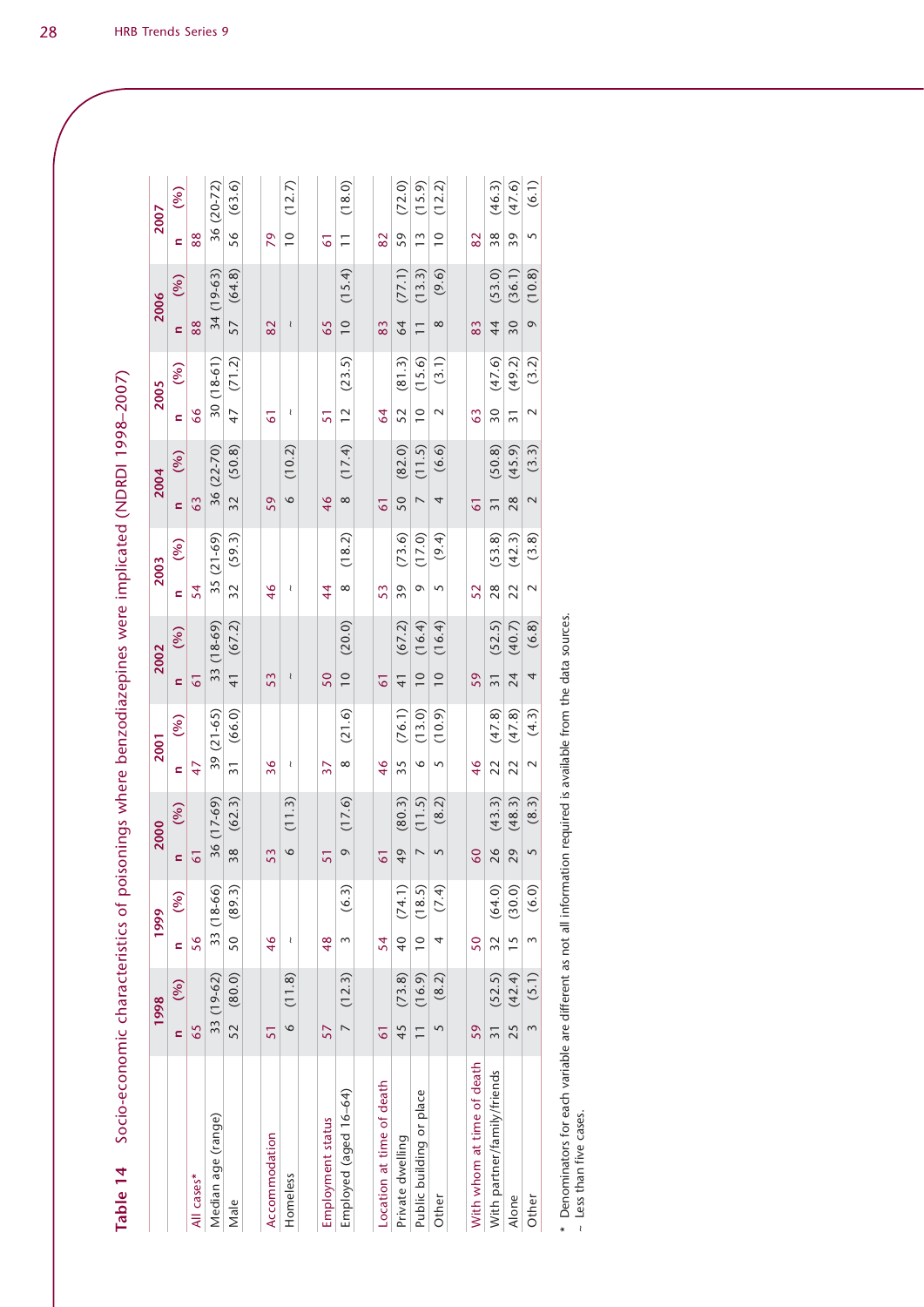### **Gender, age and history of problem opiate use**

Studies have shown that there are some differences in age and gender in those who misuse benzodiazepines.<sup>1, 3, 25</sup> In addition, problem benzodiazepine use among those who are also problem opiate users is well documented.<sup>26-28</sup> Both NDRDI and NDTRS data were analysed by gender and by age and, in the case of NDTRS data, by history of problem opiate use.

Approximately 70% of all benzodiazepine cases treated in the period 2003–2008 were men, and the proportion was the same for new cases and for previously treated cases. However, the male to female ratio differed depending on whether benzodiazepines were reported as a main or an additional problem substance. The male to female ratio was 6:4 for cases with a benzodiazepine as their **main** problem substance, and it was 7:3 for cases with a benzodiazepine as an **additional** problem substance. Over the six-year period, women accounted for 40% of cases with a benzodiazepine as their **main** problem substance and 30% of cases with a benzodiazepine as an **additional** problem substance.

Figure 10 presents a breakdown by age group and by gender of cases reporting a benzodiazepine as their **main** problem substance. Percentage figures show the age distribution within each gender. Female cases were more evenly distributed between age groups, particularly from the 25–29-year age group onwards. There were higher proportions of male cases in the younger age groups: 13% of men and 5% of women were under 18 years of age. There were higher proportions of females in the older age groups. Over one third (35%) of all women reporting a benzodiazepine as their **main** problem substance between 2003 and 2008 were over 40 years of age, compared to 13% of men.



Age group

#### **Figure 10** Cases entering treatment who reported a benzodiazepine as their main problem substance, by age group and by gender (NDTRS 2003–2008)

In terms of age and gender, the NDRDI data showed similar trends to those of the treatment data (Figure 11). Of the total number of poisoning deaths where a benzodiazepine was implicated, the male to female ratio was 2:1. The proportion of male deaths was highest among the younger age groups. The proportion of female deaths increased in the age groups over 40. More than half (54%) of all female deaths between 1998 and 2007 were aged 40 years or over, compared to 27% of male deaths.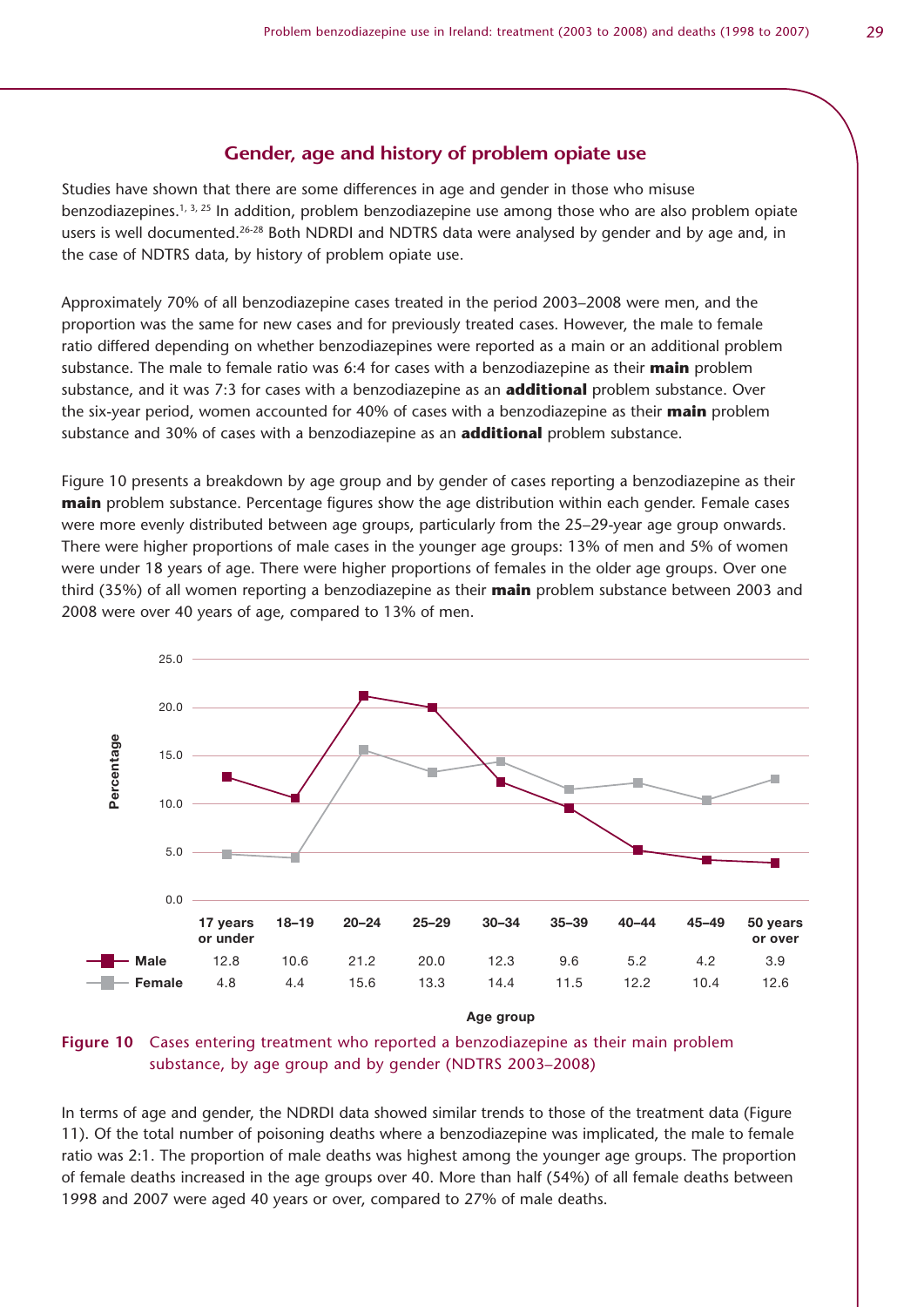

**Figure 11** Poisoning deaths where benzodiazepines were implicated, by age group and by gender (NDRDI 1998–2007) (N = 649)

NDTRS data were further analysed by gender and by type of additional substances used. Table 15 presents the additional problem substances used by cases treated for a benzodiazepine as their **main** problem substance, by gender.

Alcohol was the most common additional problem substance reported by both men and women using a benzodiazepine as their **main** problem substance; the proportion was slightly higher among women (53%) than men (51%). However, the next most common additional problem substances reported by women were opiates (41%), other substances (31%, a third of which were another type of benzodiazepine) and cannabis (30%), whereas those reported by men were cannabis (49%), opiates (41%) and cocaine (33%).

|           |     | Male   |     | <b>Female</b> |   | <b>Gender not recorded</b> |
|-----------|-----|--------|-----|---------------|---|----------------------------|
|           | n   | (%)    | n   | (%)           | n | (%)                        |
| All cases | 341 |        | 183 |               | 4 |                            |
| Alcohol   | 175 | (51.3) | 97  | (53.0)        |   | (25.0)                     |
| Cannabis  | 169 | (49.4) | 55  | (30.1)        |   | (25.0)                     |
| Opiates   | 138 | (40.5) | 75  | (41.0)        | 0 | (0.0)                      |
| Cocaine   | 111 | (32.6) | 23  | (12.6)        | 0 | (0.0)                      |
| Other*    | 89  | (26.1) | 57  | (31.1)        |   | (75.0)                     |

#### **Table 15** Additional problem substances used by cases entering treatment who reported a benzodiazepine as their main problem substance, by gender (NDTRS 2003–2008)

\* Includes other licit and illicit substances such as ecstasy, amphetamines, other benzodiazepines and hypnotics, volatile inhalants and antidepressants.

Opiates were the **main** problem substance used by the majority of cases reporting a benzodiazepine as an **additional** problem substance, with the proportions of male and female cases almost equal, at approximately 80% (Table 16). Among those whose main problem substance was *not* an opiate, there was a difference between the proportions of male and female cases. A higher proportion of women (12%) than men (8%) reported alcohol as their **main** problem substance. Higher proportions of men than women reported cocaine and cannabis as their **main** problem substance.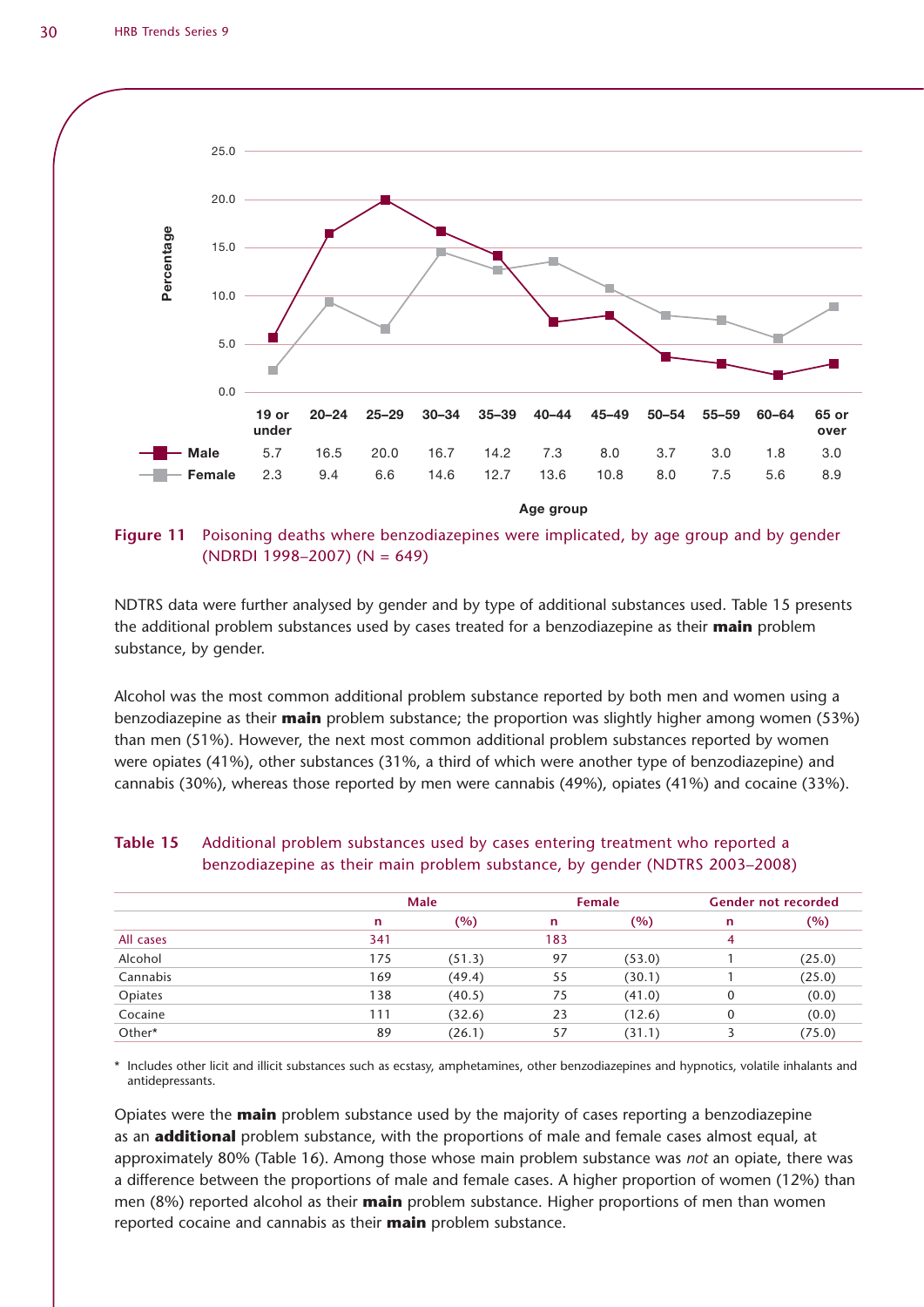|           |      | <b>Male</b> |      | Female |    | <b>Gender not recorded</b> |
|-----------|------|-------------|------|--------|----|----------------------------|
|           | n    | (%)         | n    | (%)    | n  | $(\%)$                     |
| All cases | 4657 |             | 2000 |        | 52 |                            |
| Opiates   | 3731 | (80.1)      | 1617 | (80.9) | 44 | (84.6)                     |
| Alcohol   | 349  | (7.5)       | 237  | (11.9) |    | (5.8)                      |
| Cannabis  | 280  | (6.0)       | 59   | (3.0)  |    | (1.9)                      |
| Cocaine   | 245  | (5.3)       | 60   | (3.0)  |    | (3.8)                      |
| Other*    | 52   | (1.1)       | 27   | (1.4)  |    | (3.8)                      |

#### **Table 16** Main problem substance used by cases entering treatment who reported a benzodiazepine as an additional problem substance, by gender (NDTRS 2003–2008)

\* Includes other licit and illicit substances such as ecstasy, amphetamines, other benzodiazepines and hypnotics, volatile inhalants and antidepressants

Problem benzodiazepine use among opiate users has been documented in many studies.<sup>26-28</sup> The NDTRS data were analysed by age and by gender to look at the history of opiate use among those who reported a benzodiazepine as their **main** problem substance.

Overall, the majority (73.5%) of cases reporting a benzodiazepine as their **main** problem substance did not report use of an opiate. Among non-opiate users there were higher proportions of male benzodiazepine cases in the younger age groups. The majority (51%) of male cases were aged under 25 years, compared to 24% of female cases. There were higher proportions of female cases in the older age groups: over half (53%) of female cases were over 35 years of age, compared to 24% of male cases. However, among opiate users, the age distribution was similar for both males and females.

|                    |                           | <b>Male</b> |                           | Female |              | <b>Gender not recorded</b> |
|--------------------|---------------------------|-------------|---------------------------|--------|--------------|----------------------------|
|                    | $\mathsf{n}$              | (%)         | $\mathbf n$               | (%)    | n            | (%)                        |
| Not an opiate user | 292                       |             | 204                       |        | 4            |                            |
| 17 years or under  | 49                        | (16.8)      | 13                        | (6.4)  | $\mathbf{1}$ | (25.0)                     |
| $18 - 19$          | 37                        | (12.7)      | 9                         | (4.4)  | $\mathbf 0$  | (0.0)                      |
| $20 - 24$          | 62                        | (21.2)      | 27                        | (13.2) | $\mathbf{1}$ | (25.0)                     |
| $25 - 29$          | 43                        | (14.7)      | 20                        | (9.8)  | $\mathbf{1}$ | (25.0)                     |
| $30 - 34$          | 30                        | (10.3)      | 25                        | (12.3) | $\mathbf 0$  | (0.0)                      |
| $35 - 39$          | 27                        | (9.2)       | 24                        | (11.8) | $\mathbf{1}$ | (25.0)                     |
| $40 - 44$          | 14                        | (4.8)       | 29                        | (14.2) | $\mathbf 0$  | (0.0)                      |
| $45 - 49$          | 15                        | (5.1)       | 22                        | (10.8) | $\mathbf 0$  | (0.0)                      |
| 50 years or over   | 14                        | (4.8)       | 34                        | (16.7) | $\mathbf{0}$ | (0.0)                      |
| Age not recorded   | 1                         | (0.3)       | 1                         | (0.5)  | $\mathbf 0$  | (0.0)                      |
|                    |                           |             |                           |        |              |                            |
| Opiate user        | 114                       |             | 66                        |        | $\mathbf 0$  |                            |
| 17 years or under  | $\thicksim$               |             | $\mathbf 0$               | (0.0)  | $\mathbf 0$  | (0.0)                      |
| $18 - 19$          | 6                         | (5.3)       | $\thicksim$               |        | $\mathbf{0}$ | (0.0)                      |
| $20 - 24$          | 24                        | (21.1)      | 15                        | (22.7) | $\mathbf 0$  | (0.0)                      |
| $25 - 29$          | 38                        | (33.3)      | 16                        | (24.2) | $\mathbf{0}$ | (0.0)                      |
| $30 - 34$          | 20                        | (17.5)      | 14                        | (21.2) | $\mathbf{0}$ | (0.0)                      |
| $35 - 39$          | 12                        | (10.5)      | $\overline{7}$            | (10.6) | $\mathbf 0$  | (0.0)                      |
| $40 - 44$          | 7                         | (6.1)       | $\widetilde{\phantom{m}}$ |        | $\mathbf 0$  | (0.0)                      |
| $45 - 49$          | $\widetilde{\phantom{m}}$ |             | 6                         | (9.1)  | $\mathbf 0$  | (0.0)                      |
| 50 years or over   | $\thicksim$               |             | $\boldsymbol{0}$          | (0.0)  | $\mathbf 0$  | (0.0)                      |
| Age not recorded   | $\mathbf 0$               | (0.0)       | 1                         | (1.5)  | $\mathbf 0$  | (0.0)                      |

#### **Table 17** Cases entering treatment who reported a benzodiazepine as their main problem substance, by age group, gender and opiate use (NDTRS 2003–2008)

 $\sim$  Less than five cases.

Further tables and figures with supplementary NDTRS data for this Trends Series paper are available in an online appendix at www.drugsandalcohol.ie/14288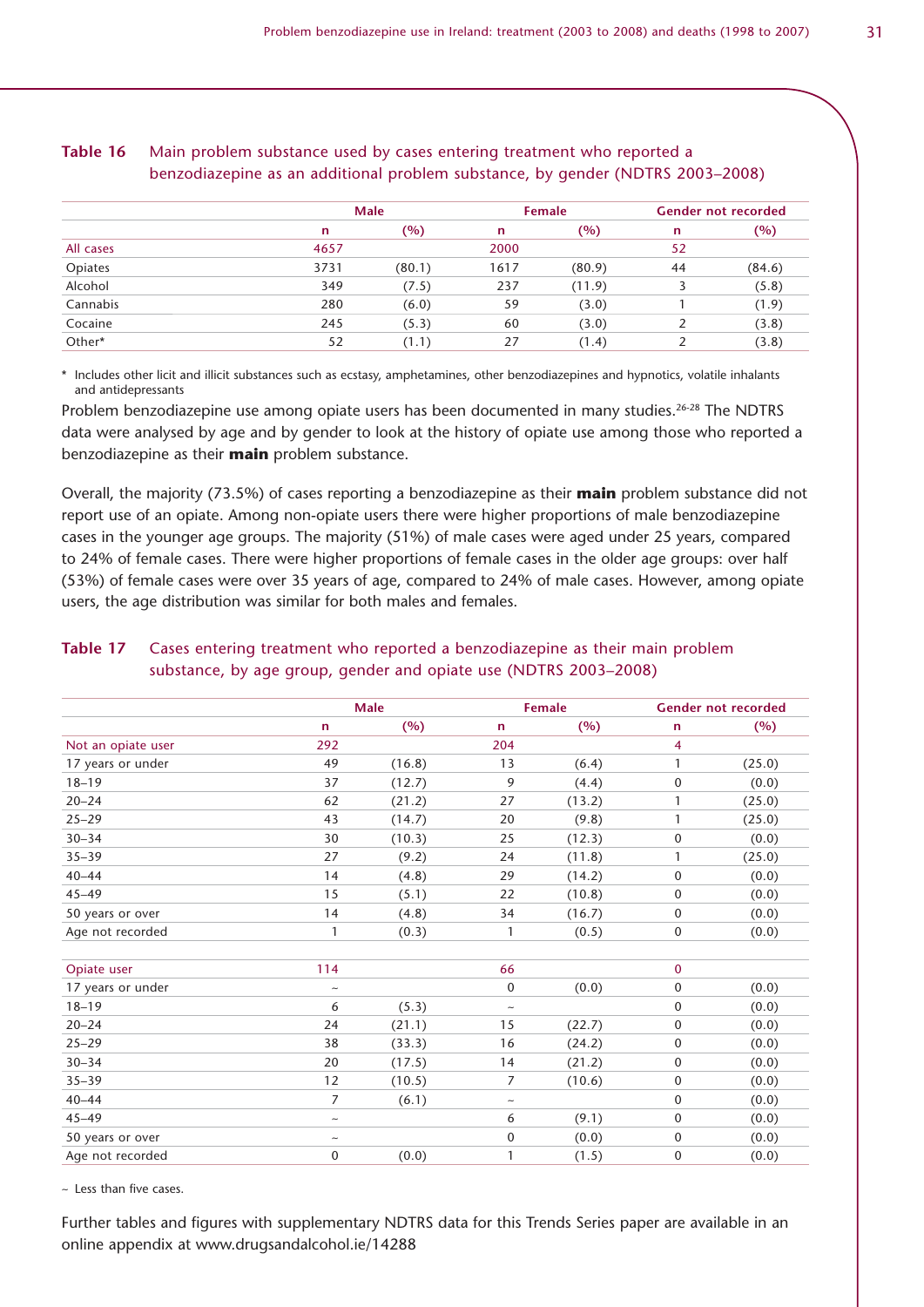# **Conclusions**

This is the first time that data from the NDTRS and the NDRDI have been presented together in a Trends Series paper. The presentation of these data together allows different aspects of problem benzodiazepine use to be examined to build a more complete picture of the burden of this problem.

The number of cases entering treatment for problem benzodiazepine use, as either a **main** or an **additional** problem substance, increased steadily between 2003 and 2008. The highest numbers of cases consisted of those previously treated who reported a benzodiazepine as an additional problem substance.

Differences were noted in the incidence of treated cases depending on whether the client lived in or outside Dublin (city and county). Up until 2007, the incidence of cases reporting a benzodiazepine as their **main** problem substance was higher outside Dublin. However the incidence of cases reporting benzodiazepines as an **additional** problem substance was higher in Dublin over the six-year reporting period. This may reflect differences in access to treatment or differences in patterns of drug use. Most benzodiazepine cases (74%) were treated in outpatient services.

The majority of cases treated for problem benzodiazepine use were also using another drug or substance, most frequently opiates, alcohol and cannabis. Alcohol was the most common additional problem substance reported by cases using a benzodiazepine as their **main** problem substance; 80% of cases reporting a benzodiazepine as an **additional** substance were opiate users. This is significant as it is generally accepted that the use of several substances increases the complexity of these cases and is associated with poorer treatment outcomes. Problem use of benzodiazepines needs to be approached in the context of multiple substance use. The types of intervention and treatment setting very much depend on the individual's current problem substances and history of substance use and the treatment services available in the HSE area.

Benzodiazepines were implicated in almost one third of all deaths by poisoning in Ireland between 1998 and 2007. Almost all of the deaths involved polysubstance use, which reflects international trends showing that benzodiazepine-only poisonings occur but are rare.<sup>15, 29</sup> The most frequently implicated additional substances were alcohol and opiates (methadone, heroin and other opiates). This pattern of benzodiazepine use was reflected in the treatment data, where most cases used a benzodiazepine in combination with other substances, particularly alcohol and opiates. Alone, these substances may not be sufficient to cause death, but it is likely that the respiratory depressant effect is amplified when these substances are taken together, increasing the risk of fatal overdose. The combination of substances with benzodiazepines, especially when it includes opiates such as methadone, in fatal poisonings has frequently been reported in international studies.15, 30-32

The increasing number of cases in treatment and the number of deaths among the population support the findings of the most recent national drug prevalence study, which showed that 11% of all adults had used sedatives or tranquillisers (which include benzodiazepines) at some point in their lives.<sup>5</sup> A study in the west of Ireland showed that the number of prescriptions for benzodiazepines had increased annually between 2000 and 2007.33 Although beyond the scope of this paper, it would be useful to examine the number of benzodiazepine prescriptions provided nationally in order to have a clearer view of the nature and extent of the issue.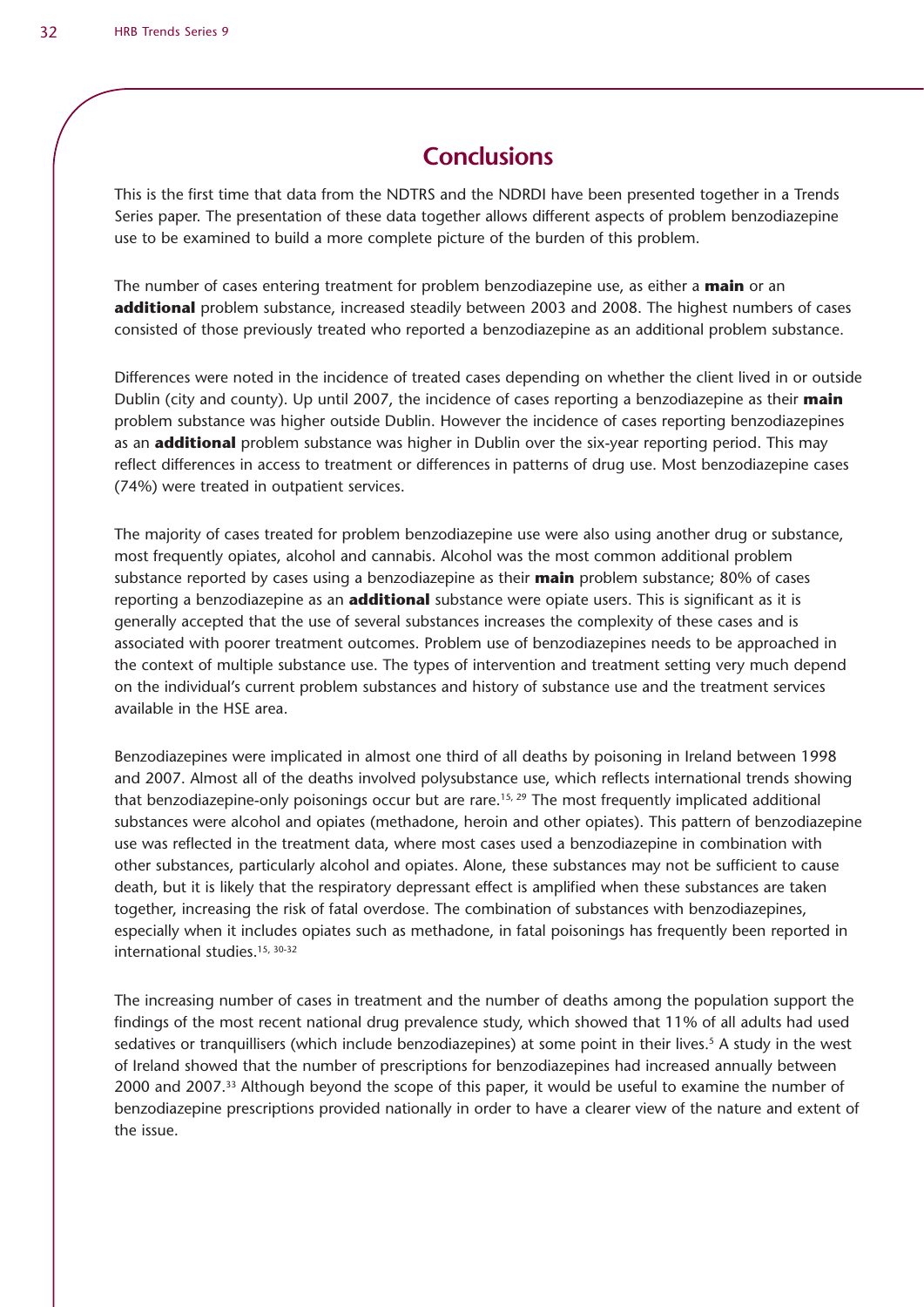A very small proportion of treated cases reported injecting benzodiazepines; many of these were previously treated cases who reported a benzodiazepine as an **additional** problem substance. The national population survey found that only 0.5% of those who used sedatives or tranquillisers injected them, and that all who did inject were male.<sup>5</sup> However, the survey data do not reflect the finding of the recent longitudinal drug treatment study that 13% of those entering opiate treatment had injected benzodiazepines.28 It is likely, then, that the number of cases injecting benzodiazepines is under-estimated in the NDTRS.

Although the numbers were small, the proportion of cases under 18 years of age increased steadily between 2003 and 2008. The proportion was highest in those who presented with a benzodiazepine as their **main** problem substance. This finding has implications for health promotion, drug awareness campaigns and service provision for this vulnerable age group.

Among those who reported a benzodiazepine as their **main** problem substance, there were higher proportions of female cases in the older age groups and higher proportions of male cases in the younger age groups. Similarly, among those who died, there were higher proportions of females in the older age groups and higher proportions of males in the younger age groups.

The analysis presented in this paper has identified different groups within the population of problem benzodiazepine users. Age, gender, history of opiate use and whether benzodiazepines are a main or an additional problem substance are all factors that need to be considered within current service provision when treating this population. As previously stated, there needs to be a greater awareness among prescribers and users of the potentially fatal effects of benzodiazepines in polysubstance use. Identifying and controlling possible illicit sources of benzodiazepines is also necessary, but it is equally important to revisit the good practice and prescribing guidelines for doctors.<sup>34</sup>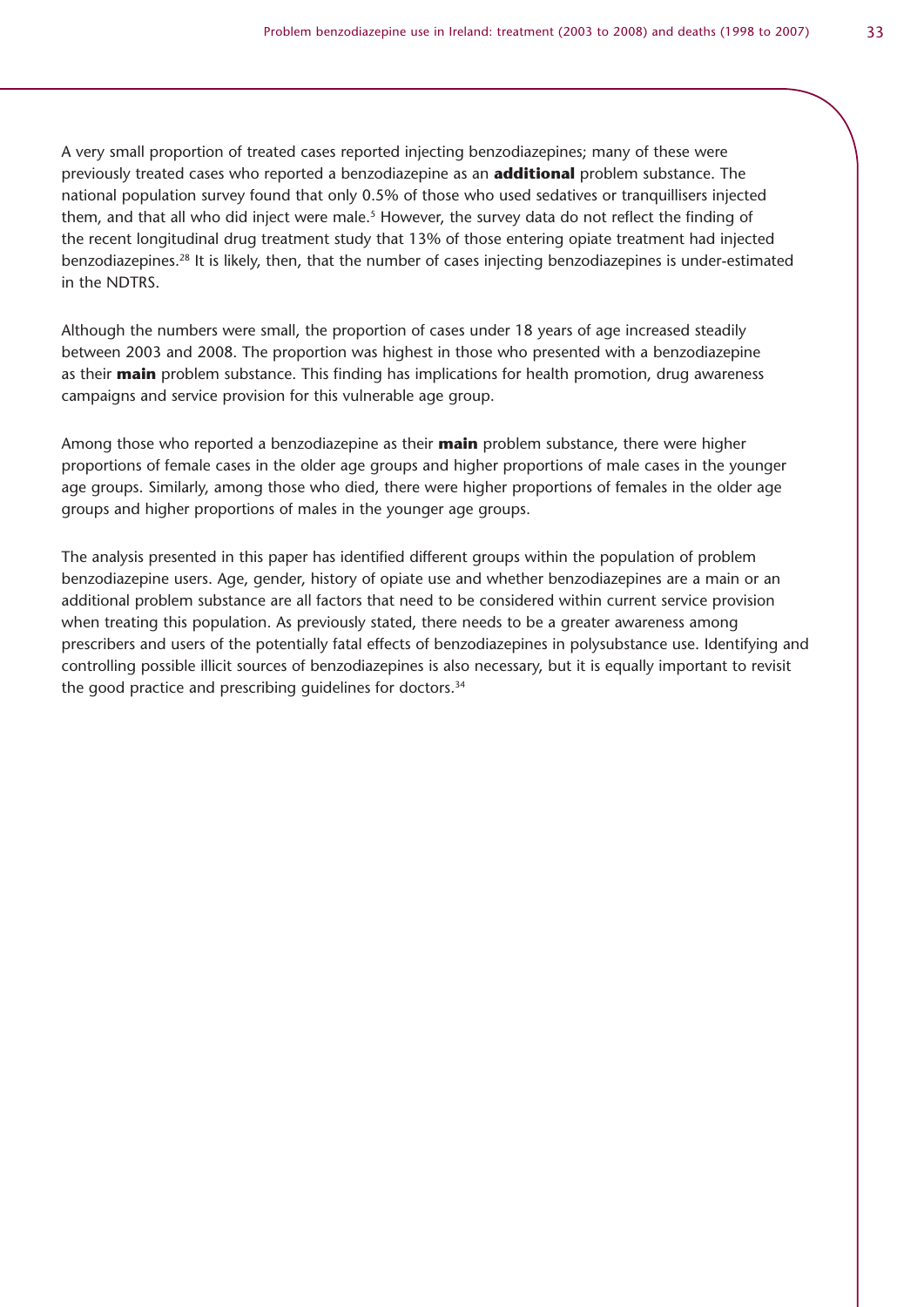### **References**

- 1. The American Psychiatric Assocation (1990) *Benzodiazepine dependence, toxicity and abuse: a task force report of the American Psychiatric Assocation*. Washington DC: The American Psychiatric Assocation.
- 2. Sweetman S (ed.) (2007) *Martindale: the complete drug reference*. Vol. 35. London: The Pharmaceutical Press.
- 3. Hindmarch I, Beaumont G, Brandon S and Leonard B (eds) (1991) *Benzodiazepines: current concepts biological, clinical and social perspectives*. Chichester: John Wiley & Sons Ltd.
- 4. Isbister G, O'Regan L, Sibbritt D and Whyte I (2004) Alprazolam is relatively more toxic than other benzodiazepines in overdose. *British Journal of Clinical Pharmacology*, 58(1): 88–95.
- 5. National Advisory Committee on Drugs and Drug and Public Health Information and Research Branch (2009) *Drug use in Ireland and Northern Ireland: 2006/2007 drug prevalence survey: sedatives or tranquillisers, and anti-depressants results*. Bulletin 6. Dublin: National Advisory Committee on Drugs.
- 6. Department of Tourism Sport and Recreation (2001) *Building on experience: National Drugs Strategy 2001–2008*. Dublin: Stationery Office.
- 7. Department of Community Rural and Gaeltacht Affairs (2009) *National Drugs Strategy (interim) 2009– 2016*. Dublin: Department of Community, Rural and Gaeltacht Affairs.
- 8. Hartnoll R (1994) *Drug treatment reporting systems and the first treatment demand indicator: definitive protocol*. Strasbourg: Council of Europe.
- 9. EMCDDA and Pompidou Group (2000) *Treatment demand indicator: standard protocol 2.0*. EMCDDA scientific report. Lisbon: European Monitoring Centre for Drugs and Drugs Addiction.
- 10. EMCDDA (1998) *Annual report on the state of the drugs problem in the European Union 1998*. Luxembourg: Office for Official Publications of the European Communities.
- 11. Ministerial Task Force on measures to reduce the demand for drugs (1996) *First report of the ministerial task force on measures to reduce the demand for drugs*. Dublin: Stationery Office.
- 12. Working Group on treatment of under 18 year olds (2005) *Report of the working group on treatment of under 18 year olds presenting to treatment services with serious drug problems*. Dublin: Department of Health and Children.
- 13. O'Gorman A and Corrigan D (2008) *Report of the HSE working group on residential treatment and rehabilitation (substance users)*. Dublin: Health Service Executive.
- 14. Comptroller and Auditor General and Department of Community Rural and Gaeltacht Affairs (2009) *Drug addiction treatment and rehabilitation*. Dublin: Office of the Comptroller and Auditor General.
- 15. Darke S, Degenhardt L and Mattick R (2007) *Mortality amongst illicit drug users: epidemiology, causes and interventions*. Cambridge: Cambridge University Press.
- 16. Webb L, Adenekan O, Schifano F, Cheeta S, Pollard M and Ghodse AH (2003) Cause and manner of death in drug-related fatality: an analysis of drug-related deaths recorded by coroners in England and Wales in 2000. *Drug and Alcohol Dependence*, 72(1): 67–74.
- 17. Darke S, Kaye S and Duflou J (2004) Cocaine-related fatalities in New South Wales, Australia 1993– 2002. *Drug and Alcohol Dependence*, 77(2): 107–114.
- 18. Quaglio G, Talamini G, Lechi A, Venturini L, Lugoboni F, Mezzelani P and Gruppo Intersert di Collaborazione Scientifica (GICS) (2001) Study of 2708 heroin-related deaths in north-eastern Italy 1985–98 to establish the main cause of death. *Addiction*, 96(6): 1127–1137.
- 19. Karch S (2002) *Karch's pathology of drug abuse*. 3rd edition. Boca Raton: CRC Press.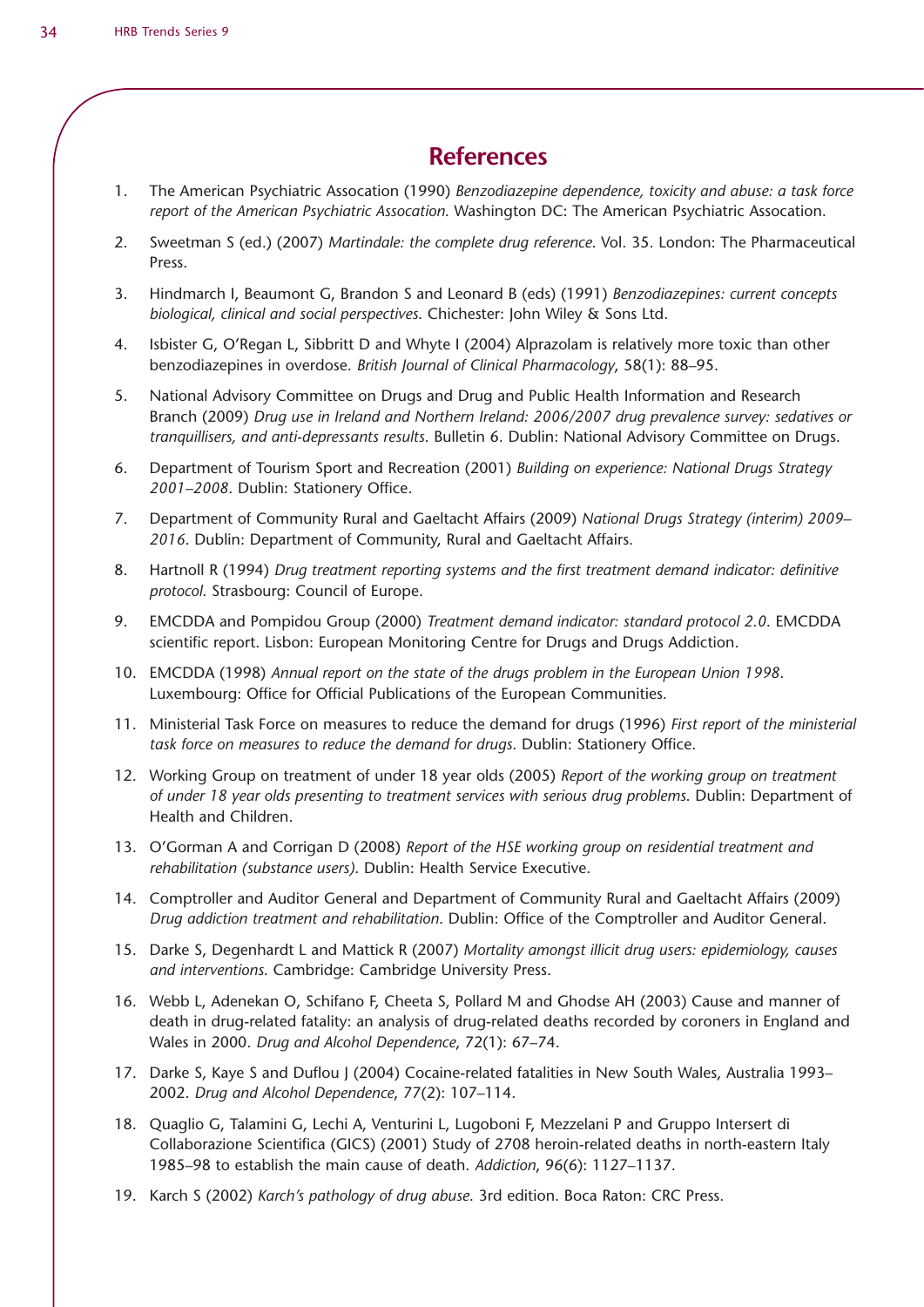- 20. Baldacchino A and Corkery J (2006) *Comorbidity: perspectives across Europe*. London: European Collaborating Centres in Addition Studies.
- 21. Darke S, Duflou J and Torok M (2009) Toxicology and circumstances of completed suicide by means other than overdose. *Journal of Forensic Sciences*, 54(2): 490–494.
- 22. Farrell M, Neeleman J, Griffiths P and Strang J (1996) Suicide and overdose among opiate addicts. *Addiction*, 91(3): 321–323.
- 23. Central Statistics Office (2007) *2002 Census interactive tables*. Accessed August 2010 at www.cso.ie/ census/interactive\_tables.htm.
- 24. Central Statistics Office (2008) *2006 Census interactive tables*. Accessed August 2010 at www.cso.ie/ census/interactive\_tables.htm.
- 25. National Advisory Committee on Drugs (2008) *Drug use in Ireland and Northern Ireland 2006/2007: drug prevalence survey. Regional Drugs Task Force (Ireland) and Health and Social Services Board (Northern Ireland) results*. Bulletin 2. Dublin: National Advisory Committee on Drugs.
- 26. Carew AM, Bellerose D, Lyons S and Long J (2009) *Trends in treated problem opiate use in Ireland, 2002 to 2007*. HRB Trends Series 7. Dublin: Health Research Board.
- 27. Ronney S, Kelly G, Bamford L, Sloan D and O'Connor J (1999) Co-abuse of opiates and benzodiazepines. *Irish Journal of Medical Science*, 168(1): 36–41.
- 28. Comiskey C, Kelly P and Stapleton R (2008) *ROSIE Findings 6: a summary of 3-year outcomes*. Dublin: National Advisory Committee on Drugs.
- 29. World Health Organization (1996) Programme on substance abuse: *rational use of benzodiazepines*. Geneva: World Health Organization.
- 30. Koski A, Ojanpera I and Vuori E (2002) Alcohol and benzodiazepines in fatal poisonings. *Alcoholism: Clinical and Experimental Research*, 26(7): 956–959.
- 31. Paulozzi L, Logan J, Hall A, McKinstry E, Kaplan J and Crosby A (2009) A comparison of drug overdose deaths involving methadone and other opioid analgesics in West Virginia. *Addiction*, 104: 1541–1548.
- 32. Hickman M, Carrivick S, Paterson S, Hunt N, Zador D, Cusick L and Henry J (2007) London audit of drug-related overdose deaths: characteristics and typology, and implications for prevention and monitoring. *Addiction*, 102: 317–323.
- 33. Flynn K (2009) *Minor tranquillisers and sedatives: use and misuse in the west of Ireland*. Galway: Western Region Drugs Task Force.
- 34. Department of Health and Children (2002) *Benzodiazepines: good practice guidelines for clinicians*. Dublin: Department of Health and Children.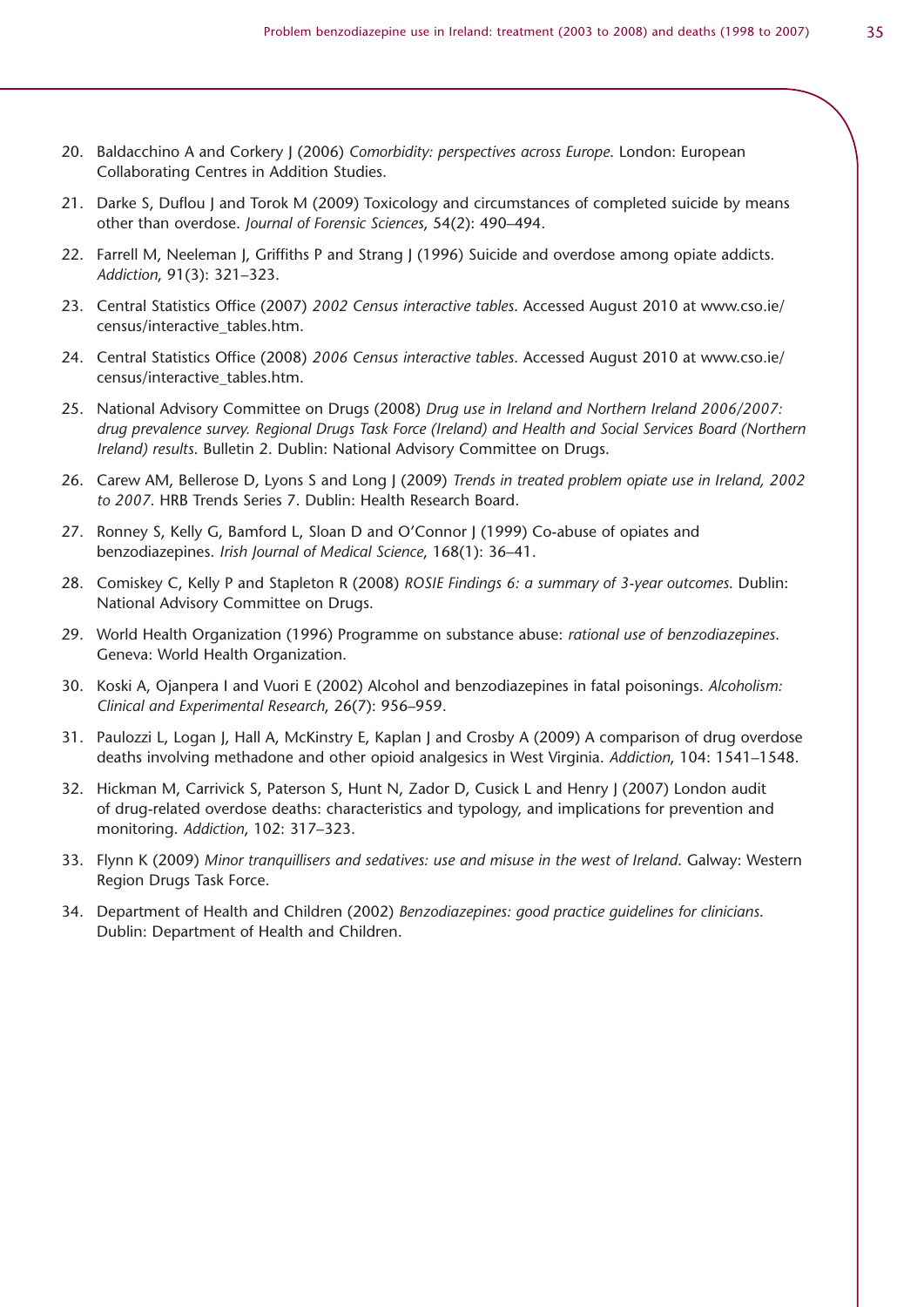# **About the HRB**

The Health Research Board (HRB) is the lead agency supporting and funding health research in Ireland. We also have a core role in maintaining health information systems and conducting research linked to national health priorities. Our aim is to improve people's health, build health research capacity, underpin developments in service delivery and make a significant contribution to Ireland's knowledge economy.

#### **Our information systems**

The HRB is responsible for managing five national information systems. These systems ensure that valid and reliable data are available for analysis, dissemination and service planning. Data from these systems are used to inform policy and practice in the areas of alcohol and drug use, disability and mental health.

The **HRB Trends Series** monitors changing patterns and emerging trends in problem alcohol and drug use, disability and mental health by analysing data over time. The Trends Series continues and extends the scope of the HRB Occasional Papers, published in 17 issues between 2002 and 2005.

#### **Recent publications in the HRB Trends Series**

Kelly C, Kelly F and Craig S (2009) *Trends in demand for services among those aged 50 years and over with an intellectual disability, 2003–2007*. HRB Trends Series 5. Dublin: Health Research Board.

Bellerose D, Carew AM, Lyons S and Long J (2009) *Trends in treated problem cocaine use in Ireland, 2002 to 2007*. HRB Trends Series 6. Dublin: Health Research Board.

Carew AM, Bellerose D, Lyons S and Long J (2009) *Trends in treated problem opiate use in Ireland, 2002 to 2007*. HRB Trends Series 7. Dublin: Health Research Board.

Lynn E, Lyons S, Walsh S and Long J (2009) *Trends in deaths among drug users in Ireland from traumatic and medical causes, 1998 to 2005*. HRB Trends Series 8. Dublin: Health Research Board.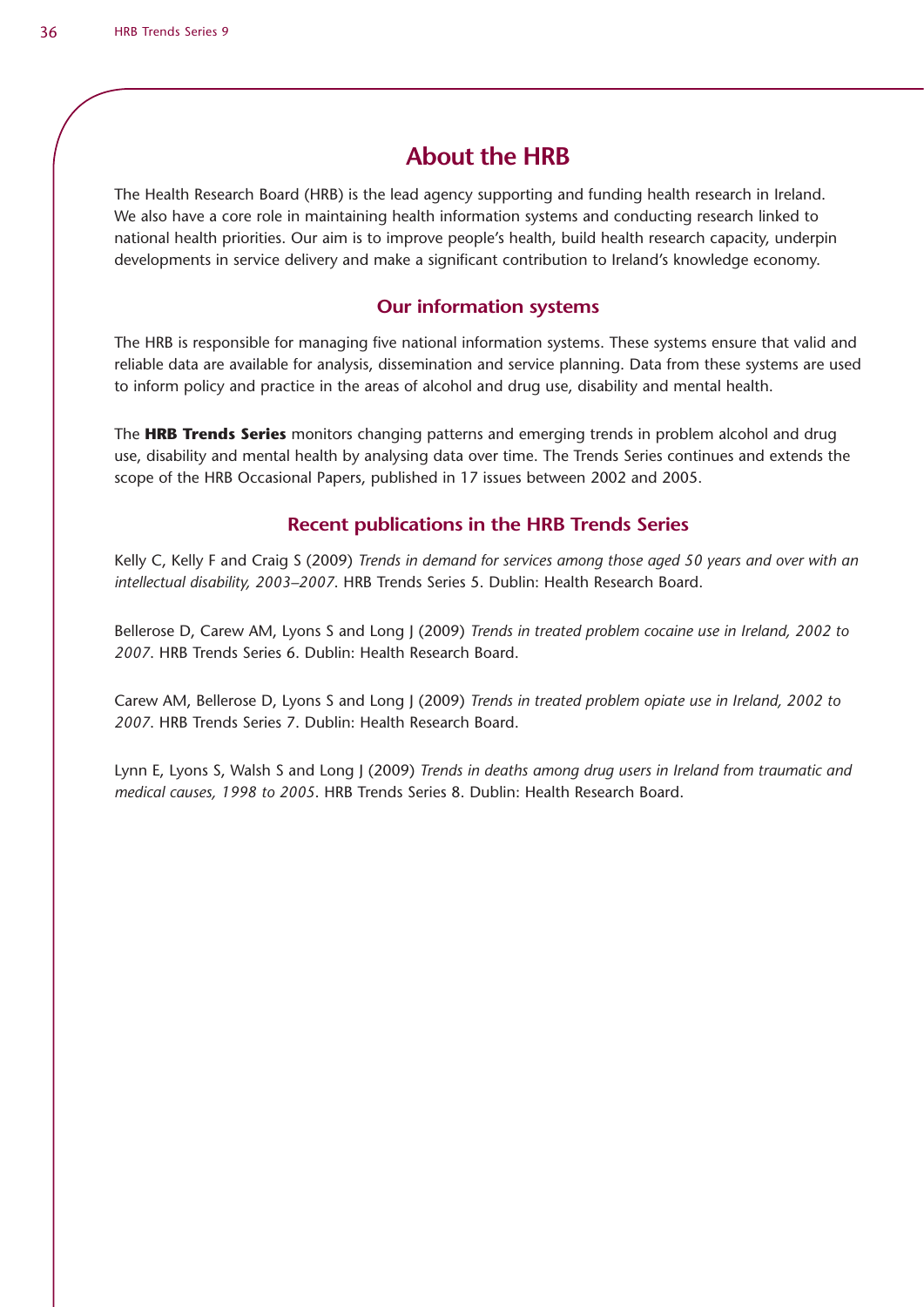### **Acknowledgements**

We thank our reviewers, Prof Matthew Hickman, University of Bristol, and Dr Des Corrigan, Chairman NACD, for their helpful comments on earlier drafts of this paper. In addition, we would like to give special thanks to Joan Moore for editing this paper.

#### **NDTRS**

The authors would like to express sincere thanks to all those who contribute to the work of the NDTRS, in particular Lorraine Caprani, Ita Condron and Vivion McGuire.

Without the ongoing support of staff in alcohol and drug treatment services throughout the country it would not be possible to maintain the NDTRS. Their co-operation is very much appreciated and valued.

#### **NDRDI**

The authors would like to express sincere thanks to all those who contribute to the NDRDI. Their co-operation is very much appreciated and valued. We would like to thank Lorraine Coleman and Vivion McGuire for collecting the data.

#### **Coroner Service**

Mr John I Cannon Dr John R Madden Mr Terence F Casey Mr Hugh J Magee Dr Tony Casey **Mr Ronan Maguire** Dr Val Costello Mr Brian J Mahon Dr Louis BD Courtney Dr Eoin Maughan Dr Myra Cullinane Dr Denis McCauley Professor Denis A Cusack Mr John McNamara Dr Niall Donohue Dr Desmond Moran Dr Brendan M Doyle Mr Paul Morris Dr Brian Farrell Ms Margaret Mulrine Dr Eleanor Fitzgerald Mr James A Murphy Dr Mary P Flanagan Mr Brendan M Nix Dr Kieran Geraghty **Dr Sean M Nixon** Mr John P Goff Dr Andrina O'Brien Dr Diarmuid Hegarty Mr Eamon O'Brien Mr Rory M Hogan Mr Frank O'Connell Dr Wilfred Hoover Mr Eugene O'Connor Dr Richard Joyce Mr Patrick A O'Connor Mr Joseph P Kelly Mr P Desmond O'Connor Mr Tim Kiley Ms Isobel O'Dea Dr Michael Kennedy Mr John TD O'Dwyer Mr John Lacy Dr Joseph O'Keeffe Mr Cathal Louth Dr Martin J Watter Ms Helen Lucey The late Dr Colm G Quigley Dr Ciaran MacLoughlin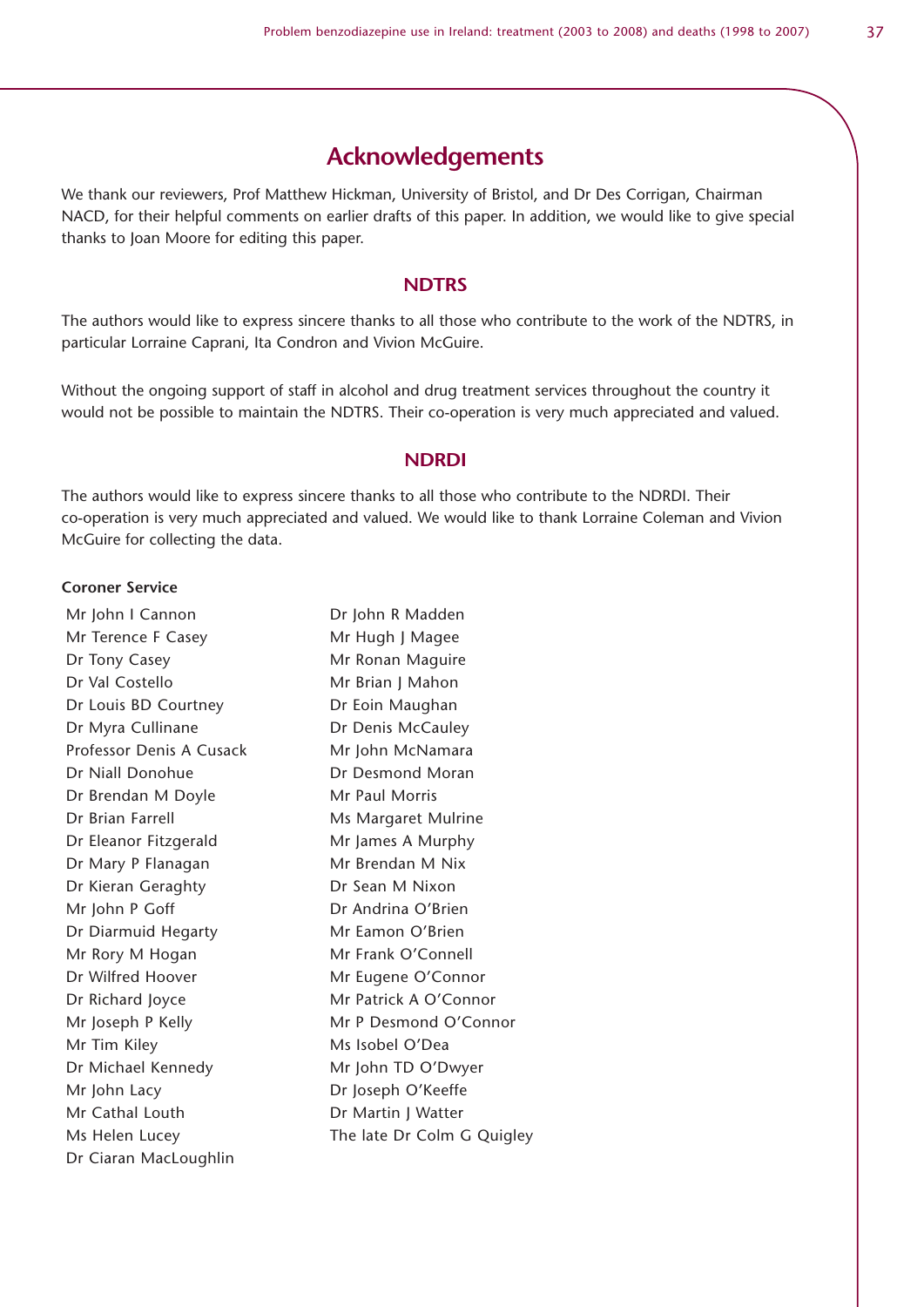#### **Economic and Social Research Institute**

Ms Jacqui Curley Mr Brian McCarthy Ms Deirdre Murphy Professor Miriam Wiley

#### **HIPE staff in the following hospitals:**

Beaumont Hospital, Dublin Cappagh National Orthopaedic Hospital Cavan General Hospital Cherry Orchard Hospital, Dublin Children's University Hospital, Temple Street Coombe Women's Hospital, Dublin Cork University Hospital Ennis General Hospital Erinville Maternity Hospital, Cork Incorporated Orthopaedic Hospital of Ireland, Clontarf James Connolly Memorial Hospital, Dublin Kerry General Hospital Letterkenny General Hospital Lourdes Regional Orthopaedic Hospital, Kilkenny Louth County Hospital Mallow General Hospital Mater Misericordiae Hospital, Dublin Mater Private Hospital, Dublin Mayo General Hospital Mercy University Hospital, Cork Merlin Park Regional Hospital, Galway Midland Regional Hospital, Mullingar Midland Regional Hospital, Portlaoise Midland Regional Hospital, Tullamore Midwestern Regional Hospital Limerick Midwestern Regional Orthopaedic Hospital, Limerick Monaghan General Hospital Naas General Hospital National Maternity Hospital, Dublin National Rehabilitation Hospital, Dublin

Our Lady of Lourdes Hospital, Drogheda Our Lady's County and Surgical Hospital, Cashel Our Lady's Hospice, Harold's Cross, Dublin Our Lady's Hospital, Navan Our Lady's Hospital for Sick Children, Crumlin Peamount Hospital, Dublin Portiuncula Hospital, Ballinasloe Regional Maternity Hospital, Limerick Roscommon County Hospital Rotunda Hospital, Dublin Sligo General Hospital South Infirmary-Victoria Hospital, Cork South Tipperary General Hospital St Columcille's Hospital, Loughlinstown St Finbarr's Maternity Hospital, Cork St James's Hospital, Dublin St John's Hospital, Limerick St Joseph's General Hospital, Nenagh St Luke's General Hospital, Kilkenny St Luke's Hospital, Rathgar, Dublin St Mary's Orthopaedic Hospital, Cork St Michael's Hospital, Dun Laoghaire St Vincent's Private Hospital, Dublin St Vincent's University Hospital, Dublin The Adelaide and Meath Hospital Dublin incorporating the National Children's Hospital, Tallaght University College Hospital, Galway Waterford Regional Hospital Wexford General Hospital